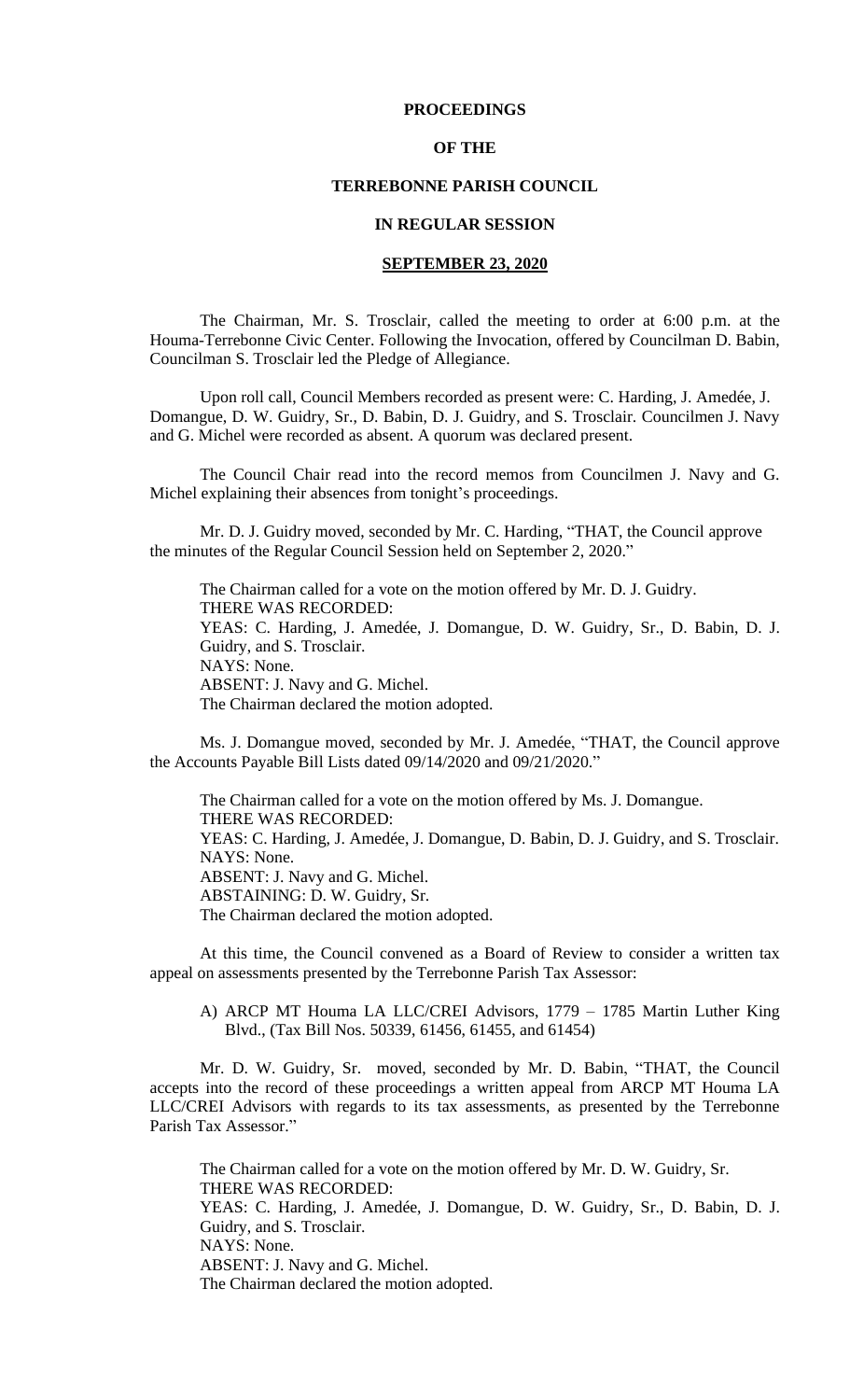Terrebonne Parish Assessor Loney Grabert who gave a brief review of ARCP MT Houma LA LL/CREI Advisors and their appeal of levied tax assessments. Assessor Grabert stated that the assessed valued was less than the alleged 200% increase, due to the millage being rolled-back. He then requested that the Council accept the tax assessment, as presented.

Mr. D. W. Guidry, Sr. moved, seconded by Mr. C. Harding, "THAT, the Council, sitting as a Board of Review for Parish Assessments, and after considering the written protest received and after hearing from the Parish Assessor, accepted the 2020 property assessment list, as presented by the Parish Assessor, and then requested that any and all written protests received be sent to the Louisiana Tax Commission for further evaluation and action."

The Chairman called for a vote on the motion offered by Mr. D. W. Guidry, Sr. THERE WAS RECORDED: YEAS: C. Harding, J. Amedée, J. Domangue, D. W. Guidry, Sr., D. Babin, D. J. Guidry, and S. Trosclair. NAYS: None. ABSENT: J. Navy and G. Michel. The Chairman declared the motion adopted.

Parish President Gordon Dove presented the Proposed 2021 Parish Budget and Five-Year Capital Outlay Budget and then submitted the proposed budget to the Council for consideration and review.

Mr. D. W. Guidry, Sr. moved, seconded by Mr. D. J. Guidry, "THAT, the Council introduce the proposed budget, order the publication of a summary of the same as per Section 5-02 of the Home Rule Charter; refer the proposed budget to the Budget & Finance Committee for review; and call a public hearing on Wednesday, October 14, 2020 at 6:30 p.m."

The Chairman called for a vote on the motion offered by Mr. D. W. Guidry, Sr. THERE WAS RECORDED: YEAS: C. Harding, J. Amedée, J. Domangue, D. W. Guidry, Sr., D. Babin, D. J. Guidry, and S. Trosclair. NAYS: None. ABSENT: J. Navy and G. Michel. The Chairman declared the motion adopted.

Mr. D. W. Guidry, Sr. moved, seconded by Mr. C. Harding, "THAT, the Council close public comments relative to Amendment No. 2 (includes \$1,177,891.00 in RESTORE Act Direct Component funds for the Hollywood Road Extension Bridge over Bayou Black, with a total estimated construction cost of \$1,965,330.00) to the Terrebonne Parish Multi-year Implementation Plan (MYIP) for Restore Act Funds, which was advertised and published for 45-days ending September 16, 2020, as required by the RESTORE Act."

The Chairman called for a vote on the motion offered by Mr. D. W. Guidry, Sr. THERE WAS RECORDED: YEAS: C. Harding, J. Amedée, J. Domangue, D. W. Guidry, Sr., D. Babin, D. J. Guidry, and S. Trosclair. NAYS: None. ABSENT: J. Navy and G. Michel. The Chairman declared the motion adopted.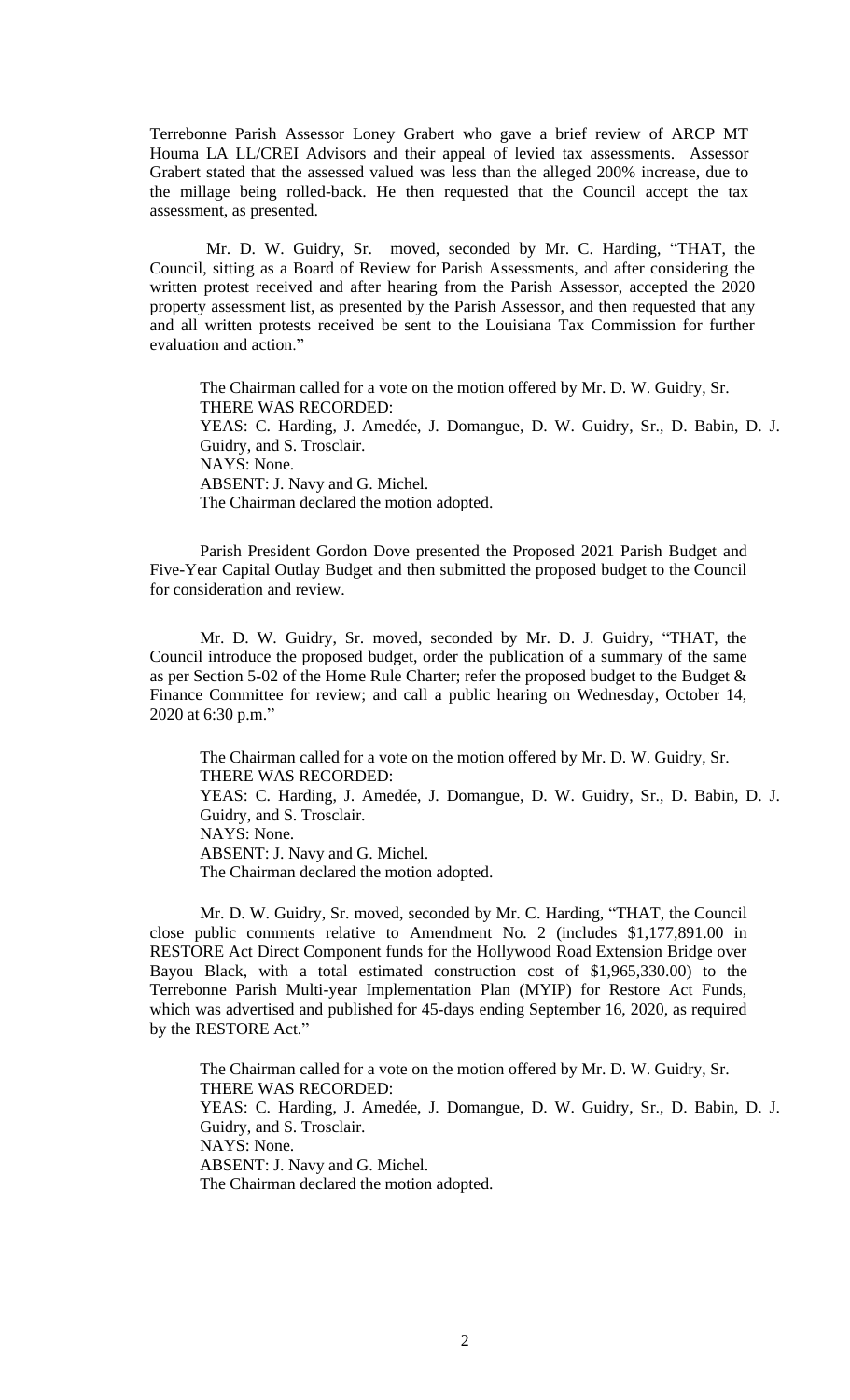### **RESOLUTION NO. 20-267**

# **A RESOLUTION TO ACCEPT AND APPROVE AMENDMENT NO. 2 TO TERREBONNE PARISH'S MULTIYEAR IMPLEMENTATION PLAN FOR RESTORE ACT FUNDS.**

**WHEREAS,** in order to receive funds under the RESTORE Act as mandated by Subtitle F of Public Law 112-141 and codified in 31 CFR Part 34, Terrebonne Parish, as a Louisiana coastal parish identified in Subpart D, §34.302 (e), must prepare and submit the requisite Multiyear Implementation Plan (MYIP) or subsequent Amendments (if any) for the expenditure of these funds; and,

**WHEREAS,** Amendment No. 2 to the Parish's approved MYIP was prepared by the TPCG Office of Coastal Restoration & Preservation and made available to the public at several venues around Terrebonne Parish for the requisite 45-day public comment period beginning on August 3, 2020, through September 16, 2020, in order to provide the people of the Parish an opportunity to review and offer comments on the proposed Amendment No. 2 to the MYIP; and,

**WHEREAS,** the Terrebonne Parish Council was made aware of any comments received (if any) on Amendment No. 2 as well as the answers prepared and submitted in response to such comments received by the staff of the TPCG Office of Coastal Restoration and Preservation.

**NOW, THEREFORE, BE IT RESOLVED** that, after providing the public one more opportunity to comment on Amendment No. 2 to the Parish's Multiyear Implementation Plan, the Terrebonne Parish Council, on behalf of the Terrebonne Parish Consolidated Government, hereby accepts and approves Amendment No. 2 to the Parish's approved Multiyear Implementation Plan as per the requirements of the RESTORE Act.

#### **THERE WAS RECORDED:**

YEAS: C. Harding, J. Amedée, J. Domangue, D. W. Guidry, Sr., D. Babin, D. J. Guidry and S. Trosclair. NAYS: None. NOT VOTING: None. ABSENT: J. Navy and G. Michel. The Chairman declared this resolution adopted this 23<sup>rd</sup> day of September 2020.

\* \* \* \* \* \* \* \* \* \* \* \*

The Chairman stated that presentation of the "Tree-mendous Award" to Capital One Recipient Robbie Naquin will be placed on a future Council agenda due to the recipient being unable to attend this evening's proceedings.

The Council Chair recognized the following Hazard Mitigation Steering Committee Members: Courtney Dickerson, Duffy Duplantis, Oneil Malbrough, Mitch Marmande, former Sherriff Jerry Larpenter, David Rome, Lisa Ledet, Katie Tabor, Earl Eues, Fire Chief Keith Ward, and Mart Black.

Recovery Planner Jennifer Gerbasi presented Mr. Oneil Malbrough and Mr. Mart Black with certificates acknowledging their participation on the Hazard Mitigation Steering Committee.

Several Council members thanked Ms. Gerbasi for the outstanding job the Steering Committee does for the Bayou Communities.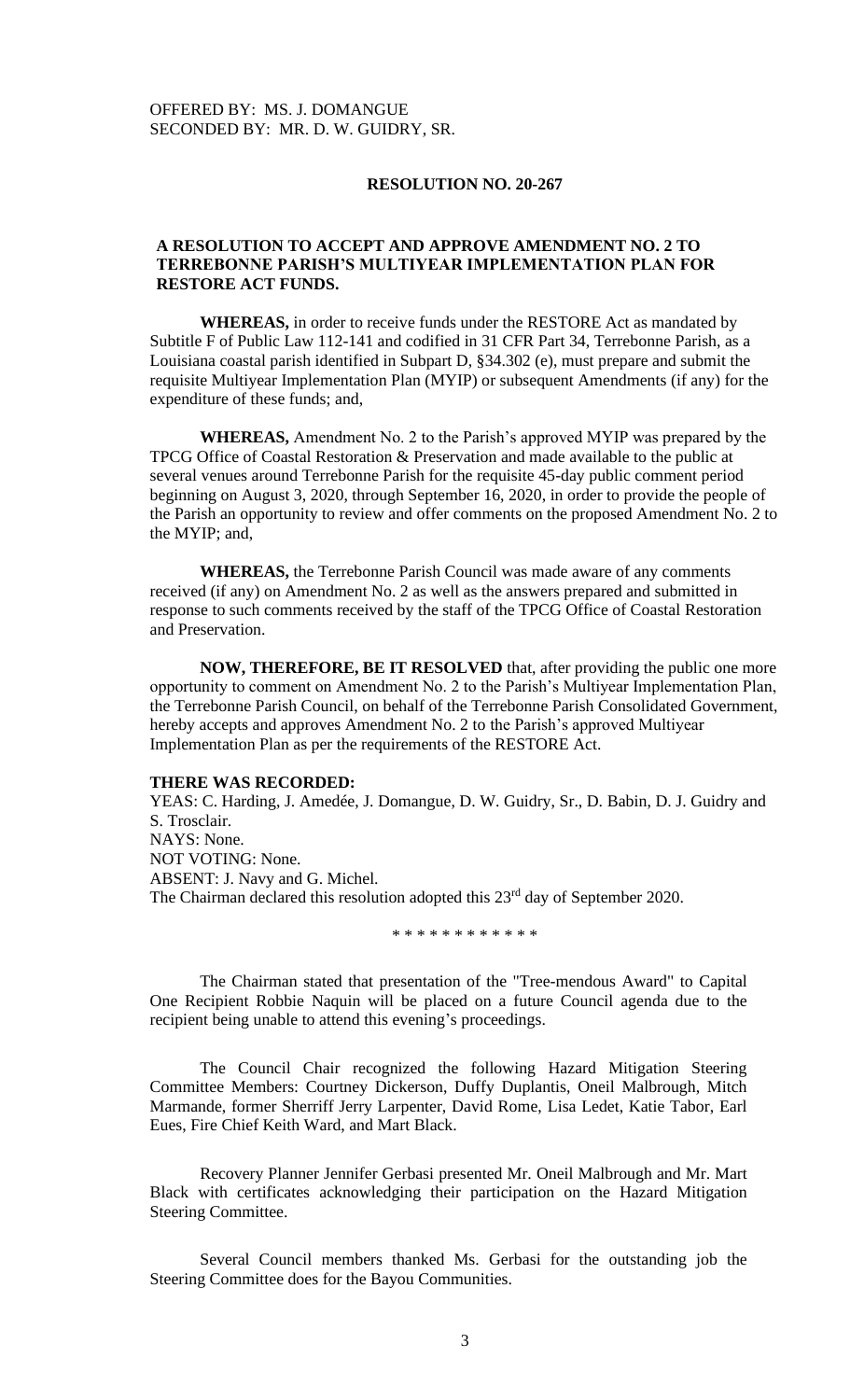Councilman Carl Harding read the proclamation acknowledging the legacy and closure of Earl Williams Clothing Store after 73 years of business in downtown Houma.

Ms. Charlotte Williams-Black expressed her gratitude for the support from the citizens of Terrebonne Parish.

Several Council members, Parish President Gordon Dove, and Cultural Resource Manager Anne Picou shared their fond memories and experiences with Earl Williams Clothing Store.

Mr. Toups presented an update on drainage pump station projects across Terrebonne Parish, noting the addition of seven (7) new pumps (two at St. Louis Canal, four at Valhi Blvd., and one additional 42" pump at Industrial Blvd), the completion of the Cavaness Dr. and Westview Blvd. pump stations at St. Louis Canal Rd. He continued the D-04 Lashbrook Pump Station project has been left for bid; N&B has completed the installation of new bulkheads around the new 42" pump for the D-13 Industrial Blvd. pump; and the Montegut Levee Lift project has been postponed, due to constant rain from the present Beta storm system.

Parish President Gordon Dove presented a PowerPoint update relative to the construction of a Splash Park at the Bayou Country Sports Complex.

Councilman D. W. Guidry, Sr. encouraged the taxpayers of Recreation District 2,3 to thank the members of the Recreation District 2,3 Board for all they have done to help improve their respective Recreation District.

Mr. D. Babin moved, seconded by Mr. D. J. Guidry, "THAT, the Council open public hearings at this time."

The Chairman called for a vote on the motion offered by Mr. D. Babin. THERE WAS RECORDED: YEAS: C. Harding, J. Amedée, J. Domangue, D. W. Guidry, Sr., D. Babin, D. J. Guidry, and S. Trosclair. NAYS: None. ABSENT: J. Navy and G. Michel. The Chairman declared the motion adopted

The Chairman recognized the public for comments on the following:

A. An ordinance to amend certain portions of Chapter 18, Article I of the Terrebonne Parish Code of Ordinances as it pertains to the deployment of speed humps in Terrebonne Parish, as per the attached Exhibit A.

There were no comments from the public on the proposed ordinance.

Mr. D. Babin moved, seconded by Mr. C. Harding, "THAT the Council close the aforementioned public hearing."

The Chairman called for a vote on the motion offered by Mr. D. Babin. THERE WAS RECORDED: YEAS: C. Harding, J. Amedée, J. Domangue, D. W. Guidry, Sr., D. Babin, D. J. Guidry, and S. Trosclair. NAYS: None. ABSENT: J. Navy and G. Michel. The Chairman declared the motion adopted.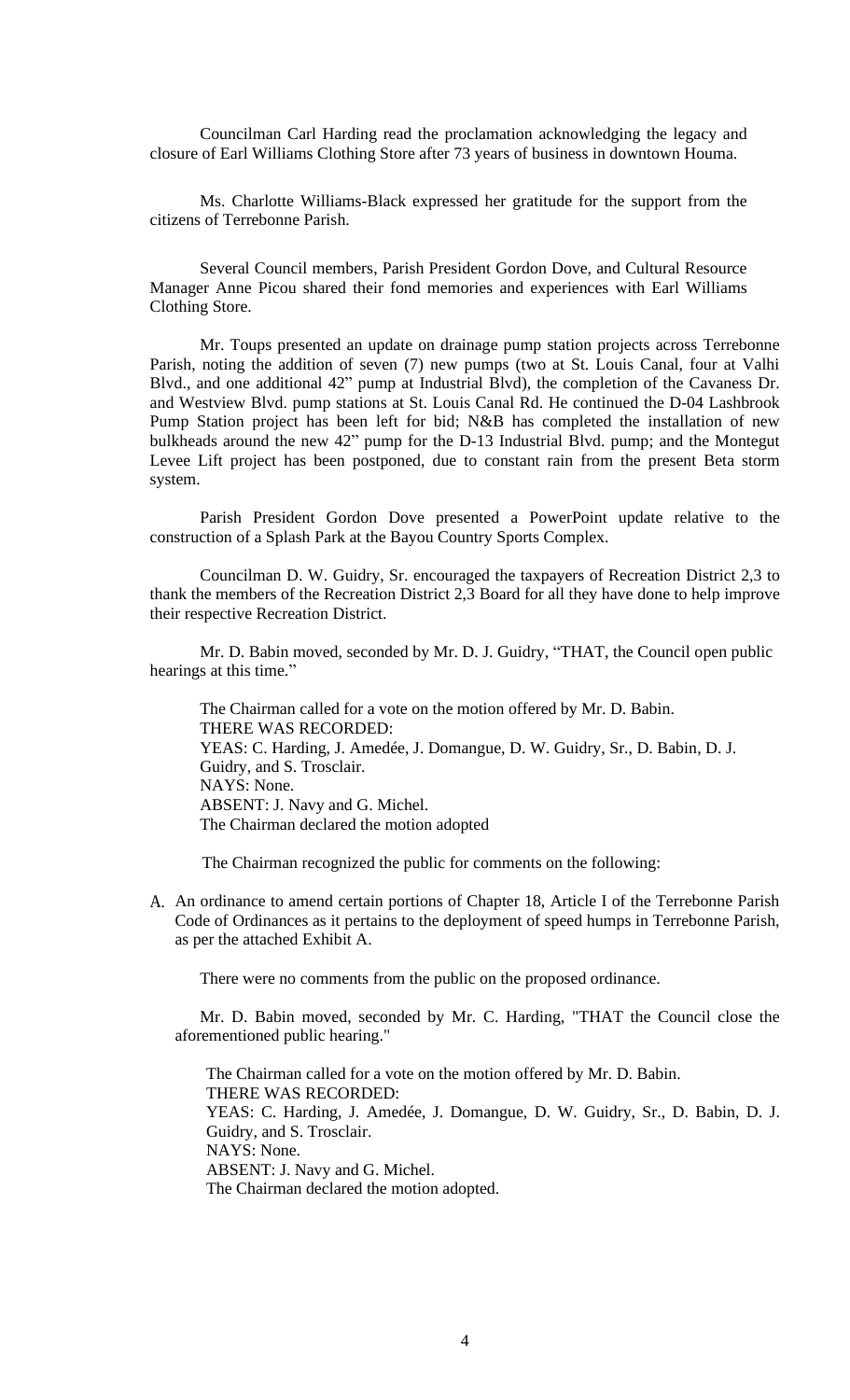OFFERED BY: MR. D. BABIN SECONDED BY: MRS. J. DOMANGUE

### **ORDINANCE NO. 9179**

# **AN ORDINANCE PURSUANT TO SECTION 2-14 OF THE TERREBONNE PARISH HOME RULE CHARTER FOR THE TERREBONNE PARISH CONSOLIDATED GOVERNMENT TO REVISE CERTAIN PORTIONS OF CHAPTER 18, ARTICLE I OF THE TERREBONNE PARISH CODE OF ORDINANCES AS PER THE ATTACHED EXHIBIT A.**

**WHEREAS**, the Terrebonne Parish Consolidated Government desires to enact ordinances to governing the development, implementation and enforcement of regulations and permitting requirements for the placement or removal of speed humps within the Parish of Terrebonne; and

**WHEREAS,** speed humps are a known traffic calming device that can help reduce speeds and improve safety when effectively utilized; and

**WHEREAS**, Parish Council members have requested that Staff research and develop a set of ordinances, regulations, policies and procedures governing the implementation of speed humps on Parish roads; and

**WHEREAS,** pursuant to these requests, Parish Administration and Staff have prepared the proposed revisions identified in Exhibit A attached hereto; and

**NOW, THEREFORE, BE IT ORDAINED** by the Terrebonne Parish Council on behalf of the Terrebonne Parish Consolidated Government that:

### **SECTION I**

Revisions to certain portions of Sections 18-9 of Article I of Chapter 18 of the Terrebonne Parish Code of Ordinances shall be and are hereby enacted as per the attached Exhibit A.

# **SECTION II**

To the extent applicable, the Council Clerk shall cause all necessary notices and publications to occur with respect to the subject ordinance.

### **SECTION III**

If any word, clause, phrase, section or other portion of this ordinance shall be declared null, void, invalid, illegal, or unconstitutional, the remaining words, clauses, phrases, sections and other portions of this ordinance shall remain in full force and effect, the provisions of this ordinance hereby being declared to be severable.

#### **SECTION IV**

This ordinance shall become effective upon approval by the Parish President or as otherwise provided in Section 2-13(b) of the Home Rule Charter for a Consolidated Government for Terrebonne Parish, whichever occurs sooner.

This ordinance, having been introduced and laid on the table for at least fourteen days, was voted upon as follows:

### **THERE WAS RECORDED:**

YEAS: C. Harding, J. Amedée, J. Domangue, D. W. Guidry, Sr., D. Babin, D. J. Guidry, and S. Trosclair. NAYS: None. NOT VOTING: None.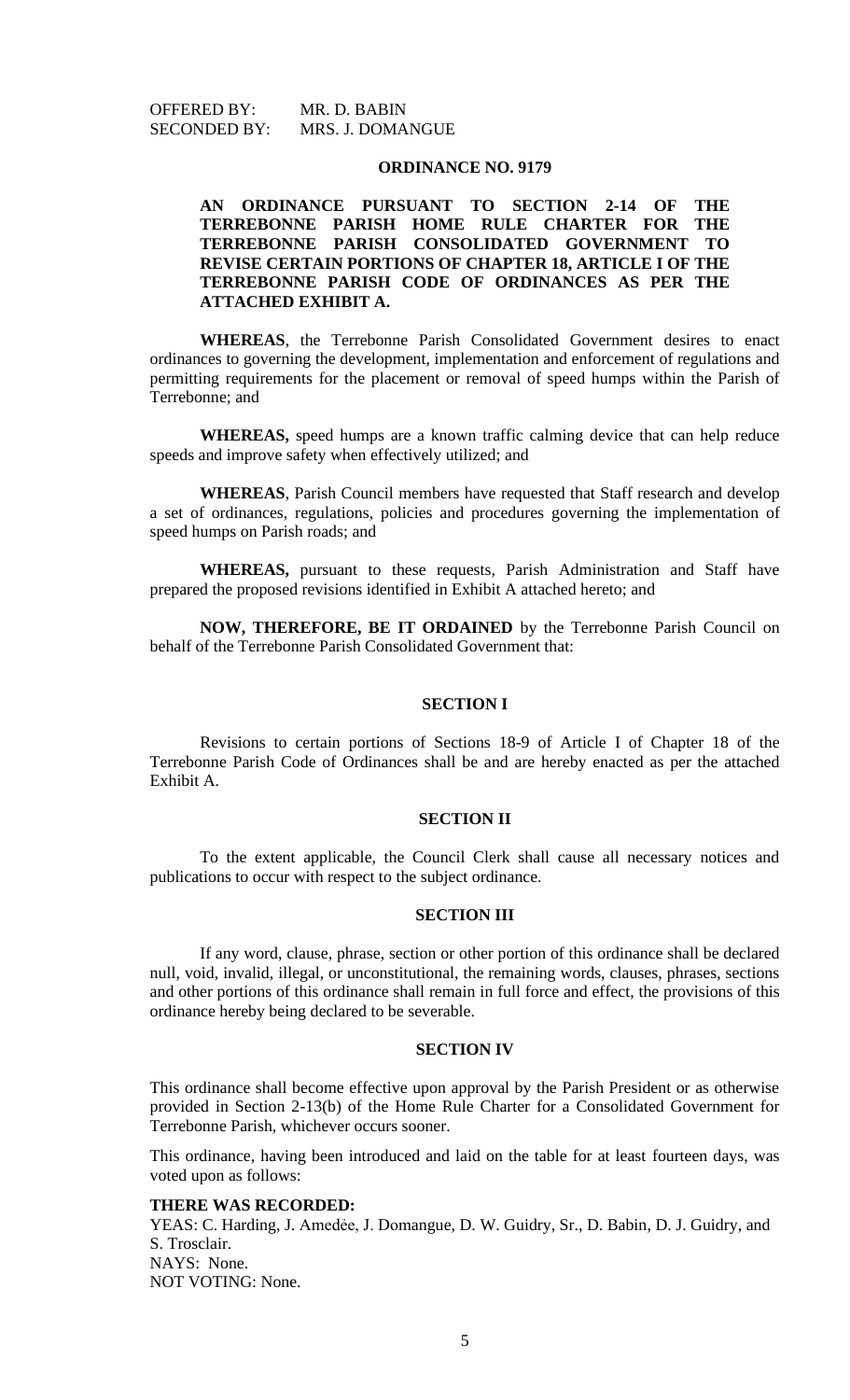ABSTAINING: None. ABSENT: J. Navy and G. Michel. The Chairman declared the ordinance adopted on this, the 23rd day of September 2020.

# **Exhibit A**

Chapter 18 – Motor Vehicles and Traffic

Sec. 18-9. – Speed hump rules and regulations.

Speed humps are raised curved traffic calming devices that are 12 feet long, and 3 to four inches high. They reduce traffic by 40-60% and reduce the number of collisions on a street. Speed humps are the preferred alternative to speed bumps since they are less likely to damage vehicles or contribute to road departures due to their size and shape.

All speed humps in the parish are subject to the following rules and regulations, as well as to any amendments and alterations as are adopted by the parish council.

(a) Residents shall provide the following to apply to install a speed hump:

(1) Proposed location (block/segment of street)

(2) Primary contact (area resident/councilperson)

(3) Secondary contact (area resident)

(4) Defined area of installation

(5) Type: new speed hump, relocation, or removal

(b) To request a speed hump, residents must follow the following procedure:

(1) Complete application submittal to Parish Department of Planning and Zoning Director or their designee.

(2) Planning and Zoning Staff will forward a copy of the application to the Director of the Department of Public Works or their designee. Both Departments will review for basic compliance and acceptance. Once the application has been accepted, Planning and Zoning Staff will provide the applicant with a list of physical addresses of properties that are included in the impact area.

(3) Applicant will then collect signatures of support/no objection by at least 2/3 majority of the households in the impact area (no more than 1 owner or tenant per household).

(4) The Parish will conduct a traffic speed study or request that one be performed by the local MPO to provide the require data to determine if the criteria is sufficient to warrant placement. (5) If all criteria are met, Staff shall place on Council committee agenda to introduce ordinance for speed hump installation and call for a public hearing.

(6) Upon completion of the public hearing and if approved by Council, the Parish Department of Public Works shall install the speed hump(s).

(7) If the application is denied, no application for speed humps in the same area can be made for at least one (1) year from date of denial by Council.

(8) Within the first year, if the Parish receives a petition from at least 2/3 majority of residents in the area or the installation of the speed hump(s) causes unforeseen negative consequences, the Parish will remove the speed hump(s). If the speed hump(s) are removed, no applications for speed hump(s) in the same location will be accepted for a period of one (1) year from the removal date.

(9) The Parish will limit the installation to no more than five (5) speed humps per council district per fiscal year. Council members may agree to transfer their allotted speed humps from their district to other council district(s) within the fiscal year.

(c) The Parish shall install and maintain speed humps as follows:

(1) Speed humps will be marked with paint and signs as per MUTCD standards, coincide with available street lighting, and will be monitored for maintenance needs.

(2) After installation, traffic will be monitored to record positive/negative impacts.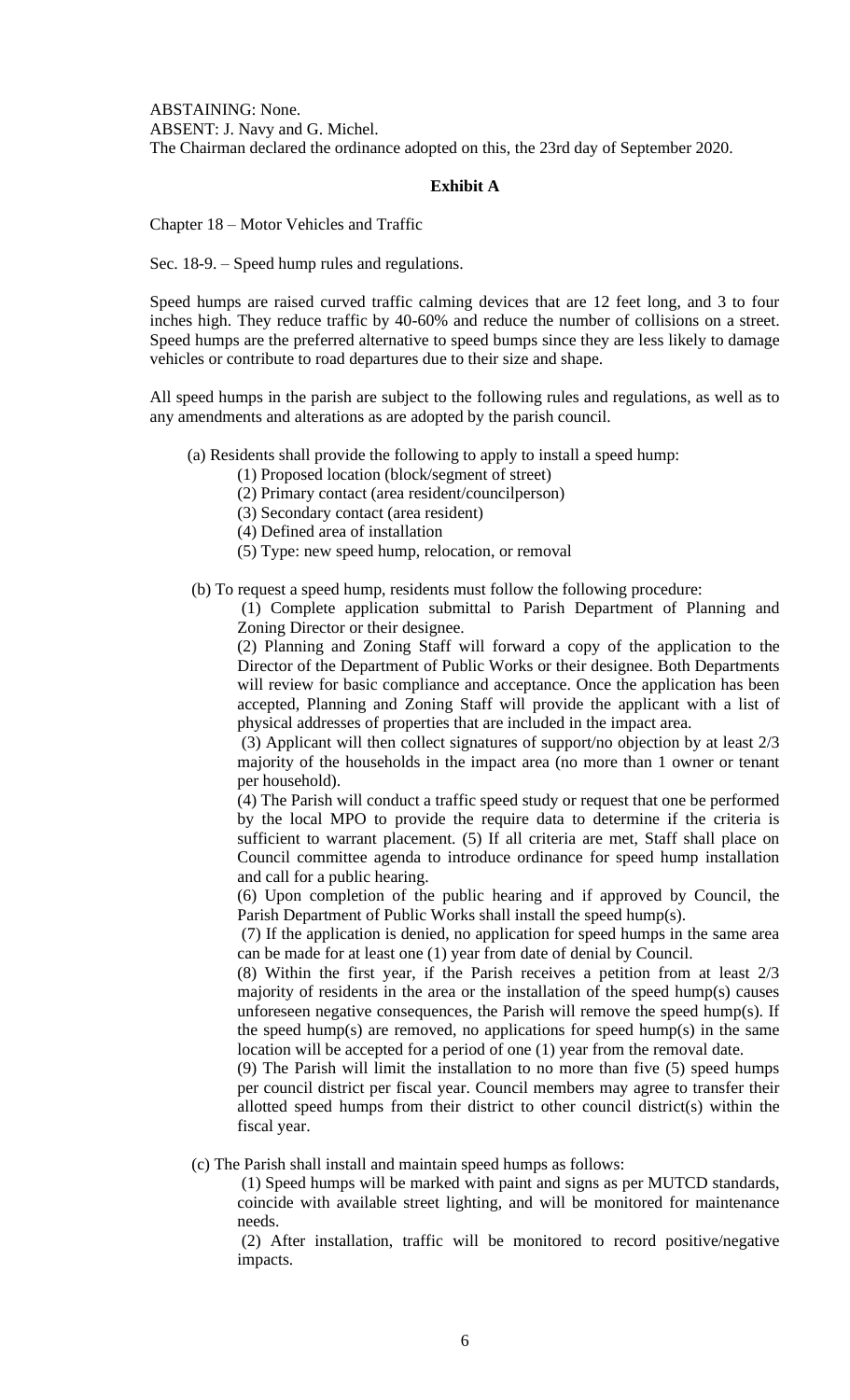(d) If residents would like the speed hump removed after the first year, follow the same procedure as the installation, but only 50% of residents in the area are required to petition.

(e) Variance: some exceptions may be allowed for placement of speed humps in proximity to parks, playgrounds, schools, or churches. Any request for exception must provide a detailed narrative describing the need for a speed hump.

# **Appendix A. Speed Hump Guidelines**

Speed hump applications must follow the following guidelines:

- A. Parish Policy states that any residents requesting installation of speed humps must first file a request with the Parish.
- B. Speed hump installation is determined by:
	- 1. Length of the block or street segment and absence of other traffic calming devices. Speed humps:

a. May not be installed on blocks or streets less than 600' in length. (A block less than 600 feet may qualify if a continuation of the street extends beyond the block's intersection at least 100 feet.)

b. Cannot be within 150 feet of an intersection or near a curve or other feature that may obstruct the driver's or pedestrian's view of the hump from less than 200 feet.

c. Cannot abut or obstruct driveways, hydrants, drain inlets, or other infrastructure.

d. Cannot be installed on a road with planned repairs or maintenance.

e. Must have a minimum of 300 feet between humps.

f. Must be installed on streets with a 25 mph or less speed limit.

g. Will only be considered on minor or local streets in residential areas. 2. Volume and speed of traffic along the segment or block.

a. Traffic volume along the designated area must not be lower than 85% of the average daily trips in a residential area. The Parish may utilize DOTD correction factors when determining average daily trips.

b. The 85th percentile speed along a street segment must exceed the posted limit by at least 5 mph.

c. Speed humps can only be placed on local streets. The Parish shall not place speed humps on state or federal highways.

d. Speed humps cannot be placed in a commercial or industrial area, and must be in residential areas only.

e. Speed humps cannot be installed on a transit route or emergency service route. Transit routes include:

i. NSU Route – W. Main Street

ii. Local Blue Route – Martin Luther King, W. Tunnel, Civic **Center** 

iii. City of Thibodaux Route – Plantation Rd, Highway 3185, Tiger Drive, St. Mary St, St. Patrick St, Westover, N. Canal Blvd, St. Charles St, Back St, Sanders St, Iris St

iv. North Bayou Route – W. Park Ave and E. Park Ave, W. Main St and E. Main St

v. Grand Caillou Route – W. Park Ave, Williams Ave., Honduras St., E. Tunnel Blvd, N. Van Ave., Grand Caillou Rd., East St., E. Park Ave

vi. South Bayou Route – W. Park Ave, Main St, E. Main St., Carolyn Ave., Grand Caillou Rd., E. Park Ave

The Chairman recognized the public for comments on the following:

B. An ordinance to amend the Parish Code, Chapter 22, Article IX. Boats and Waterways, Division I. Generally, Section 22-227 to establish a "No Wake Zone" from the Theriot-Voisin Bridge extending North to St. Eloi Bridge and to authorize the installation of said signs.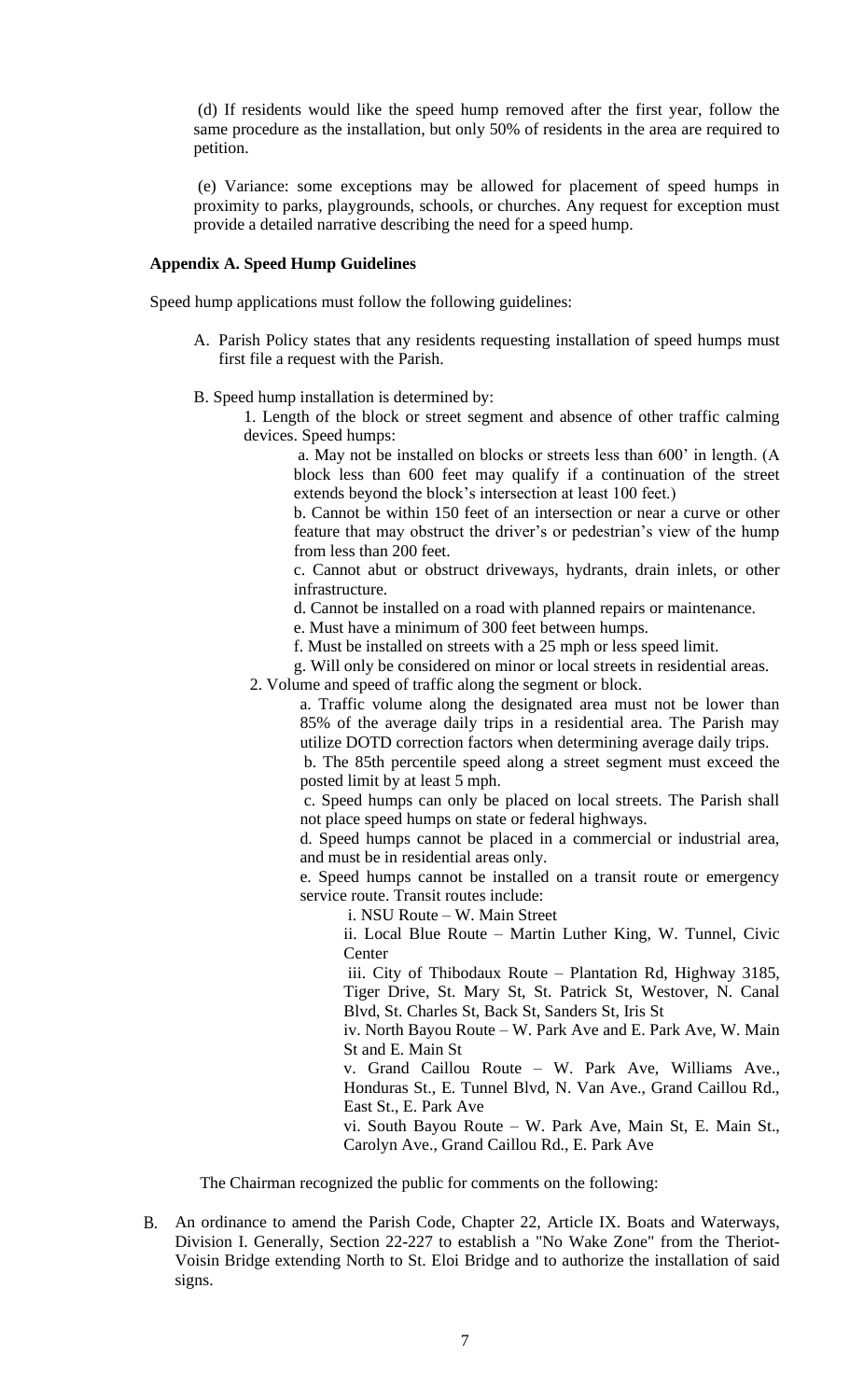There were no comments from the public on the proposed ordinance.

Mr. D. Babin moved, seconded by Mr. D. W. Guidry, Sr., "THAT the Council close the aforementioned public hearing."

The Chairman called for a vote on the motion offered by Mr. D. Babin. THERE WAS RECORDED: YEAS: C. Harding, J. Amedée, J. Domangue, D. W. Guidry, Sr., D. Babin, D. J. Guidry, and S. Trosclair. NAYS: None. ABSENT: J. Navy and G. Michel. The Chairman declared the motion adopted.

OFFERED BY: MR. D. BABIN SECONDED BY: MRS. J. DOMANGUE

### **ORDINANCE NO. 9180**

**AN ORDINANCE AMENDING THE PARISH CODE OF TERREBONNE PARISH, CHAPTER 22, ARTICLE IX. BOATS AND WATERWAYS, DIVISION 1. GENERALLY, SECTION 22-227 TO ESTABLISH A "NO WAKE" ZONE ON BAYOU DULARGE FROM 600' SOUTH OF THE LAST CAMP ON BAYOU DULARGE ROAD EXTENDING NORTH TO ST. ELOI BRIDGE AND TO AUTHORIZE THE INSTALLATION OF SAID SIGNS, AND TO ADDRESS OTHER MATTERS RELATIVE THERETO.**

## **SECTION I**

**BE IT ORDAINED** by the Terrebonne Parish Council, in regular session convened, acting pursuant to the authority invested in it by the Constitution and laws of the State of Louisiana, the Home Rule Charter for a Consolidated Government for Terrebonne Parish, and including, but not limited to, LSA R.S. 33:1364 and other statutes of the State of Louisiana, to amend the Parish Code of Terrebonne Parish, Chapter 22, Article IX, Section 22-227 to create a comprehensive "NO WAKE" zone on Bayou Dularge beginning six hundred feet (600') south of the last camp on Bayou Dularge Road extending north to St. Eloi Bridge.

## **SECTION II**

If any word, clause, phrase, section or other portion of this ordinance shall be declared null, void, invalid, illegal, or unconstitutional, the remaining words, clauses, phrases, sections or other portions of this ordinance shall remain in full force and effect, the provisions of this section hereby being declared to be severable.

#### **SECTION III**

Any ordinance or part thereof in conflict herewith is hereby repealed; including Terrebonne Parish Consolidated Ordinances: 4178, 4504, 4962, 5921, 6105, and 6786.

#### **SECTION IV**

This ordinance shall become effective upon approval by the Parish President or as otherwise provided in Section 2-13 (b) of the Home Rule Charter for Consolidated Government for Terrebonne Parish, whichever occurs sooner.

This ordinance, having been introduced and laid on the table for at least two weeks, was voted upon as follows:

## **THERE WAS RECORDED:**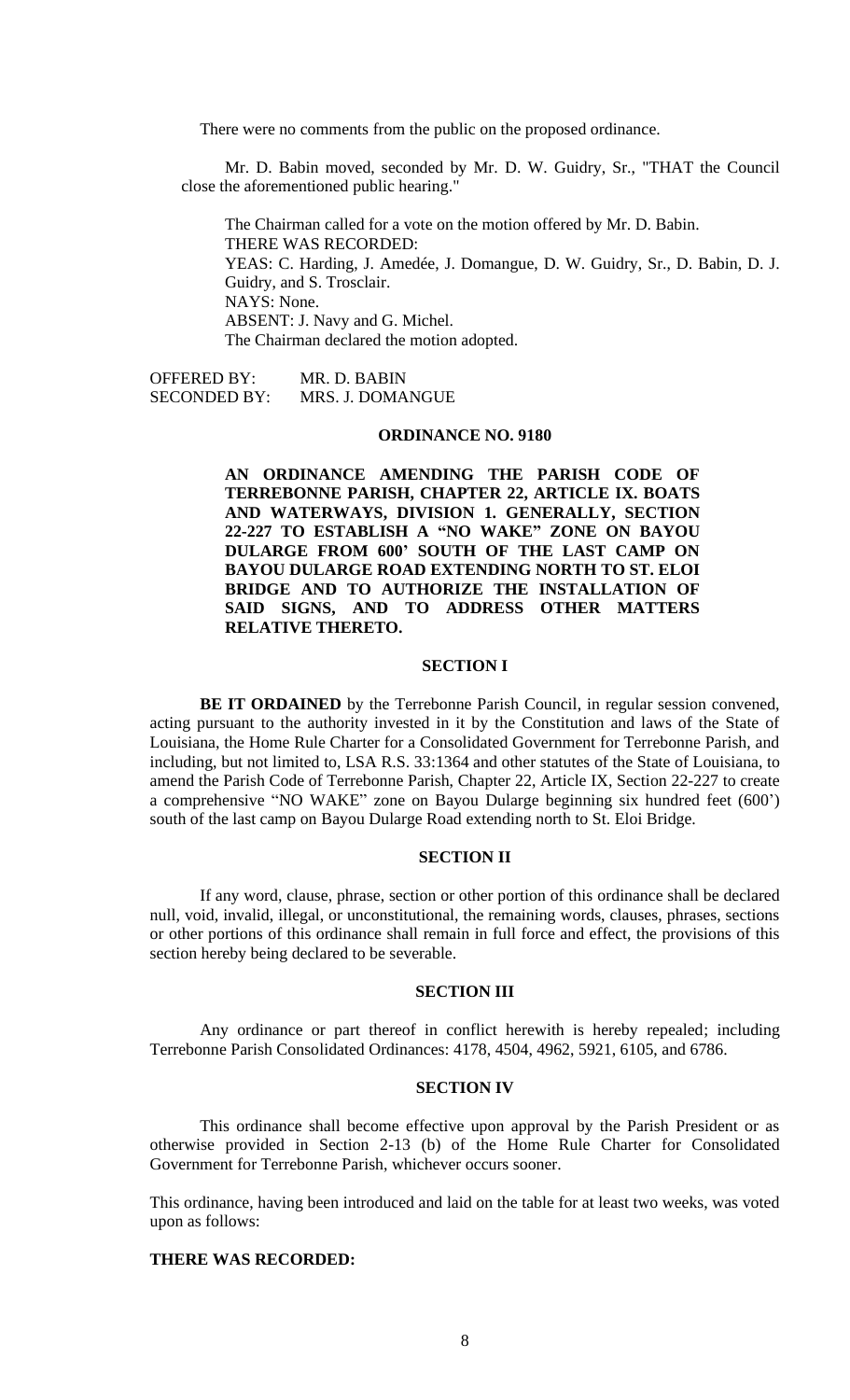YEAS: C. Harding, J. Amedee, J. Domangue, D. W. Guidry, Sr., D. Babin, D. J. Guidry, and S. Trosclair. NAYS: None. ABSTAINING: None. ABSENT: J. Navy and G. Michel. The Chairman declared the ordinance adopted on this the 23rd day of September 2020.

The Chairman recognized the public for comments on the following:

C. An ordinance to enact Section 2-82 of the Terrebonne Parish Code to establish a new Parish Department of Solid, Hazardous, and Recycling Waste for the purposes of Restructuring the Solid Waste Division; to amend Sections 2-76, 11-21, and 11-34 of the Terrebonne Parish Code of Ordinances to provide for the creation and restructure of the same and to provide for related matters.

There were no comments from the public on the proposed ordinance.

Mr. D. J. Guidry moved, seconded by Mr. D. Babin, "THAT the Council close the aforementioned public hearing."

The Chairman called for a vote on the motion offered by Mr. D. J. Guidry. THERE WAS RECORDED: YEAS: C. Harding, J. Amedée, J. Domangue, D. W. Guidry, Sr., D. Babin, D. J. Guidry, and S. Trosclair. NAYS: None. ABSENT: J. Navy and G. Michel. The Chairman declared the motion adopted.

OFFERED BY: MR. D. BABIN SECONDED BY: MR. D. J. GUIDRY

## **ORDINANCE NO. 9181**

**TO ENACT SECTION 2-82 OF THE TERREBONNE PARISH CODE TO ESTABLISH A NEW PARISH DEPARTMENT OF SOLID, HAZARDOUS, AND RECYCLING WASTE FOR THE PURPOSES OF RESTRUCTURING THE SOLID WASTE DIVISION; TO AMEND SECTIONS 2-76, 11-21, AND 11-34 OF THE TERREBONNE PARISH CODE OF ORDINANCES TO PROVIDE FOR THE CREATION AND RESTRUCTURE OF THE SAME; AND TO PROVIDE FOR RELATED MATTERS.**

**WHEREAS,** the Terrebonne Parish Consolidated Government (TPCG) is a Home Rule Charter local government and is granted the liberally construed "right and authority to exercise any power and perform any function necessary, requisite or proper for the management of its affairs" and "to promote, protect, and preserve the general welfare, safety, health, peace and good order of the parish," not denied by the Charter, by general law, or inconsistent with the Constitution, per Louisiana Constitution Articles VI §§ 5-6 and Terrebonne Parish Charter Sections 1-01, 1-05, 1-06, and 8-08; and

**WHEREAS,** Section 2-98 of the Terrebonne Parish Charter provides that the Council "may, by ordinance, propose the creation, change, alteration, consolidation or abolition of parish departments, offices and agencies and/or the reallocation of the functions, powers, duties and responsibilities of such departments or agencies"; and

**WHEREAS,** Section 4-13 of the Terrebonne Parish Charter provides that the council "must approve department head appointments, as well as all new positions, departments, and reorganizational efforts pursuant to Terrebonne Parish Charter at Section 2-98; and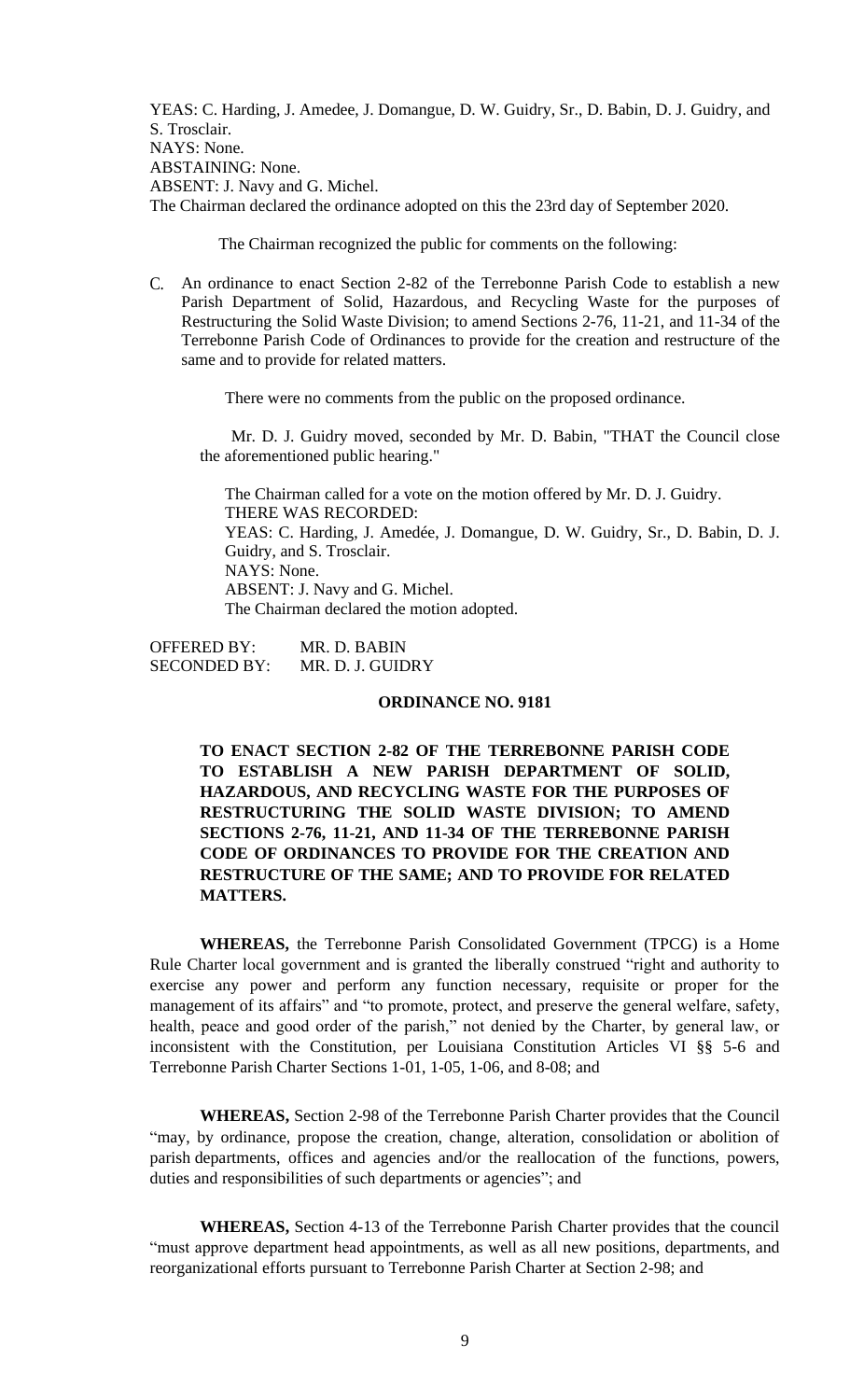**WHEREAS**, Section 4-13 of the Terrebonne Parish Charter provides that the Parish President or the Council may "propose the creation, change, alteration, consolidation or abolition of parish departments, offices and agencies and/or the reallocation of the functions, powers, duties and responsibilities of such departments or agencies, including those provided for in this charter. Such ordinance shall be subject to the veto authority of the President"; and,

**WHEREAS,** the Terrebonne Parish Council, as suggested by the Parish President, desires to adopt an ordinance to create the Solid, Hazardous, and Recycling Waste Department for the purposes of reorganizing and moving the Solid Waste Division, which is currently organized under the Utilities Department, to its own department; to provide that the Director of the Solid, Hazardous, and Recycling Waste Department answer directly to and serve at the pleasure of the Parish President ; and to amend the Terrebonne Parish Code of Ordinances to provide for the same.

**NOW THEREFORE, BE IT ORDAINED** by the Terrebonne Parish Council on behalf of the Terrebonne Parish Consolidated Government that:

## **SECTION I.**

Section 2-82 of the Terrebonne Parish Code of Ordinances shall be and is hereby enacted to read, in its entirety, as follows:

**Sec. 2-82. –** Solid, Hazardous, and Recycling Waste Department.

- (a) The Solid, Hazardous, and Recycling Waste Department shall be headed by the director of the Solid, Hazardous, and Recycling Waste Department.
- (b) The director of the Solid, Hazardous, and Recycling Waste Department shall direct and be responsible for the following:
	- (1) collection, transportation, and proper disposal of solid waste;
	- (2) transfer stations, residential drop-off sites, and landfills;
	- (3) street sweepers, grapple trucks, litter crews, and residential site labor;
	- (4) the community recycling program;
	- (5) promotion of education as to the proper method of disposal of solid waste;
	- (6) other such responsibilities as may be directed by the president;
	- (7) collection, transportation, and proper disposal, subject to all state law statutes and regulations.
- (c) Sewerage waste is not a part of the department.

### **SECTION II. REORGANIZATION**

2.1 The attached job description for the Director of the Solid, Hazardous, and Recycling Waste Department, having been submitted to Council at least one (1) month prior to the adoption of this Ordinance, is hereby approved and adopted by the Terrebonne Parish Council, in accordance with Section 2-98 and 2-99 of the Terrebonne Parish Code of Ordinances.

2.2 The budgeted funds, equipment, and property in use by the Solid Waste Division under the Utilities Department shall be and is hereby transferred for use by the Solid, Hazardous, and Recycling Waste Department.

2.2 The employees within the Solid Waste Division under the Utilities Department shall be and are hereby transferred to work under the Solid, Hazardous, and Recycling Waste Department. With the exception of the Solid Waste Administrator, all employees transferred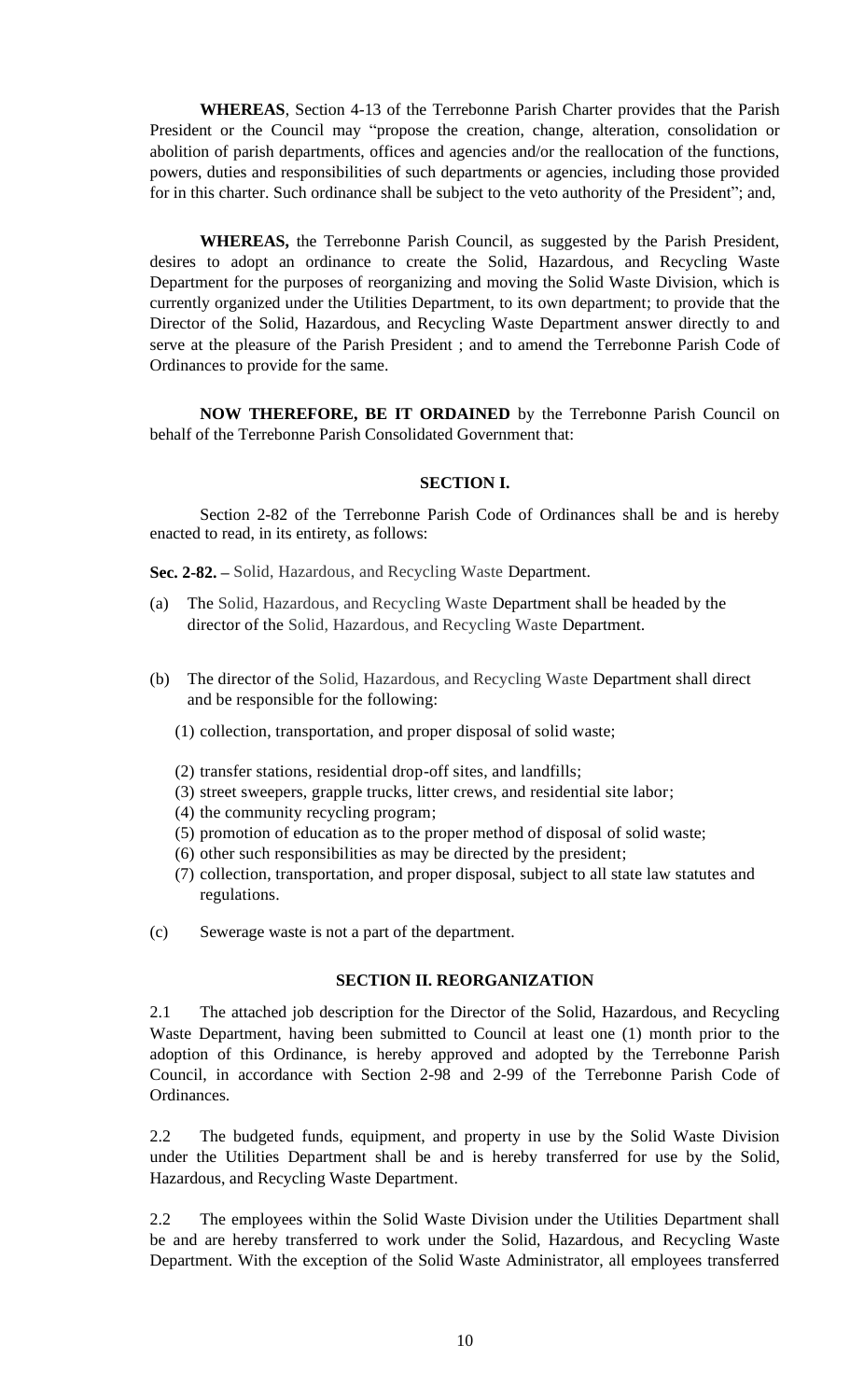by this section shall maintain their current rates of pay and job descriptions, except the salary of the Director of the newly created department.

2.3 In the event job positions within the new department must be reorganized, Department, through its Director, shall submit an organizational plan and any revised job descriptions for approval in compliance with Terrebonne Parish Code Sections 2-98 and 99.

2.4 "Director" herein means the Department Head.

# **SECTION III. AMENDMENT OF CHAPTER 2, ARTICLE IV, SECTION 2-76**

Chapter 2, Article IV of the Code of Ordinances of Terrebonne Parish, Section 2-76 shall be amended, is hereby amended (using strikethrough to indicate deletions and underlining to indicate additions) and same is hereby adopted to read as follows:

Sec. 2-76. - Utilities department.

(a)The utilities department shall be headed by the director of the utilities department.

(b)The director of the utilities department shall direct and be responsible for the following:

(1) All utilities operated by the parish government;

(2) Garbage and trash collection and disposal;

(3) Other such responsibilities as may be directed by the president.

(c)The utilities department shall consist of the following divisions:

(1) Electric generation division;

(2) Electric distribution division;

(3) Gas distribution division;

(4) Solid waste division.

[…]

# **SECTION IV. AMENDMENT OF CHAPTER 11, ARTICLE II**

Chapter 11, Article II of the Code of Ordinances of Terrebonne Parish, Sections 11-21, 27, 34, and 55 shall be amended, are hereby amended (using strikethrough to indicate deletions and underlining to indicate additions) and same are hereby adopted to read as follows:

Sec. 11-21. – Definitions.

The following words, terms and phrases, when used in this article, shall have the following meanings unless such sections clearly indicate otherwise:

\* \* \*

*Private point of collection* means an area immediately adjacent to the property owned or occupied by the unit placing the material for collection, at curbside on a privately owned street, which meets or exceeds the minimum standards for streets applicable to the type of subdivision in which the unit is situated, as established by appendix A of the Terrebonne Parish Code of Ordinances, Section 24.7.1.1.1, Section 24.7.1.2.1, Section  $24.7.1.4.2$ , Section  $24.7.2.1$  or Section  $24.7.3.1$ ., and which has been pre-approved by the solid waste administrator director in an application process authorized by section  $11-27(d)$ of this article.

\* \* \*

*Solid waste administrator* director means the administrator director of the solid waste division of the department of utilities Solid, Hazardous, and Recycling Waste Department of the Terrebonne Parish Consolidated Government.

\* \* \*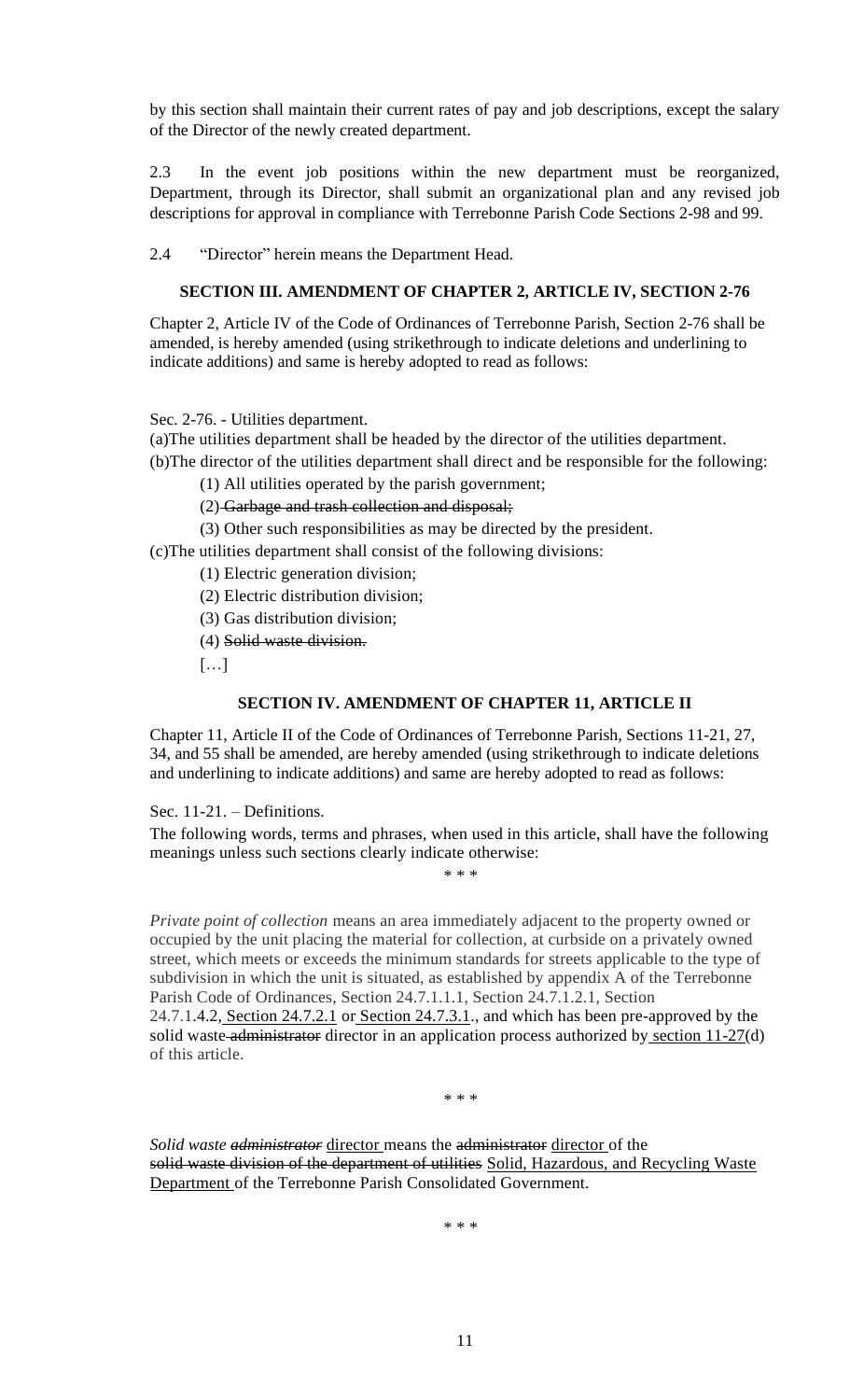#### **Sec. 11-27. - Solid waste collection services; point of collection.**

(a) *Parish responsibility and authority.* The parish government, whether through the use of its contractors or parish personnel, is responsible for the collection from residential and small commercial units of solid waste authorized for collection in the manner provided for in this article. The solid waste administrator director shall have the final decision regarding whether and what solid waste qualifies as authorized for collection under this article, and the solid waste administrator director has authority to refuse to collect any solid waste not authorized for collection.

\* \* \*

(d) *Private point of collection.* The owner or occupant of a residential unit or small commercial unit, currently in good standing with the parish government for payment of user fees under [section 11-34](https://library.municode.com/la/terrebonne_parish/codes/code_of_ordinances?nodeId=PTIIPACO_CH11GATRHAWAWE_ARTIICOSOWAMAPR_S11-34DICH) of this article, without reasonable access to any public point of collection within the parish, may apply to the solid waste administrator director for authorization to place authorized solid waste at a private point of collection. All of the following items must be submitted to the solid waste department for an application to be complete:

\* \* \*

(5) The solid waste administrator director shall have the sole final authority to reject any application which does not meet the standards required herein and has the authority, but not the obligation, to inspect the street(s) offered for use and the location(s) proposed for the purposes hereunder.

\* \* \*

#### Sec. 11-34. – Disposal Charges.

(c) The utilities Solid, Hazardous, and Recycling Waste director or his designee shall develop rules and regulations governing the collection and payment of the disposal charges set forth herein. Additionally, the schedule of charges to be applied to residential and small commercial drop-off waste on a volumetric basis shall be presented to the parish council and effective upon adoption by resolution.

\* \* \*

## **Sec. 11-55. - Administration; rules and regulations.**

The provisions of this article shall be administered by the public services administrator solid waste director or his designee. The public services administrator solid waste director or his designee, as approved by the Parish President, may from time to time promulgate rules and regulations for the administration of this article. No rule or regulation promulgated hereunder shall become effective until approved by the parish council.

## **SECTION V. SEVERABILITY**

Any and all other provisions of the Code not amended herein, shall remain in full force and effect. If any word, clause, phrase, section or other portion of this ordinance shall be declared null, void, invalid, illegal, or unconstitutional, the remaining words, clauses, phrases, sections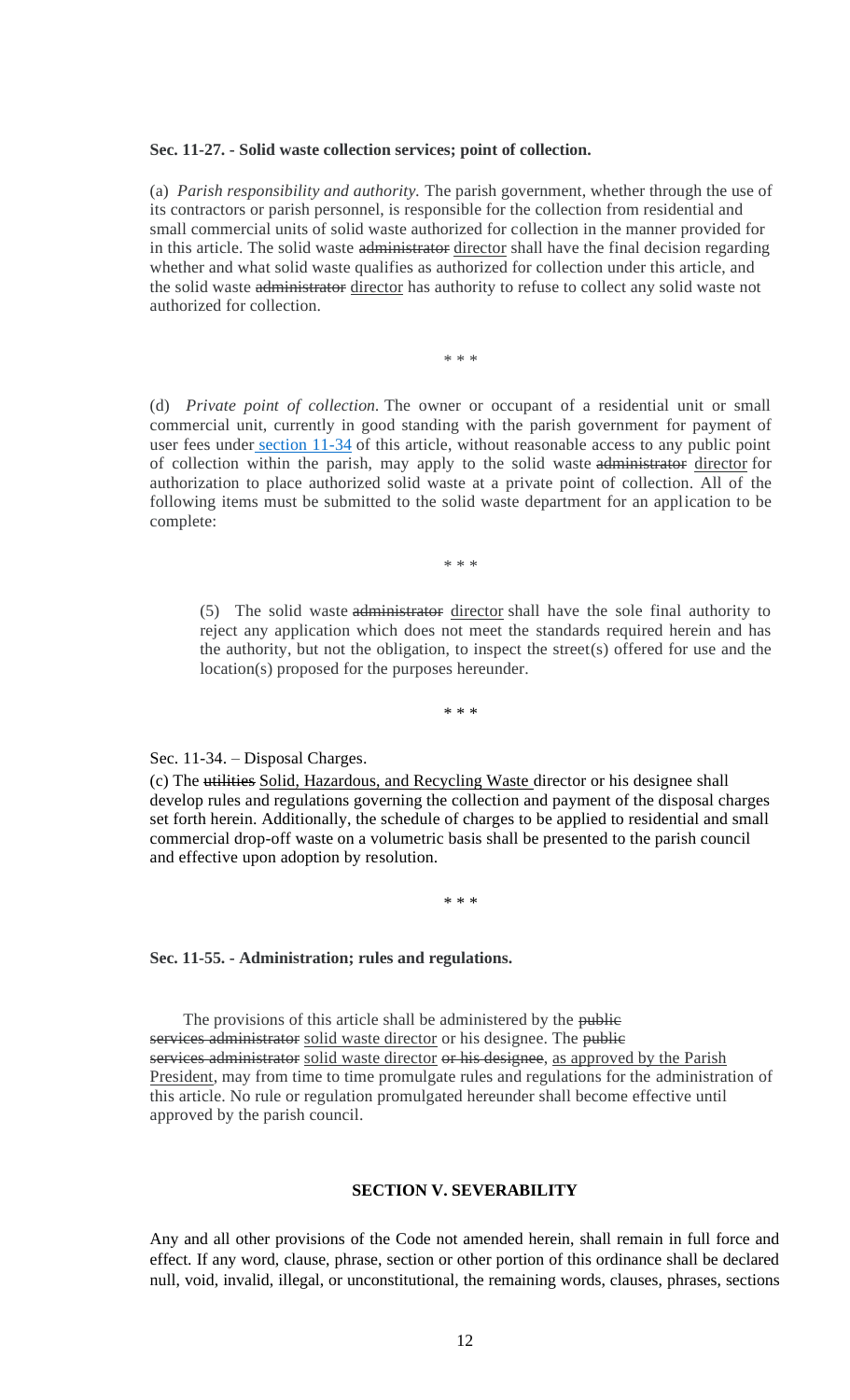and other portions of this ordinance shall remain in full force and effect, the provisions of this ordinance hereby being declared to be severable.

# **SECTION VI. EFFECTIVE DATE**

This ordinance shall become effective on November 15, 2020.

This ordinance, having been introduced and laid on the table for at least two weeks, was voted upon as follows:

#### **THERE WAS RECORDED:**

YEAS: C. Harding, J. Amedee, J. Domangue, D. W. Guidry, Sr., D. Babin, D. J. Guidry, and S. Trosclair. NAYS: None. ABSTAINING: None. ABSENT: J. Navy and G. Michel. The Chairman declared the ordinance adopted on this the 23rd day of September 2020.

The Chairman recognized the public for comments on the following:

D. An ordinance to abolish Article IV. Recreation Advisory Board from Chapter 21 of the Terrebonne Parish Code and revoke Ordinance No. 4836 and a portion of Ordinance No. 4563 Section entitled "Recreation and Parks", including subsections 1 through 5, only as it pertains to the Terrebonne Parish Code Chapter 21, Article IV.

There were no comments from the public on the proposed ordinance.

Ms. J. Domangue moved, seconded by Mr. D. W. Guidry, Sr., "THAT the Council close the aforementioned public hearing."

The Chairman called for a vote on the motion offered by Ms. J. Domangue. THERE WAS RECORDED: YEAS: C. Harding, J. Amedée, J. Domangue, D. W. Guidry, Sr., D. Babin, D. J. Guidry, and S. Trosclair. NAYS: None. ABSENT: J. Navy and G. Michel. The Chairman declared the motion adopted.

OFFERED BY: MRS. J. DOMANGUE SECONDED BY: MR. D. W. GUIDRY, SR.

#### **ORDINANCE NO. 9182**

# AN ORDINANCE TO ABOLISH ARTICLE IV, RECREATION ADVISORY BOARD, FROM CHAPTER 21 OF THE TERREBONNE PARISH CODE.

**WHEREAS,** the Terrebonne Parish Consolidated Government (TPCG) is a Home Rule Charter local government and is granted the liberally construed "right and authority to exercise any power and perform any function necessary, requisite or proper for the management of its affairs" and "to promote, protect, and preserve the general welfare, safety, health, peace and good order of the parish," not denied by the Charter, by general law, or inconsistent with the Constitution, per Louisiana Constitution Articles VI §§ 5-6 and Terrebonne Parish Charter Sections 1-01, 1- 05, 1-06, and 8-08; and

**WHEREAS**, at the meeting of the Council on August 12, 2020, the Council adopted a resolution to create a Recreation Modernization Advisory Board for the purpose of compiling information and making recommendations to the Council which may affect the several recreation districts of the parish of Terrebonne; and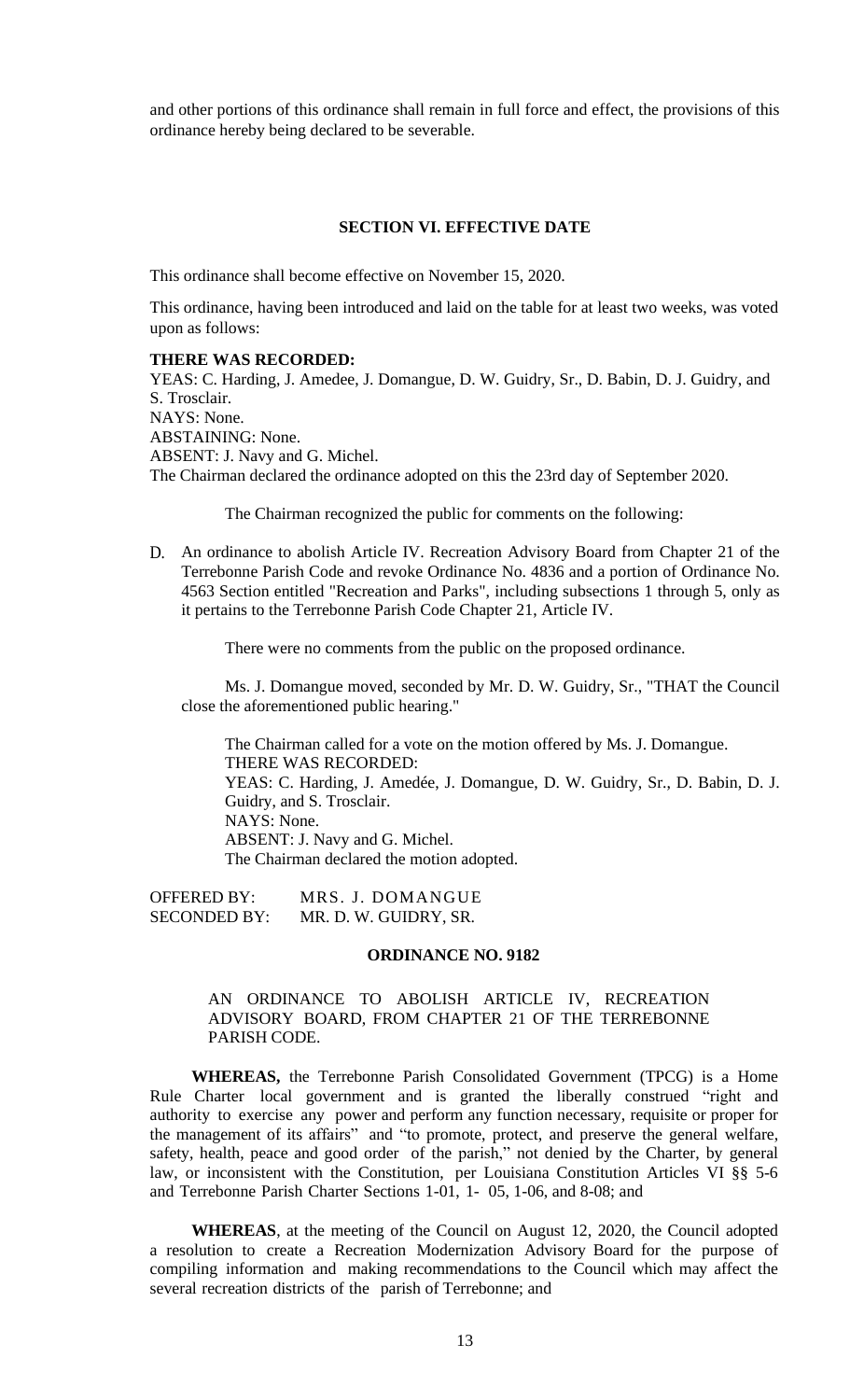**WHEREAS**, the duties of the newly created Recreation Modernization Advisory Board and the member qualifications may conflict with the antiquated provisions of TPCG Code Chapter 21, Article IV which provides for a recreation advisory committee; and

**WHEREAS,** the advisory board created by TPCG Code Chapter 21, Article IV is not currently operational; and

**WHEREAS,** to avoid any potential conflicts between the new Recreation Modernization Advisory Board and the provisions of TPCG Code Chapter 21, Article IV, the Terrebonne Parish Council wishes to abolish Article IV of Chapter 21 of the Terrebonne Parish Code and reserve the Article for future use as occasion may require; and

**NOW THEREFORE, BE IT ORDAINED** by the Terrebonne Parish Council on behalf of the Terrebonne Parish Consolidated Government that:

#### **SECTION I**

Article IV of Chapter 21 of the Terrebonne Parish Code of Ordinances shall be and is hereby abolished, reserving the Article for future use as occasion may require.

### **SECTION II**

Terrebonne Parish Consolidated Government Ordinance No. 4836 is hereby revoked in its entirety. Terrebonne Parish Consolidated Government Ordinance No. 4563 section entitled "Recreation and Parks" is hereby revoked in its entirety, including subsections 1 through 5, only as it pertains to TPCG Code Chapter 21, Article IV.

#### **SECTION III**

Any and all other provisions of the Code not amended herein, shall remain in full force and effect. If any word, clause, phrase, section or other portion of this ordinance shall be declared null, void, invalid, illegal, or unconstitutional, the remaining words, clauses, phrases, sections and other portions of this ordinance shall remain in full force and effect, the provisions of this ordinance hereby being declared to be severable.

#### **SECTION III**

This ordinance shall become effective upon approval by the Parish President or as otherwise provided in Section 2-12 or 2-13(b) of the Home Rule Charter or as otherwise required by the Home Rule Charter for a Consolidated Government for Terrebonne Parish, whichever occurs sooner.

This ordinance, having been introduced and laid on the table for at least two weeks, was voted upon as follows:

### **THERE WAS RECORDED:**

YEAS: C. Harding, J. Amedee, J. Domangue, D. W. Guidry, Sr., D. Babin, D. J. Guidry, and S. Trosclair**.** NAYS: None. ABSTAINING: None. ABSENT: J. Navy and G. Michel. The Chairman declared the ordinance adopted on this the 23rd day of September 2020.

The Chairman recognized the public for comments on the following:

E. An ordinance to amend certain portions of Chapter 2, Article XVII, Section 2-533 of the Terrebonne Parish Code of Ordinances to decrease the Terrebonne Parish Tree Board from nine members to seven to address difficulties in reaching a meeting quorum.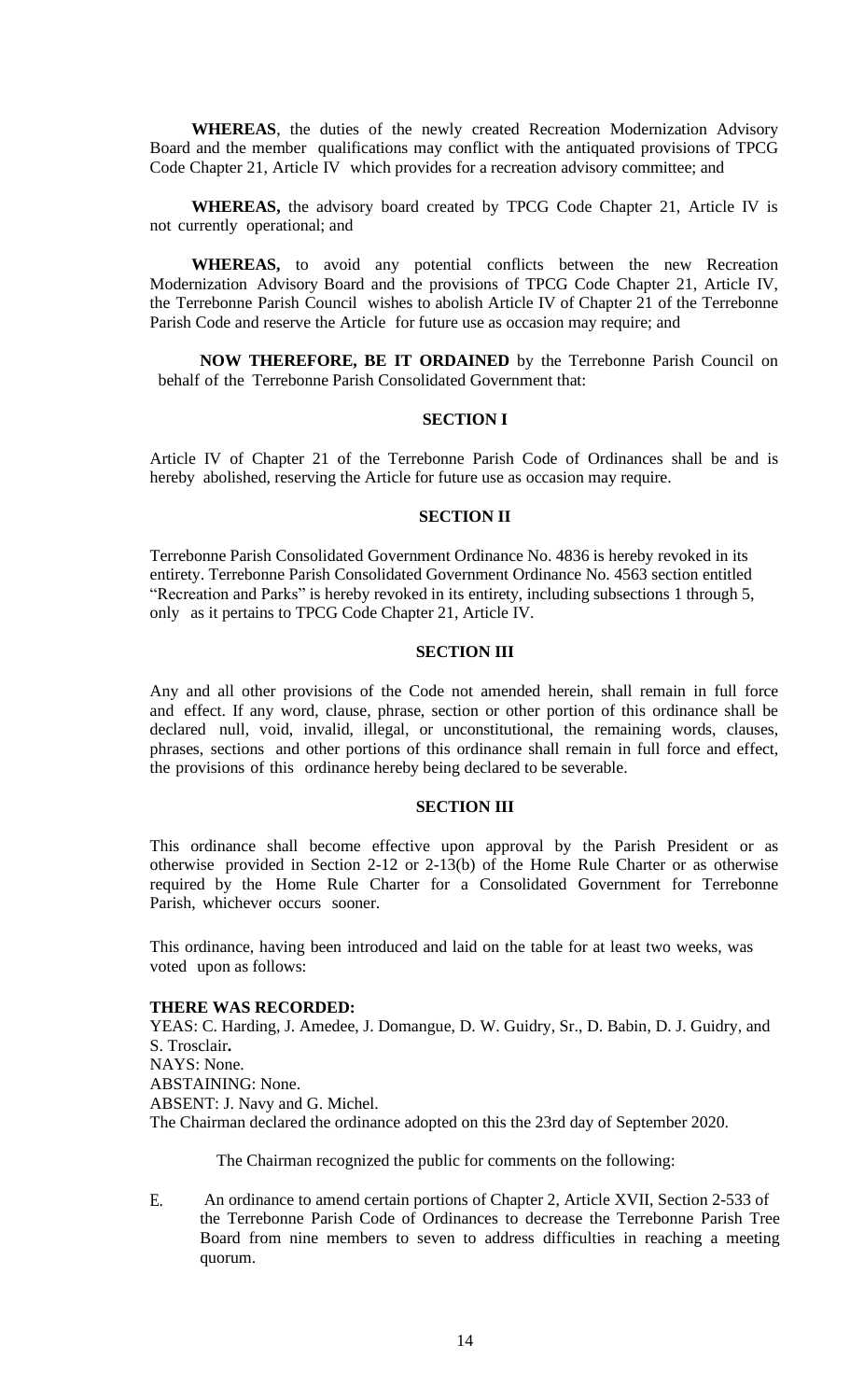There were no comments from the public on the proposed ordinance.

Mr. D. J. Guidry moved, seconded by Mr. D. W. Guidry, Sr., "THAT the Council close the aforementioned public hearing."

The Chairman called for a vote on the motion offered by Mr. D. J. Guidry. THERE WAS RECORDED: YEAS: C. Harding, J. Amedée, J. Domangue, D. W. Guidry, Sr., D. Babin, D. J. Guidry, and S. Trosclair. NAYS: None. ABSENT: J. Navy and G. Michel. The Chairman declared the motion adopted.

OFFERED BY: MR. D. J. GUIDRY SECONDED BY: MR. D. W. GUIDRY, SR.

### **ORDINANCE NO. 9183**

AN ORDINANCE TO AMEND CHAPTER 2, ARTICLE XVII, SECTION 2-533. - CREATION AND ESTABLISHMENT OF PARISH TREE BOARD TO DECREASE THE NUMBER OF TREE BOARD MEMBERS FROM NINE (9) TO SEVEN (7) AS PER THE ATTACHED "EXHIBIT A."

### **SECTION I**

**BE IT ORDAINED** by the Terrebonne Parish Council, in regular session convened, acting pursuant to the authority invested in it by the Constitution and laws of the State of Louisiana, the Home Rule Charter for a Consolidated Government for Terrebonne Parish, and including, but not limited to, LSA R.S. 33:1368 and other statutes of the State of Louisiana, to amend Chapter 2, Article XVII, Section 2-533. - Creation And Establishment Of Parish Tree Board to decrease the number of Tree Board Members from nine (9) to seven (7) as per "Attachment A."

### **SECTION II**

If any word, clause, phrase, section or other portion of this ordinance shall be declared null, void, invalid, illegal, or unconstitutional, the remaining words, clauses, phrases, sections and other portions of this ordinance shall remain in full force and effect, the provisions of this ordinance hereby being declared to be severable.

### **SECTION III**

This ordinance shall become effective upon approval by the Parish President or as otherwise provided in Section 2-13 (b) of the Home Rule Charter for a Consolidated Government of Terrebonne Parish, whichever occurs sooner.

This ordinance, having been introduced and laid on the table for at least two weeks, was voted upon as follows:

#### **THERE WAS RECORDED:**

YEAS: C. Harding, J. Amedėe, J. Domangue, D. W. Guidry, Sr., D. Babin, D. J. Guidry, and S. Trosclair. NAYS: None. NOT VOTING: None. ABSTAINING: None. ABSENT: J. Navy and G. Michel. The Chairman declared the ordinance adopted on this, the 23rd day of September 2020.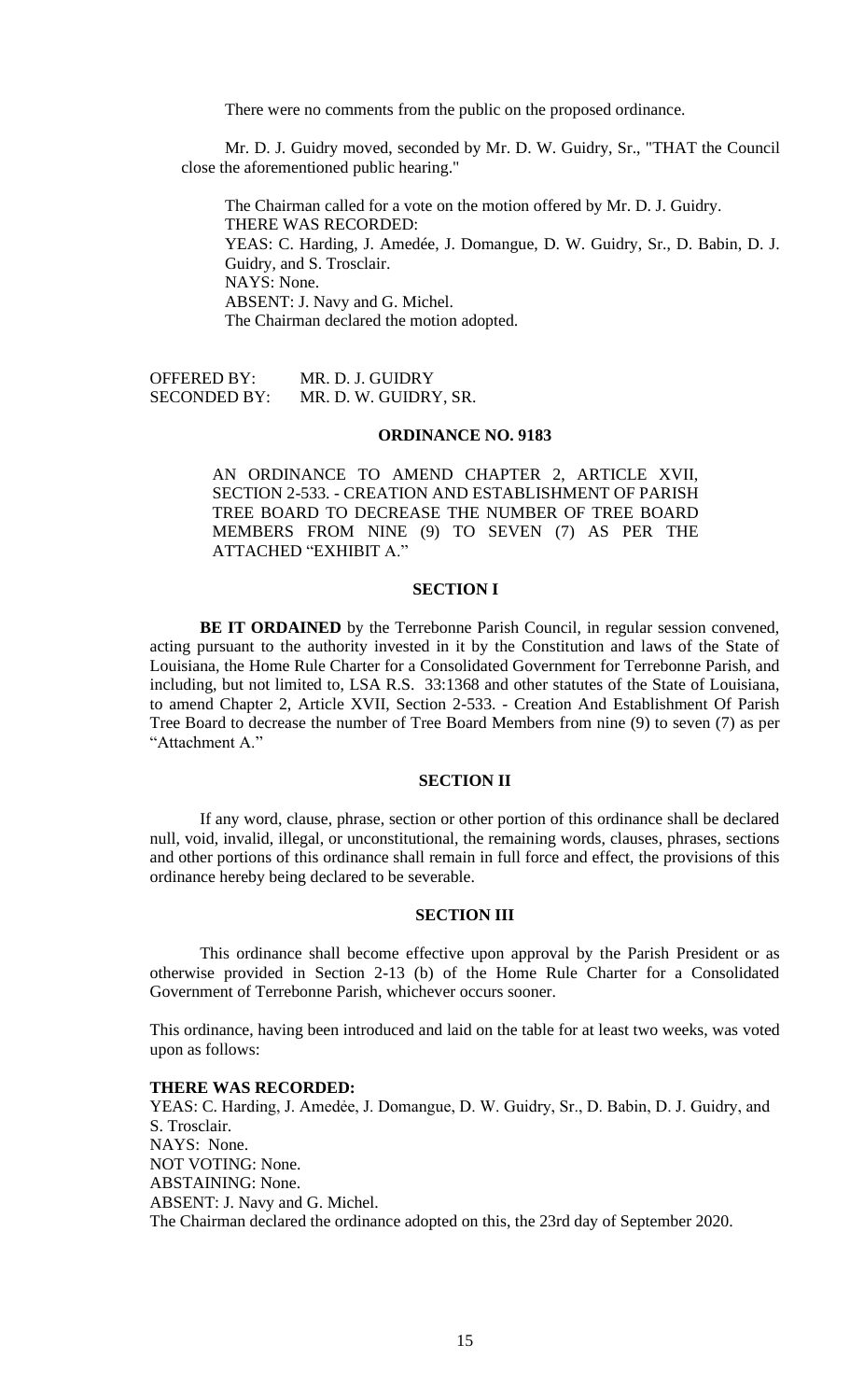The Chairman recognized the public for comments on the following:

F. An ordinance to amend the GAP Financing Loan Agreement between Terrebonne Parish Consolidated Government and Bayou Cane Apartments, LP.

There were no comments from the public on the proposed ordinance.

Mr. D. Babin moved, seconded by Mr. C. Harding, "THAT the Council close the aforementioned public hearing."

The Chairman called for a vote on the motion offered by Mr. D. Babin. THERE WAS RECORDED: YEAS: C. Harding, J. Amedée, J. Domangue, D. W. Guidry, Sr., D. Babin, D. J. Guidry, and S. Trosclair. NAYS: None. ABSENT: J. Navy and G. Michel. The Chairman declared the motion adopted.

OFFERED BY: MR. C. HARDING SECONDED BY: MR. D. BABIN

#### **ORDINANCE NO. 9184**

AN ORDINANCE TO AUTHORIZE THE TERREBONNE PARISH PRESIDENT TO AMEND THE IKE-GUSTAV COMMUNITY DEVELOPMENT BLOCK GRANT GAP FINANCING LOAN AGREEMENT AND TO ADDRESS OTHER MATTERS RELATIVE THERETO.

**WHEREAS**, Section 1-06 of the Home Rule Charter for the Parish of Terrebonne provides that the Parish Government shall have the right, power and authority to pass ordinances on all subject matters necessary, requisite or proper for the management of parish affairs, and all other subject matter without exception, subject only to the limitation that the same shall not be inconsistent with the Constitution or expressly denied by general law applicable to the parish; and

**WHEREAS**, Terrebonne Parish Home Rule Charter Section 2-11(a)(10), requires an Ordinance by the Terrebonne Parish Council to authorize the Terrebonne Parish Consolidated Government to abandon property owned by the parish government; and

**WHEREAS**, La. Const. Art. VII, § 14 (B)(1) authorizes political subdivisions to loan, pledge, or donate public funds for programs of social welfare for the aid and support of the needy; and

**WHEREAS,** On June 9, 2014, **TERREBONNE PARISH CONSOLIDATED GOVERNMENT ("the Parish"),** and **BAYOU CANE APARTMENT, LP,** A Louisiana Limited Partnership, **(the "Borrower"),** entered into a Gap Financing Loan Agreement for the specific purpose of creating affordable rental housing; and

**WHEREAS,** certain guidelines for repayment were adopted allowing CDBG funds to be used for Gap Financing Loans as described in the Application Guidelines and the Action Plan; and

**WHEREAS**, on April 28th, 2020, the Borrower made a request of the Parish for a waiver of the current installment as well as approval to withdraw operating reserves in order to provide rental relief to residents affected by the COVID-19 Pandemic; and

**WHEREAS,** TPCG agrees to execute an amendment modifying Sections 1.3(a) and 4 of the Agreement in order to waive the 2019 Installment of the Gap Financing Loan, and to permit Borrower to access up to 50% of the operating reserve as necessary to cover any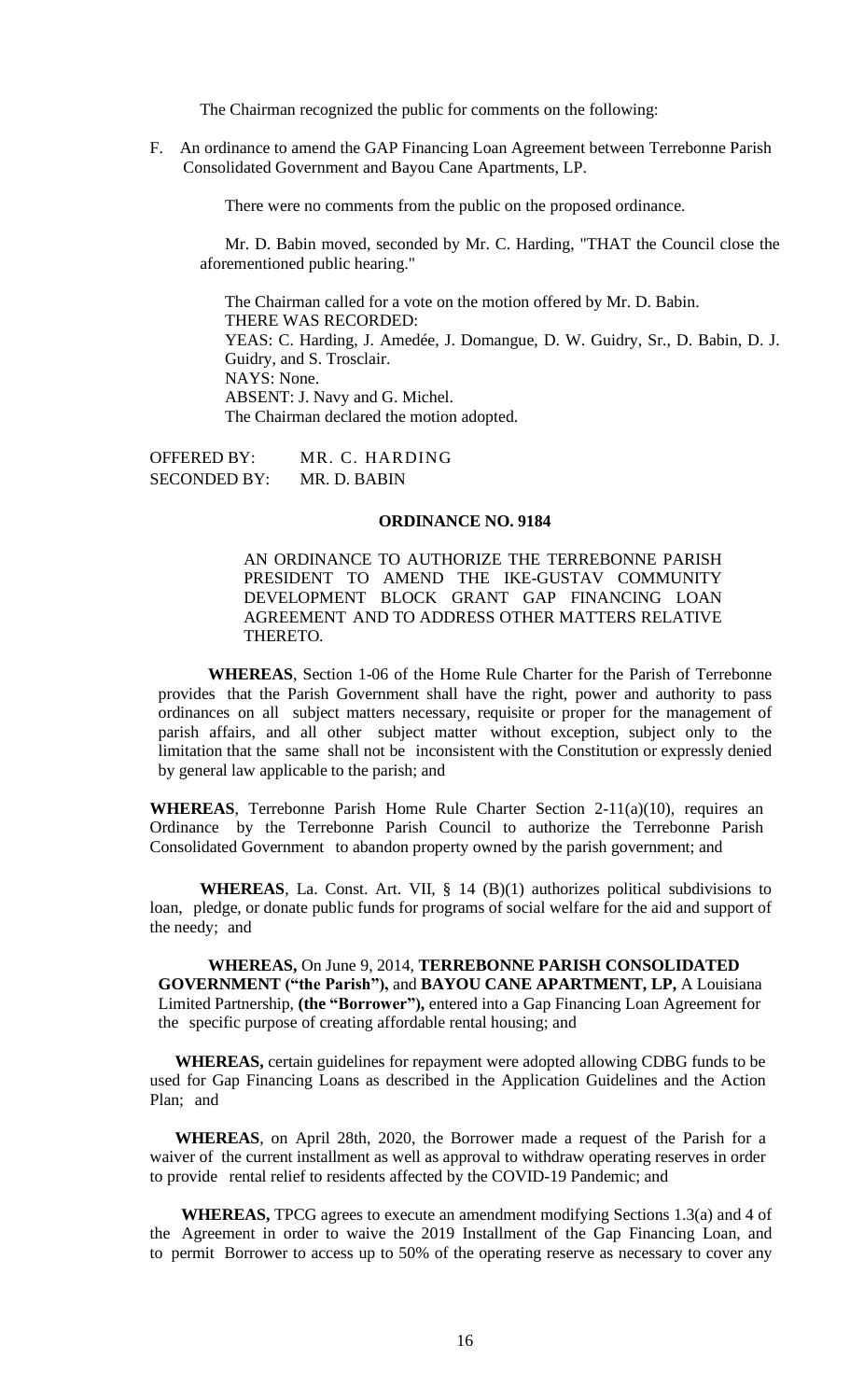revenue shortfalls during the COVID-19 Pandemic, based upon objective finding for the need in accordance with Article VII Section 14, respectively;

### **SECTION I**

**NOW BE IT ORDAINED** by the Terrebonne Parish Council, on behalf of the Terrebonne Parish Consolidated Government, that the Parish President is authorized to sign on behalf of the Terrebonne Parish Consolidated Government an amendment to the Borrower's Gap Financing Loan in order to waive Borrower's 2019 Installment and authorize Borrower to access up to 50% of the operating reserve as necessary to cover revenue shortfalls during the COVID-19 Pandemic, which is not inconsistent with the attached Amendment.

#### **SECTION II**

If any word, clause, phrase, section or other portion of this ordinance shall be declared null, void, invalid, illegal, or unconstitutional, the remaining words, clauses, phrases, sections and other portions of this ordinance shall remain in force and effect, the provisions of this ordinance hereby being declared to be severable.

## **SECTION III**

Any ordinance or part thereof in conflict herewith is hereby repealed.

#### **SECTION IV**

This ordinance shall become effective upon approval by the Parish President or as otherwise provided in Section 2-13 (b) of the Home Rule Charter for a Consolidated Government for Terrebonne Parish, whichever occurs sooner.

This ordinance, having been introduced and laid over for two weeks, was voted upon as follows:

#### **THERE WAS RECORDED:**

YEAS: C. Harding, J. Amedée, J. Domangue, D. W. Guidry, Sr., D. Babin, D. J. Guidry, and S. Trosclair. NAYS: None. NOT VOTING: None. ABSTAINING: None. ABSENT: J. Navy and G. Michel. The Chairman declared the ordinance adopted on this, the 23rd day of September 2020.

The Chairman recognized the public for comments on the following:

- G. An ordinance to amend the 2020 Adopted Operating Budget of the Terrebonne Parish Consolidated Government for the following items, to provide for related matters:
	- I. CARES Act, \$188,250
	- II. Bayou Country Sports Park, \$250,000
	- III. CARES Act-Emergency Food & Shelter, \$26,969
	- IV. CARES Act-Housing & Urban Development, \$60,823
	- V. CARES Act-Head Start, \$149,397

There were no comments from the public on the proposed ordinance.

Mr. D. W. Guidry, Sr. moved, seconded by Mr. C. Harding, "THAT the Council close the aforementioned public hearing."

The Chairman called for a vote on the motion offered by Mr. D. W. Guidry, Sr. THERE WAS RECORDED:

YEAS: C. Harding, J. Amedée, J. Domangue, D. W. Guidry, Sr., D. Babin, D. J. Guidry, and S. Trosclair.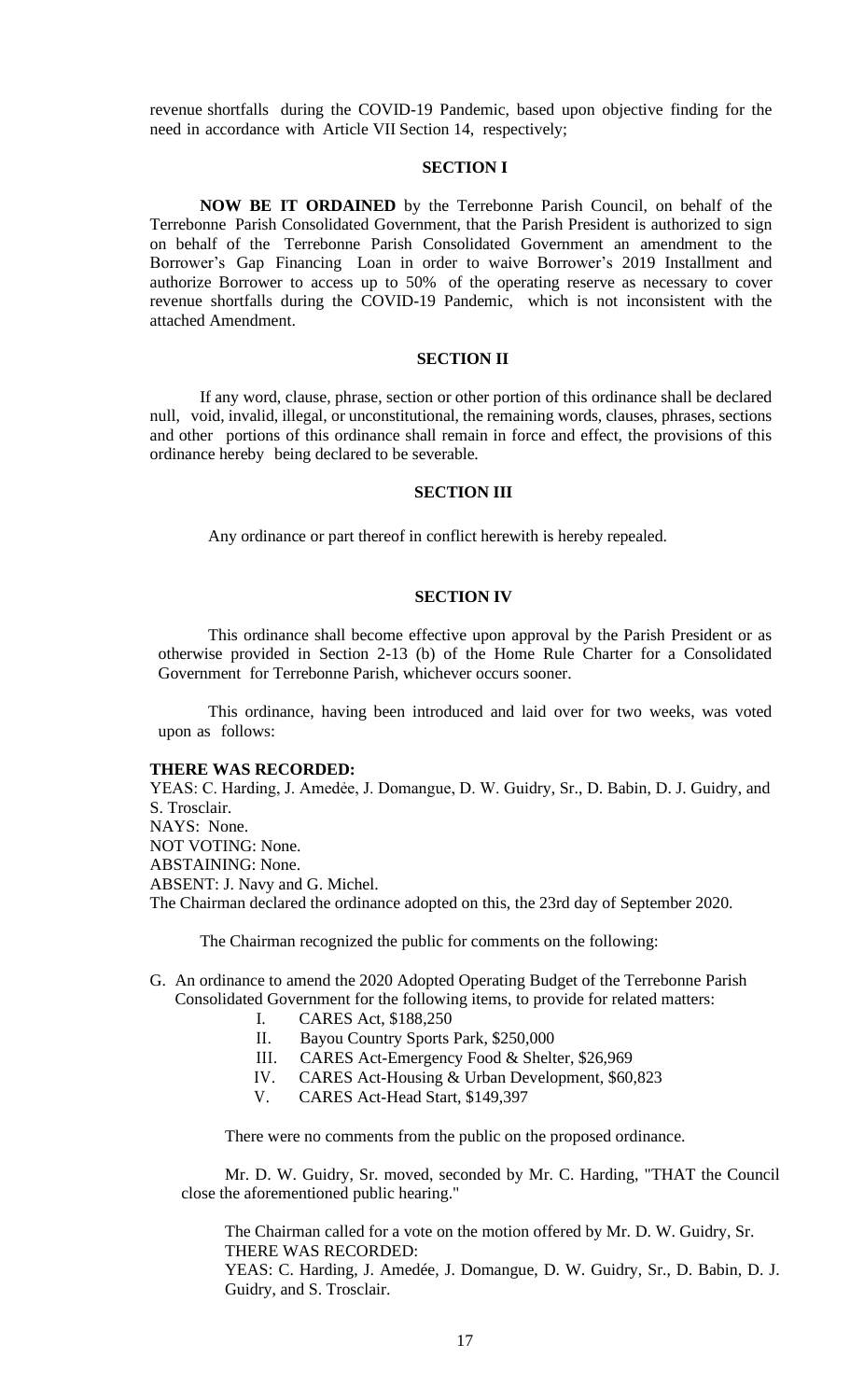NAYS: None. ABSENT: J. Navy and G. Michel. The Chairman declared the motion adopted.

OFFERED BY: MR. D. W. GUIDRY, SR. SECONDED BY: MR. C. HARDING

## **ORDINANCE NO. 9185**

AN ORDINANCE TO AMEND THE 2020 ADOPTED OPERATING BUDGET OF THE TERREBONNE PARISH CONSOLIDATED GOVERNMENT FOR THE FOLLOWING ITEMS AND TO PROVIDE FOR RELATED MATTERS.

- I. CARES Act, \$188,250
- II. Bayou Country Sports Park, \$250,000
- III. CARES Act-Emergency Food & Shelter, \$26,969
- IV. CARES Act-Housing & Urban Development, \$60,823
- V. CARES Act-Head Start, \$149,397

#### **SECTION I**

**WHEREA**S, the Louisiana Housing Corporation has awarded CARES Act funding to Terrebonne Parish Consolidated Government in the amount of \$188,250, and

**WHEREAS**, the funding will be used to provide supportive services to persons experiencing homelessness in the wake of the COVID-19 pandemic, and

**NOW, THEREFORE BE IT ORDAINED**, by the Terrebonne Parish Council, on behalf of Terrebonne Parish Consolidated Government, that the 2020 Adopted Operating Budget of the Terrebonne Parish Consolidated Government be amended for the CARES Act funding. (Attachment A)

# **SECTION II**

**WHEREAS**, Terrebonne Parish Consolidated Government (TPCG) by virtue of a Cooperative Endeavor Agreement with Terrebonne Parish Recreation District 2-3 is interested in developing outdoor recreation facilities associated with the Bayou Country Sports Park, and

**WHEREAS**, the State of Louisiana, Department of Culture, Recreation & Tourism has approved federal funds for the Bayou Country Sports Park with federal matching assistance up to \$250,000, and

**WHEREAS,** the funds will be used for a multi-purpose support building, walkways, aggregate walking paths and a splash park.

**NOW, THEREFORE BE IT FURTHER ORDAINED**, by the Terrebonne Parish Council, on behalf of Terrebonne Parish Consolidated Government, that the 2020 Adopted Operating Budget of the Terrebonne Parish Consolidated Government be amended for Bayou Country Sports Park. (Attachment B)

#### **SECTION III**

**WHEREAS**, the Emergency Food and Shelter Nations Board (EF&S) has awarded CARES Act funding to Terrebonne Parish Consolidated Government in the amount of \$26,969, and

**WHEREAS**, the funding will be used to provide provisions of food and shelter to persons in need in the wake of the COVID-19 pandemic.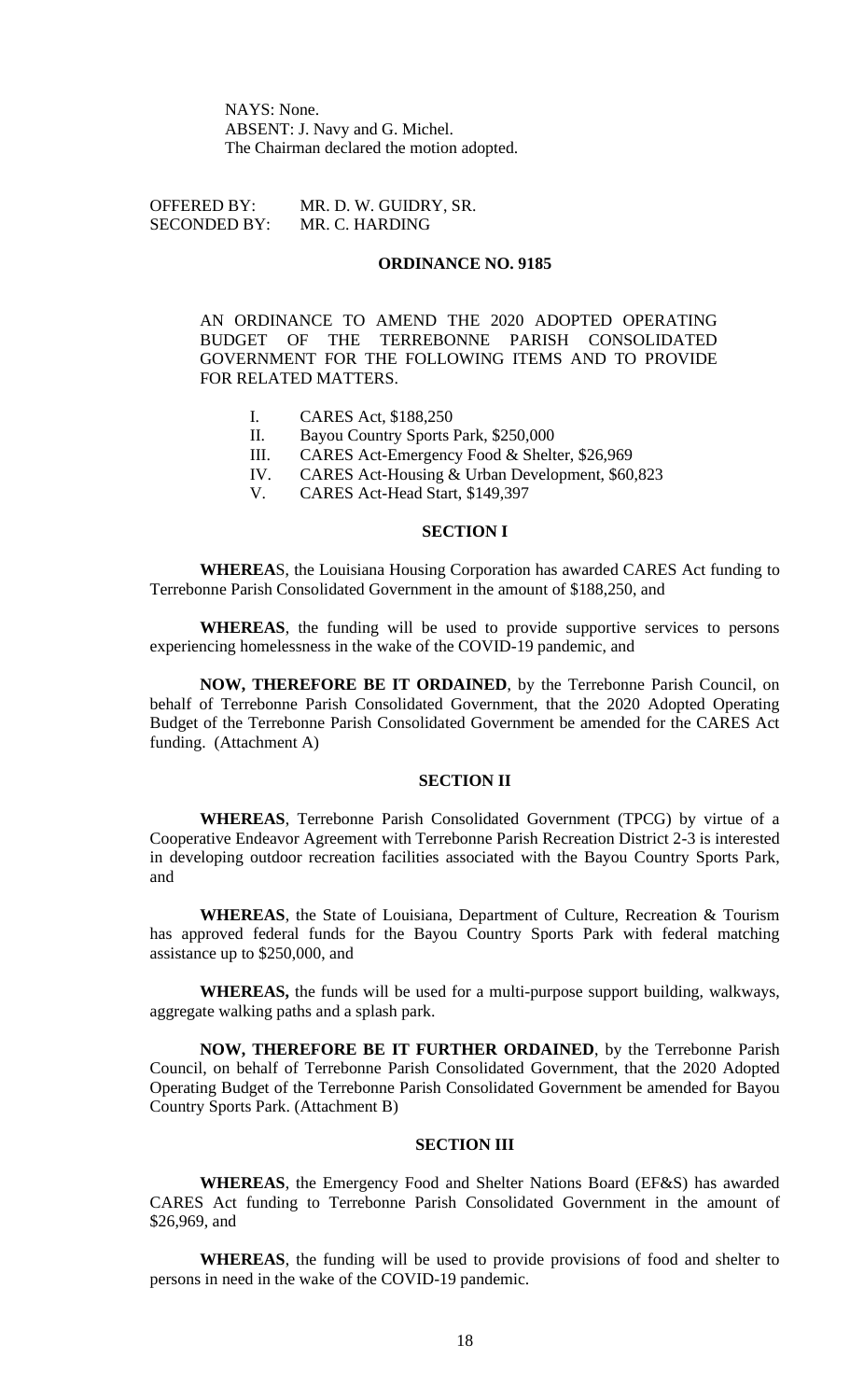**NOW, THEREFORE BE IT FURTHER ORDAINED**, by the Terrebonne Parish Council, on behalf of the Terrebonne Parish Consolidated Government that the 2020 Adopted Budget be amended for the EF&S CARES Act funding. (Attachment C)

## **SECTION IV**

**WHEREAS**, the Department of Housing and Urban Development has awarded a second CARES Act funding to Terrebonne Parish Consolidated Government in the amount of \$60,823, and

**WHEREAS**, the purpose of the grant is preventing, preparing, and responding to the COVID-19 within the Housing Choice Voucher Program.

**NOW, THEREFORE BE IT FURTHER ORDAINED**, by the Terrebonne Parish Council, on behalf of the Terrebonne Parish Consolidated Government that the 2020 Adopted Budget be amended for the CARES Act funding. (Attachment D)

# **SECTION V**

**WHEREAS**, the Department of Health and Human Services has awarded CARES Act funding to Terrebonne Parish Consolidated Government in the amount of \$149,397, and

**WHEREAS**, the purpose of the grant is preventing, preparing, and responding to the COVID-19 within the Head Start Program.

**NOW, THEREFORE BE IT FURTHER ORDAINED**, by the Terrebonne Parish Council, on behalf of the Terrebonne Parish Consolidated Government that the 2020 Adopted Budget be amended for the CARES Act funding. (Attachment E)

## **SECTION VI**

If any word, clause, phrase, section or other portion of this ordinance shall be declared null, void, invalid, illegal, or unconstitutional, the remaining words, clauses, phrases, sections and other portions of this ordinance shall remain in full force and effect, the provisions of this ordinance hereby being declared to be severable.

### **SECTION VII**

This ordinance shall become effective upon approval by the Parish President or as otherwise provided in Section 2-13(b) of the Home Rule Charter for a Consolidated Government for Terrebonne Parish, whichever occurs sooner.

This ordinance, having been introduced and laid on the table for at least two weeks, was voted upon as follows:

### **THERE WAS RECORDED:**

YEAS: C. Harding, J. Amedee, J. Domangue, D. W. Guidry, Sr., D. Babin, D. J. Guidry, and S. Trosclair. NAYS: None. ABSTAINING: None. ABSENT: J. Navy and G. Michel. The Chairman declared the ordinance adopted on this the 23rd day of September 2020.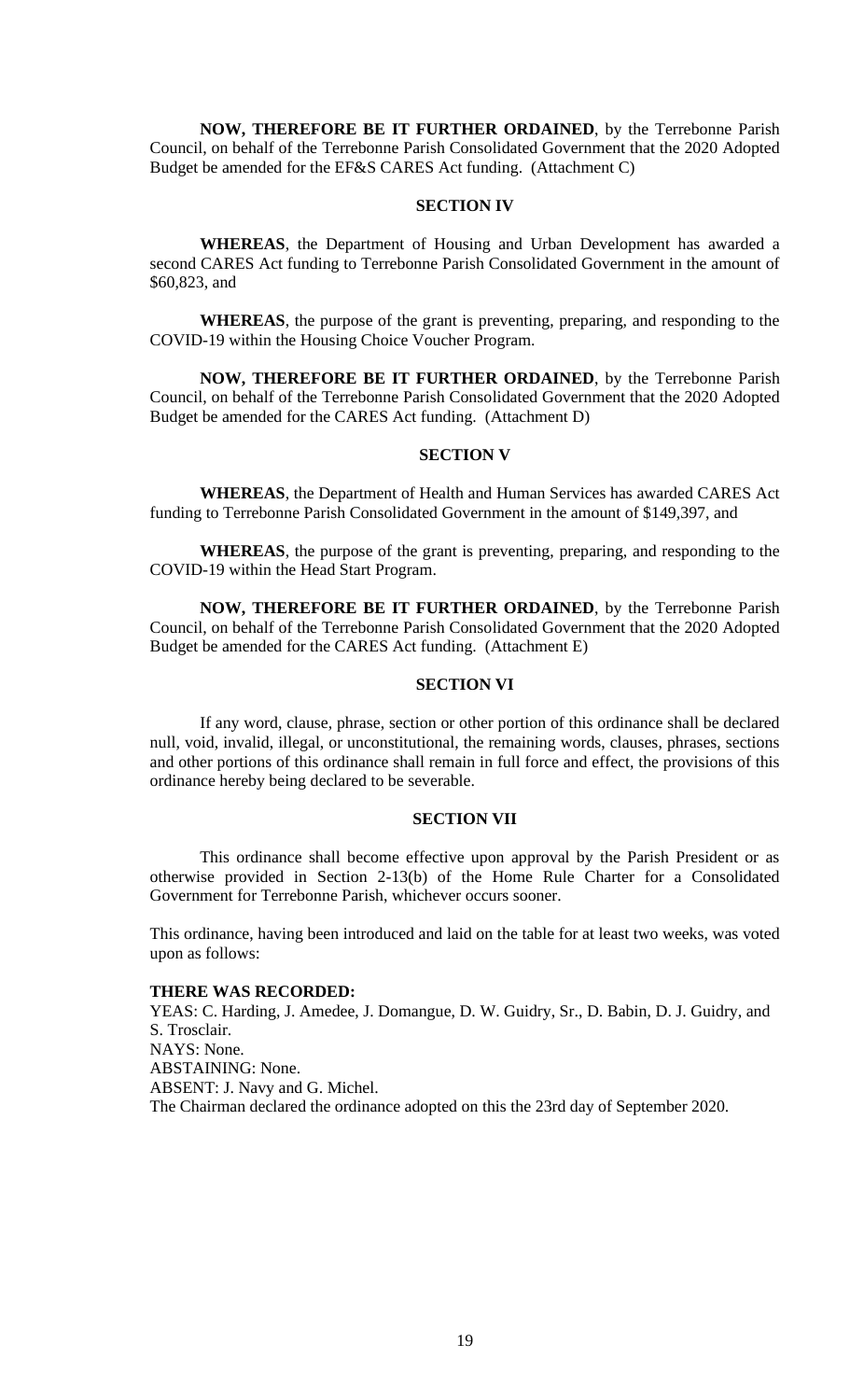# Prepared By: Finance Department PC File: 2020-Various Items – L Date Prepared: 8/19/2020 BA #14 **ATTACHMENT A - CARES Act**

| <b>ESG-CV Cares</b><br><b>CV Cares Homeless</b>  |                | (188, 250)<br>188,250 | (188, 250)<br>188,250 |
|--------------------------------------------------|----------------|-----------------------|-----------------------|
| <b>ATTACHMENT B - Bayou Country Sports Park</b>  |                |                       |                       |
|                                                  |                | 2020                  |                       |
|                                                  | <b>Adopted</b> | <b>Change</b>         | Amended               |
| <b>BCSP-LWCF Grant</b><br><b>BCSP-LWCF Grant</b> |                | (250,000)<br>250,000  | (250,000)<br>250,000  |
| <b>ATTACHMENT C - CARES Act</b>                  |                |                       |                       |
|                                                  |                | 2020                  |                       |
|                                                  | Adopted        | Change                | <b>Amended</b>        |
| EFOD CADEO A at                                  |                | (2c 2c)               | (2c 2c)               |

**Adopted Change Amended**

**2020**

| EFSP-CARES Act                   | (26, 969) | (26, 969) |
|----------------------------------|-----------|-----------|
| CARES Act Rent/Home Mrtg Payment | 26.969    | 26.969    |

# **ATTACHMENT D - CARES Act**

|          |           | 2020      |            |
|----------|-----------|-----------|------------|
|          | Adopted   | Change    | Amended    |
| COVID-19 | (49, 508) | (60, 823) | (110, 331) |
| COVID-19 | 47,008    | 60,823    | 107,831    |

# **ATTACHMENT E - CARES Act**

|                       |             | 2020       |             |
|-----------------------|-------------|------------|-------------|
|                       | Adopted     | Change     | Amended     |
| <b>HUD Head Start</b> | (1,437,236) | (149, 397) | (1,586,633) |
| COVID-19              |             | 149.397    | 149.397     |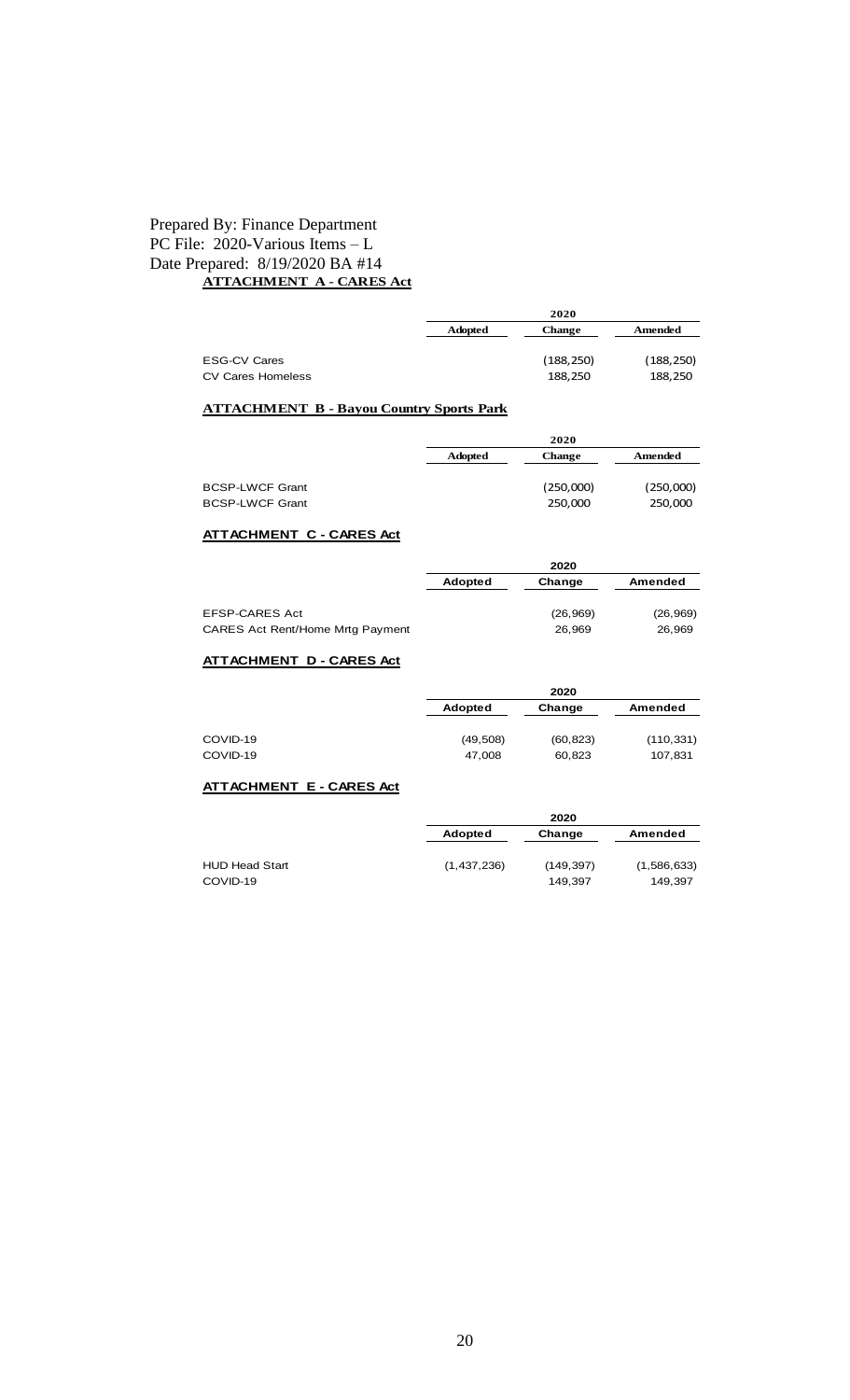The Chairman recognized the public for comments on the following:

H. An ordinance declaring a 1995 International 4700 (Unit 402) from the Terrebonne Office of Homeland Security and Emergency Preparedness having a value of \$6,000 as surplus, authorizing said item to be disposed of by any legally approved methods.

There were no comments from the public on the proposed ordinance.

Mr. D. J. Guidry moved, seconded by Ms. J. Domangue, "THAT the Council close the aforementioned public hearing."

The Chairman called for a vote on the motion offered by Mr. D. J. Guidry. THERE WAS RECORDED: YEAS: C. Harding, J. Amedée, J. Domangue, D. W. Guidry, Sr., D. Babin, D. J. Guidry, and S. Trosclair. NAYS: None. ABSENT: J. Navy and G. Michel. The Chairman declared the motion adopted.

OFFERED BY: MR. D. J. GUIDRY SECONDED BY: MRS. J. DOMANGUE

#### **ORDINANCE NO. 9186**

AN ORDINANCE TO DECLARE EQUIPMENT WITH A VALUE OF FIVE THOUSAND DOLLARS (\$5,000.00) OR GREATER FROM HOMELAND SECURITY AND EMERGENCY PREPAREDNESS AS SURPLUS AS DESCRIBED IN THE ATTACHED EXHIBIT "A" AND AUTHORIZING SAID ITEM TO BE DISPOSED OF BY PUBLIC BID, NEGOTIATED SALE, JUNKED OR BY ANY OTHER LEGALLY APPROVED METHOD.

#### **SECTION I**

**WHEREAS**, the movable property listed in the attached Exhibit "A" has a value of \$5,000.00 or greater as indicated by the value set out next to the item on the attached Exhibit A; and

### **SECTION II**

**NOW THEREFORE BE IT ORDAINED** that the Terrebonne Parish Council, on behalf of the Terrebonne Parish Consolidated Government, does hereby declare the attached Exhibit "A" surplus and authorizes the Parish President to dispose of said item(s) by public bid, negotiated sale, junked or by any other legally approved method.

### **SECTION III**

If any word, clause, phrase, section or other portion of this ordinance shall be declared null, void, invalid, illegal, or unconstitutional, the remaining words, clauses, phrases, sections and other portions of this ordinance shall remain in force and effect, the provisions of this ordinance hereby being declared to be severable.

#### **SECTION IV**

This ordinance shall become effective upon approval by the Parish President or as otherwise provided in Section 2-13 (b) of the Home Rule Charter for a Consolidated Government for Terrebonne Parish, whichever occurs sooner.

This ordinance, having been introduced and laid on the table for two weeks, was voted upon as follows: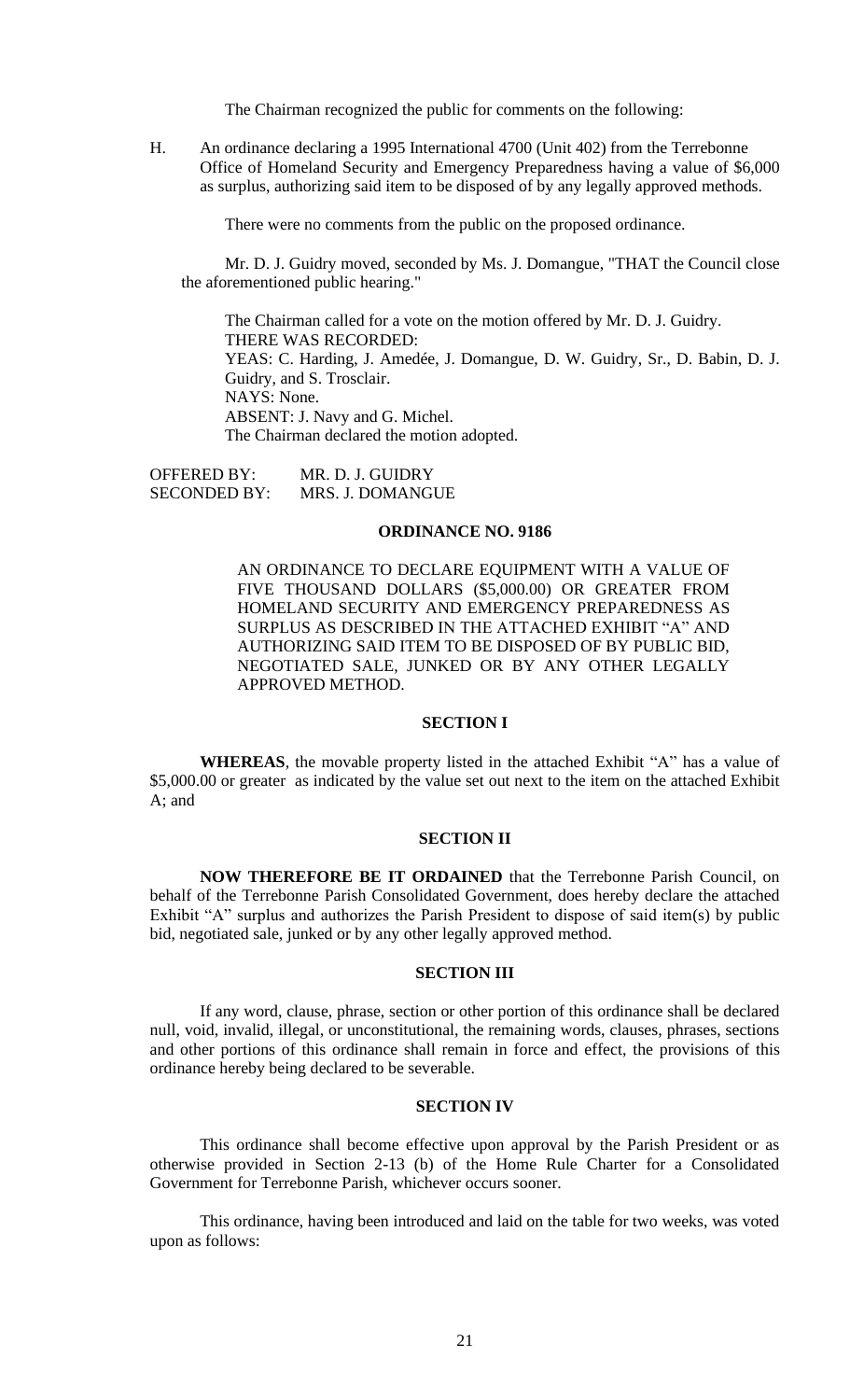### **THERE WAS RECORDED:**

YEAS: C. Harding, J. Amedée, J. Domangue, D. W. Guidry, Sr., D. Babin, D. J. Guidry, and S. Trosclair. NAYS: None. NOT VOTING: None. ABSTAINING: None. ABSENT: J. Navy and G. Michel. The Chairman declared the ordinance adopted on this, the 23rd day of September 2020.

# **Exhibit "A" Surplus August, 2020 (Value of \$5,000.00 or Greater)**

#### **Homeland Security and Emergency Preparedness:** 1 – 1995 International 4700 (Unit 402)/\$6,000

The Chairman recognized the public for comments on the following:

I. An ordinance to authorize the acquisition of sites and/or servitudes required for the Elliot Jones Pump Station Project; authorize the parish president to execute any and all documents necessary to acquire sites and/or servitudes for the said purposes; to authorize the parish legal staff to commence expropriation proceedings in the event the sites and/or servitudes cannot be obtained conventionally; to declare that the taking, if required, is necessary or useful for the benefit of the public; and to provide for other matters relative thereto.

There were no comments from the public on the proposed ordinance.

Mr. D. W. Guidry, Sr. moved, seconded by Mr. C. Harding, "THAT the Council close the aforementioned public hearing."

The Chairman called for a vote on the motion offered by Mr. D. W. Guidry, Sr. THERE WAS RECORDED: YEAS: C. Harding, J. Amedée, J. Domangue, D. W. Guidry, Sr., D. Babin, D. J. Guidry, and S. Trosclair. NAYS: None. ABSENT: J. Navy and G. Michel. The Chairman declared the motion adopted.

| OFFERED BY:         | MR. C. HARDING        |
|---------------------|-----------------------|
| <b>SECONDED BY:</b> | MR. D. W. GUIDRY, SR. |

#### **ORDINANCE NO. 9187**

AN ORDINANCE TO AUTHORIZE THE ACQUISITION OF SITES AND/OR SERVITUDES REQUIRED FOR THE ELLIOT JONES PUMP STATION PROJECT; AUTHORIZE THE PARISH PRESIDENT TO EXECUTE ANY AND ALL DOCUMENTS NECESSARY TO ACQUIRE SITES AND/OR SERVITUDES FOR THE SAID PURPOSES; TO AUTHORIZE THE PARISH LEGAL STAFF TO COMMENCE EXPROPRIATION PROCEEDINGS IN THE EVENT THE SITES AND/OR SERVITUDES CANNOT BE OBTAINED CONVENTIONALLY; TO DECLARE THAT THE TAKING, IF REQUIRED, IS NECESSARY OR USEFUL FOR THE BENEFIT OF THE PUBLIC; AND TO PROVIDE FOR OTHER MATTERS RELATIVE THERETO.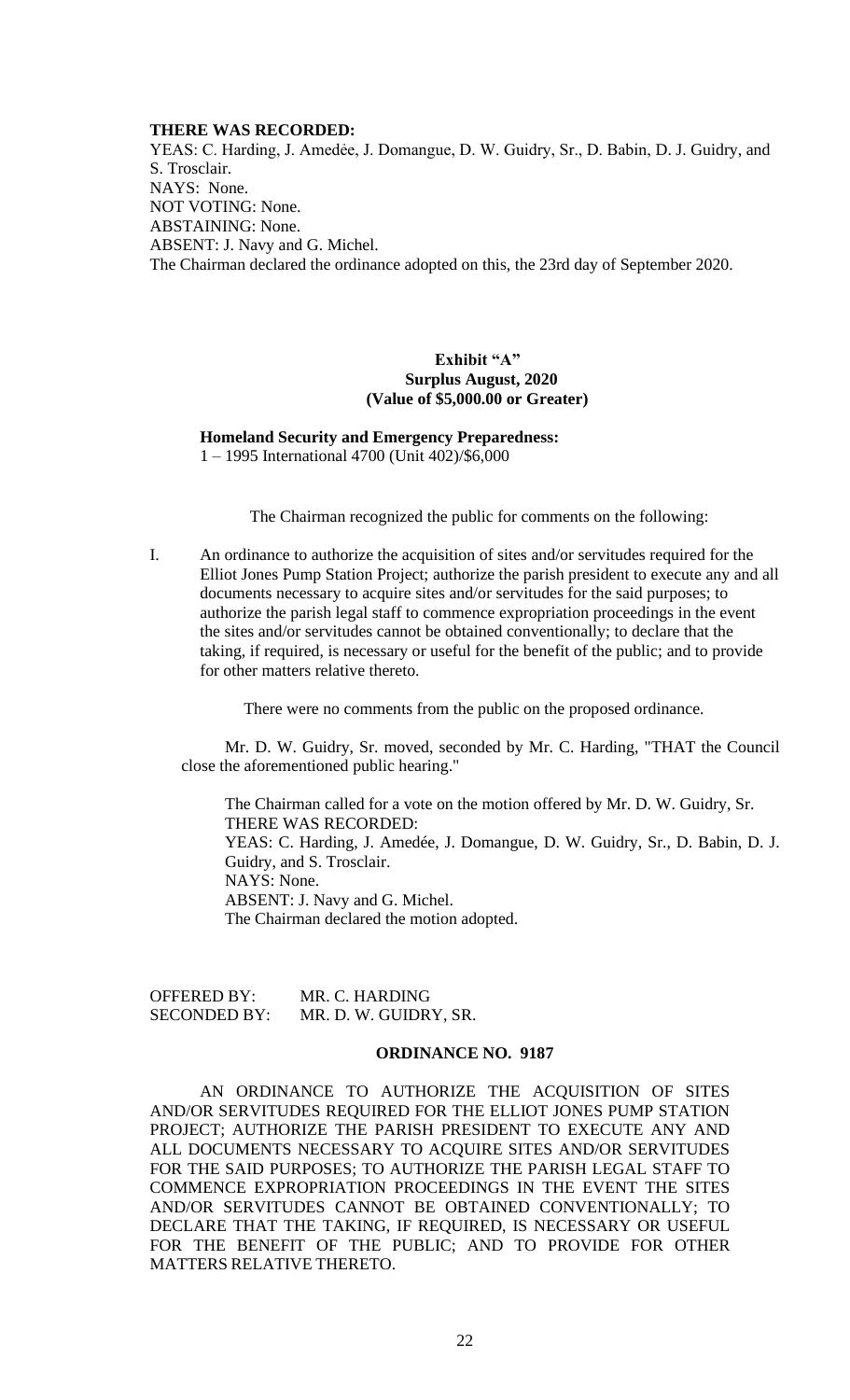# **SECTION I**

**BE IT ORDAINED** by the Terrebonne Parish Council, in due, regular and legal sessions convened, that the Parish Administration is hereby authorized to acquire any and all servitudes that are required to facilitate construction and maintenance of the Elliot Jones Pump Station Project; that the Parish President, is hereby authorized and empowered for and on behalf of the Terrebonne Parish Consolidated Government to execute documents necessary to acquire the sites and/or servitudes for the above stated purpose for consideration he deems just and reasonable, not to exceed the fair market value, and that the Parish Legal Department is hereby authorized, at the direction of the Parish Administration, to institute expropriation and/or any other legal proceedings necessary to acquire the necessary sites and/or servitudes that are necessary or useful for the above mentioned purposes.

### **SECTION II**

## **ELLIOT JONES PUMP STATION PROJECT PARISH OF TERREBONNE**

This project will involve constructing a new drainage pump station on the Elliot Jones Canal in the Bayou Black/Gibson area.

The construction of the above described project will be conducive to the public interest, convenience and safety and will enable Terrebonne Parish Consolidated Government (TPCG) to properly fulfill the functions imposed upon it by law.

The proper construction of said described project is dependent upon the acquisition of the rights of way as fixed by the Parish Engineer, Office of Engineering, for the said project and such other rights as may be appurtenant thereto.

It is necessary and useful to take, by expropriation for construction purposes, and other public purposes, and in the manner provided by law, in the servitude or in full ownership, the property and property rights not otherwise acquired which are needed for the proper construction of said project, if amicable acquisition is not possible.

# **SECTION III**

If any word, clause, phrase, section or other portion of this ordinance shall be declared null, void, invalid, illegal, or unconstitutional, the remaining words, clauses, phrases, sections and other portions of this ordinance shall remain in full force and effect, the provisions of this ordinance hereby being declared to be severable.

## **SECTION IV**

This ordinance shall become effective upon approval by the Parish President or as otherwise provided in Section 2-13(b) of the Home Rule Charter for a Consolidated Government for Terrebonne Parish, whichever occurs sooner.

This ordinance, having been introduced and laid on the table for at least two weeks, was voted upon as follows:

#### **THERE WAS RECORDED:**

YEAS: C. Harding, J. Amedée, J. Domangue, D. W. Guidry, Sr., D. Babin, D. J. Guidry, and S. Trosclair. NAYS: None. NOT VOTING: None.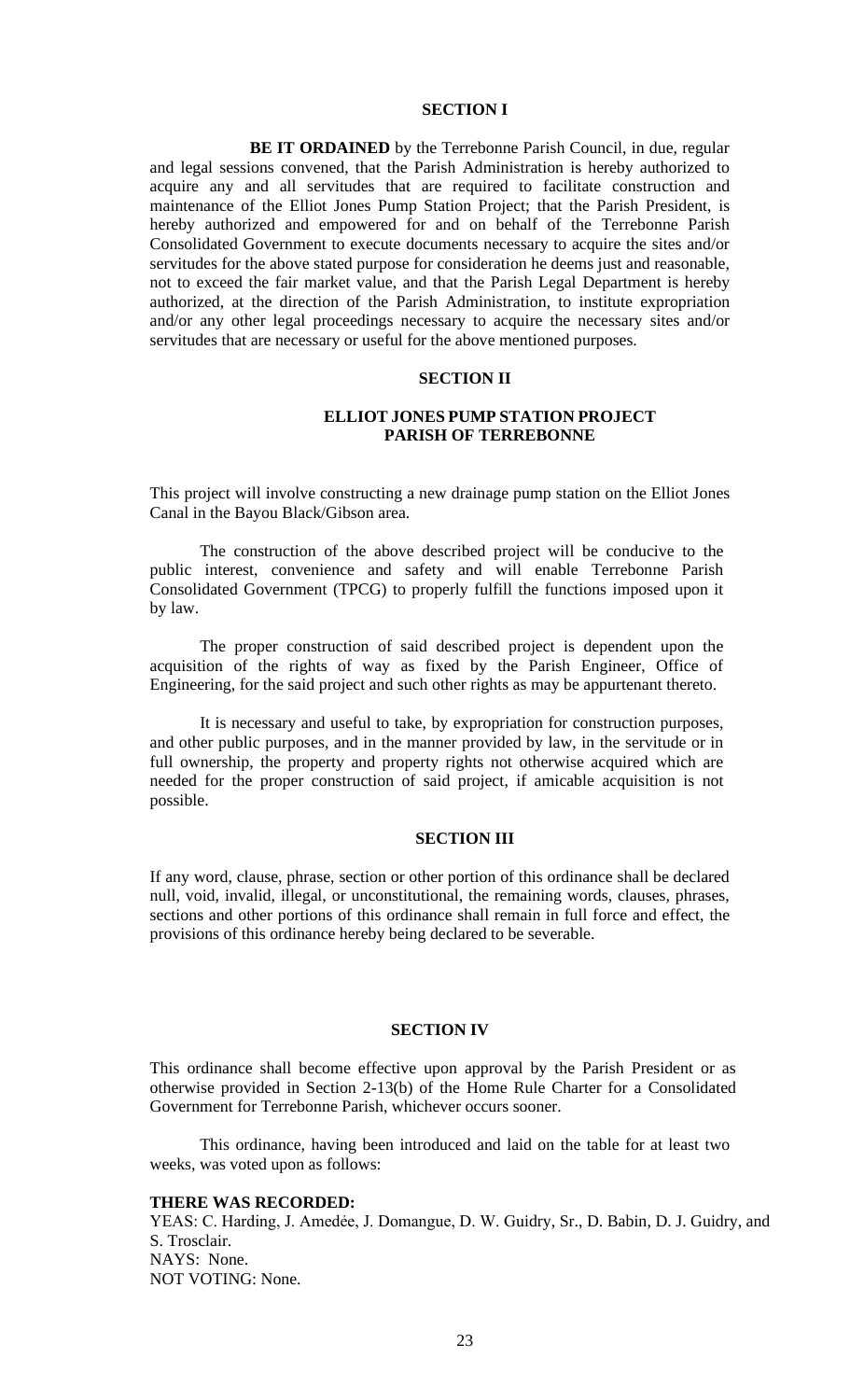ABSTAINING: None. ABSENT: J. Navy and G. Michel. The Chairman declared the ordinance adopted on this, the 23rd day of September 2020.

The Chairman recognized the public for comments on the following:

J. An ordinance authorizing the issuance of not exceeding \$40,000,000 public improvement bonds, in one or more series, of the parish of Terrebonne, State of Louisiana; prescribing the form, terms and conditions of such bonds; providing for the refunding of certain outstanding bonds; and providing for other matters in connection therewith.

There were no comments from the public on the proposed ordinance.

Mr. D. Babin moved, seconded by Ms. J. Domangue, "THAT the Council close the aforementioned public hearing."

The Chairman called for a vote on the motion offered by Mr. D. Babin. THERE WAS RECORDED: YEAS: C. Harding, J. Amedée, J. Domangue, D. W. Guidry, Sr., D. Babin, D. J. Guidry, and S. Trosclair. NAYS: None. ABSENT: J. Navy and G. Michel. The Chairman declared the motion adopted.

| OFFERED BY:         | MR. D. BABIN     |
|---------------------|------------------|
| <b>SECONDED BY:</b> | MRS. J. DOMANGUE |

### **ORDINANCE NO. 9188**

AN ORDINANCE AUTHORIZING THE ISSUANCE OF NOT EXCEEDING \$40,000,000 PUBLIC IMPROVEMENT BONDS, IN ONE OR MORE SERIES, OF THE PARISH OF TERREBONNE, STATE OF LOUISIANA; PRESCRIBING THE FORM, TERMS AND CONDITIONS OF SUCH BONDS; PROVIDING FOR THE REFUNDING OF CERTAIN OUTSTANDING BONDS; AND PROVIDING FOR OTHER MATTERS IN CONNECTION THEREWITH.

**WHEREAS**, the Parish of Terrebonne, State of Louisiana (the "**Parish**" or "**Issuer**"), is now levying and collecting a parish-wide one percent (1%) sales and use tax (the Issuer's portion of which being the "**Parish Sales Tax**") by virtue of a resolution adopted by the Terrebonne Parish Council of the Parish of Terrebonne, State of Louisiana, on October 14, 1964, as amended, under the authority of Act No. 500 of the Regular Session of the Legislature of Louisiana for the year 1964, and a special election held in the Parish on September 15,1964, at which election the following proposition was approved by a majority of the qualified electors voting at such election, viz:

# **PROPOSITION**

Shall the Parish of Terrebonne, State of Louisiana, under the provisions of Act No. 500 of the Regular Session of the Legislature of Louisiana for the year 1964, and other constitutional and statutory authority supplemental thereto, be authorized to levy and collect a tax of one per cent (1%) upon the sale at retail, the use, the lease or rental, the consumption, and the storage for use or consumption of tangible personal property and upon the sale of services, as presently defined in R.S. 47:301 to 47:317, inclusive, with the avails or proceeds of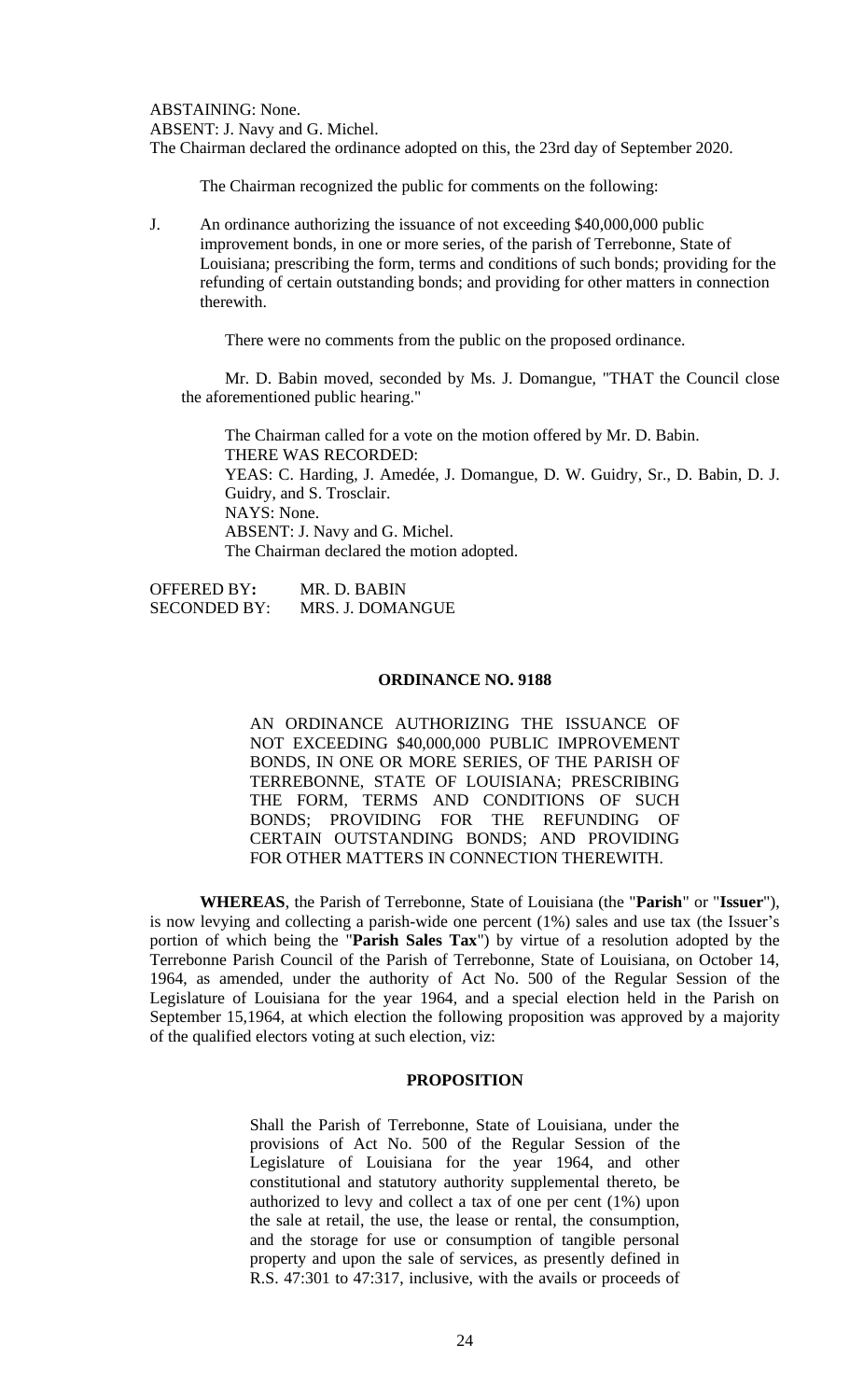said tax (after paying reasonable and necessary costs and expenses of collecting and administering the tax) being allocated and distributed monthly in equal amounts between the Mayor and Board of Aldermen of the City of Houma, Louisiana, and the Parish School Board of the Parish of Terrebonne, Louisiana, until each has received Five Hundred Thousand Dollars (\$500,000.00) in each calendar year, after which all of the remaining avails or proceeds of such tax for the calendar year shall be allocated and paid to the Police Jury of the Parish of Terrebonne, Louisiana, until Five Hundred Thousand Dollars (\$500,000.00) has been paid to the Parish during the same calendar year, and after this first One Million Five Hundred Thousand Dollars (\$1,500,000.00) of net avails or proceeds of said tax have been so paid during any calendar year, any remaining avails or proceeds of said tax shall be distributed equally between said Mayor and Board of Aldermen, said Parish School Board and said Police Jury; said avails or proceeds of the tax to be subject to funding into negotiable bonds in the manner provided in said Act No. 500 of 1964 and to be dedicated and used by the various political subdivisions for the following purposes:

- The avails or proceeds of said tax received by the City of Houma, through its governing authority, shall be used for the purpose of constructing, acquiring, extending and/or improving waterworks (including raw water supply, treatment and distribution), drainage, sewerage, streets (including surfacing, repair and street lighting), sidewalks, bridges, public parks (including parkways beautification), recreational facilities, police stations and jail, fire stations and equipment, maintenance shops and warehouse and other public buildings, as well as purchasing equipment necessary for the operation of the various municipal departments, title to which shall be in the public;
- The avails or proceeds of the tax received by the Terrebonne Parish School Board shall be used solely for the purpose of acquiring lands for building sites and playgrounds, purchasing, erecting and improving school buildings and related school facilities and acquiring the necessary equipment and furnishings therefor, title to which shall be in the public, and/or for the purpose of maintaining such school buildings, equipment, furnishings and related school facilities;
- The avails or proceeds of the tax received by the Parish of Terrebonne, through its governing authority, shall be used for any lawful corporate purpose for which its governing authority may appropriate parish revenues and such avails or proceeds may be deposited in the general fund of the Parish?

**WHEREAS**, the Issuer has levied and provided for the collection of a parish-wide one- fourth of one percent (1/4%) sales and use tax (the "**Capital Improvement Sales Tax"**) by virtue of a resolution adopted by the Police Jury of the Parish of Terrebonne, State of Louisiana, on February 25, 1981, under the authority of Article 6, Section 29 of the Louisiana Constitution of 1974 and other constitutional and statutory authority supplemental thereto, and a special election held in the Parish on October 27, 1979, at which the following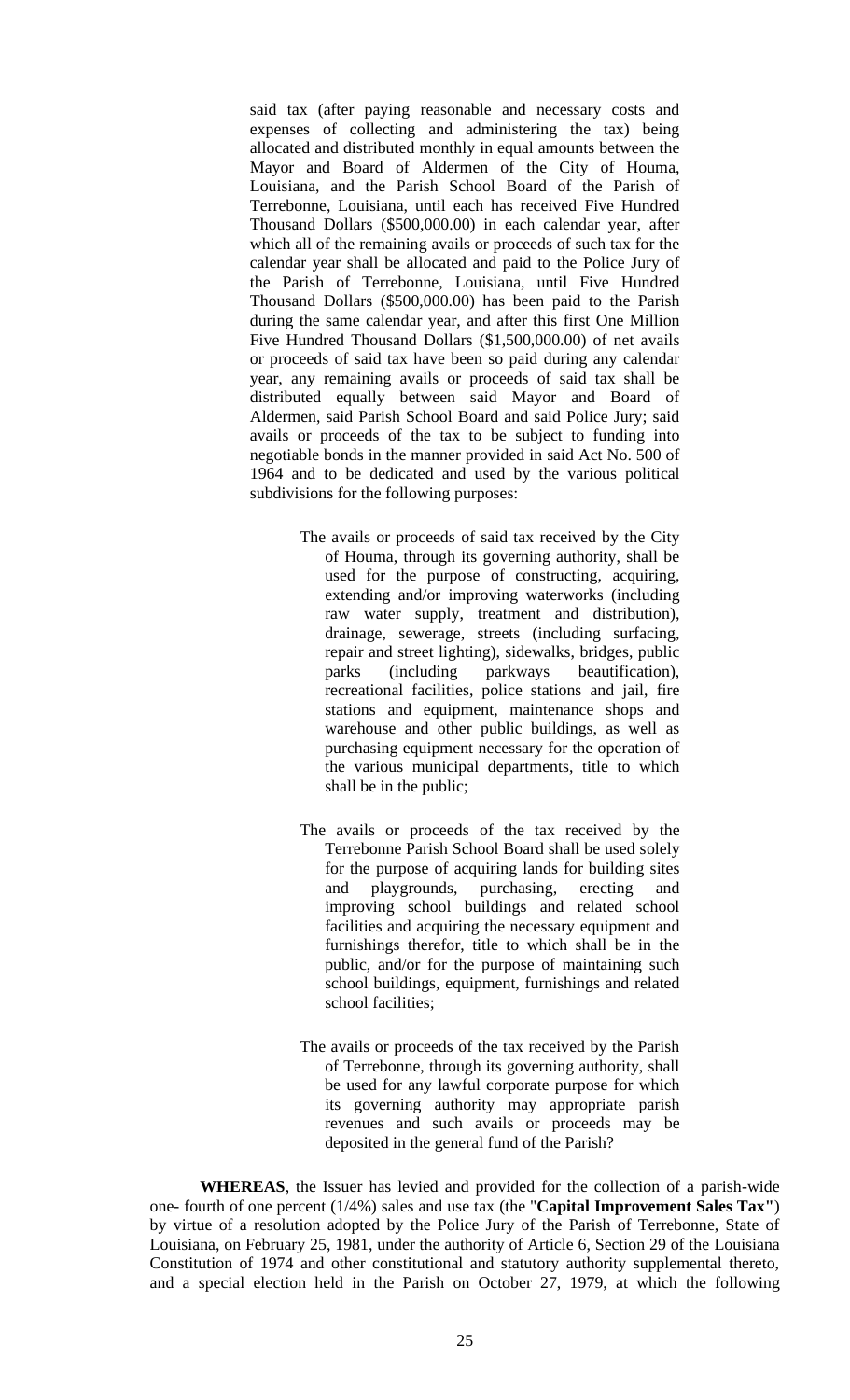proposition was approved by a majority of the qualified electors voting in said election, viz:

## **PROPOSITION NO. 1**

"SHALL THE PARISH OF TERREBONNE, STATE OF LOUISIANA, UNDER THE PROVISIONS OF ARTICLE 6, SECTION 29 OF THE LOUISIANA CONSTITUTION OF 1974, AND OTHER CONSTITUTIONAL AND STATUTORY AUTHORITY SUPPLEMENTAL THERETO, BE AUTHORIZED TO LEVY AND COLLECT A TAX OF ONE-FOURTH OF ONE PERCENT (1/4%) UPON THE SALE AT RETAIL, THE USE, THE LEASE OR RENTAL, THE CONSUMPTION, AND THE STORAGE FOR USE OR CONSUMPTION, OF TANGIBLE PERSONAL PROPERTY AND ON SALES OF SERVICES IN SAID PARISH, AS PRESENTLY DEFINED IN R.S. 47:301 THROUGH 47:317, WITH THE AVAILS OR PROCEEDS OF SAID TAX (AFTER PAYING THE REASONABLE AND NECESSARY COSTS OF ADMINISTERING AND COLLECTING SAID TAX) BEING DEDICATED AND EXPENDED FOR THE PURPOSE OF CONSTRUCTING, ACQUIRING, EXTENDING AND/OR IMPROVING (A) HOSPITAL FACILITIES FOR TERREBONNE GENERAL HOSPITAL, (B) SEWERS, SEWERAGE DISPOSAL WORKS AND RELATED FACILITIES FOR POLLUTION CONTROL AND ABATEMENT, (C) A MULTI-PURPOSE CIVIC AND COMMUNITY CENTER AND RELATED FACILITIES, AND (D) ANY OTHER PUBLIC WORKS OR CAPITAL IMPROVEMENTS FOR SAID PARISH OR ANY PORTION THEREOF, INCLUDING ANY NECESSARY SITES, EQUIPMENT OR FURNISHINGS THEREFOR, AND FOR THE PURPOSE OF PAYING ANY BONDS OR DEBT OBLIGATIONS OF SAID PARISH ISSUED FOR SUCH PURPOSES; AND FURTHER SHALL THE AVAILS OR PROCEEDS OF SAID TAX AND THE AVAILS OR PROCEEDS OF THE POLICE JURY'S PORTION OF THE ONE PERCENT (1%) PARISH-WIDE SALES AND USE TAX NOW BEING LEVIED AND COLLECTED UNDER THE AUTHORITY OF ACT 500 OF THE REGULAR SESSION OF THE LEGISLATURE OF THE STATE OF LOUISIANA FOR THE YEAR 1964 (SUCH AVAILS OR PROCEEDS OF BOTH TAXES BEING HEREINAFTER REFERRED TO AS "TAX PROCEEDS") BE SUBJECT TO FUNDING INTO NEGOTIABLE BONDS OF SAID PARISH TO MATURE OVER A PERIOD OF TWENTY (20) YEARS FROM DATE THEREOF, TO BEAR INTEREST AT A RATE OR RATES NOT EXCEEDING EIGHT PER CENTUM (8%) PER ANNUM AND TO BE ISSUED IN SUCH PRINCIPAL AMOUNTS AS MAY BE REQUIRED FOR THE ABOVE STATED PURPOSES AND PAYMENT OF THE COSTS OF ISSUANCE OF SUCH BONDS AND PROVIDING A RESERVE FOR THE PAYMENT THEREOF; PROVIDED, HOWEVER:

> 1. That priority shall be given to the issuance and sale of \$20,000,000 of said bonds for the Terrebonne General Hospital purpose as set forth in item (a) above, \$13,500,000 of said bonds for the sewer purpose as set forth in item (b) above and \$6,000,000 of said bonds for the Civic and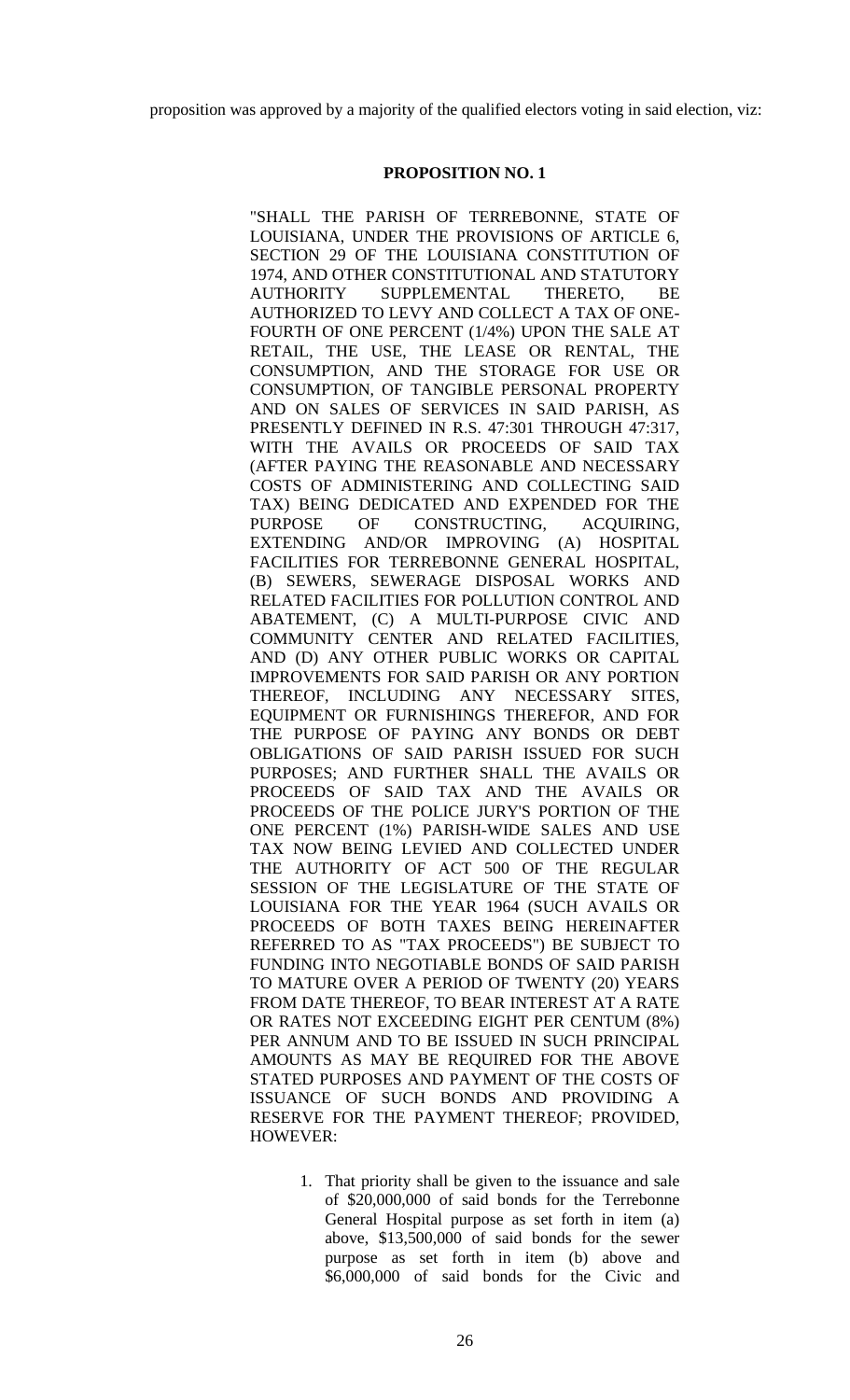Community Center purpose as set forth in item (c) above (such amounts to include issuance expenses and funding of bond reserves) and no other bonds payable from the tax proceeds shall be issued and sold unless the Police Jury finds and determines that sufficient debt capacity remains for the issuance and sale of any unissued portion of said priority bonds;

- That the one-fourth of one percent  $(1/4%)$  sales and use tax hereby authorized shall not be collected by said Police Jury until the Police Jury's authority to levy and collect the existing one-fourth of one percent (1/4%) hospital sales and use tax (voted May 25, 1976) has terminated as a result of the payment, or defeasance and provisions for payment in the manner set out in R.S. 39:1442, of all outstanding Public Hospital Bonds, Series 1977 and 1978, dated March 1, 1977 and March 1, 1978, by the formal call of such outstanding bonds for redemption on the earliest possible call date and the irrevocable deposit in trust of a sufficient amount of funds then on deposit in the Sales Tax Hospital Fund, Public Hospital Bonds Sinking Fund, Public Hospital Bonds Reserve Fund and Public Hospital Bonds, Series 1977 and 1978, Hospital Construction Trust Funds established by resolutions adopted by said Police Jury on January 26, 1977, March 2,1977 and March 8,1978;
- That the balance on deposit in the various funds named in item (2) above after providing for payment or defeasance of the outstanding Public Hospital Bonds, Series 1977 and 1978 as provided in item (2) above shall be dedicated for the purpose of constructing, acquiring and improving hospital facilities for Terrebonne General Hospital, including any necessary buildings, equipment, furnishings and sites therefor?"

**WHEREAS**, at a special election held in the Parish on January 16, 1982, the majority of the qualified electors voting in said election approved the issuance of sales tax bonds authorized at said special election of October 27, 1979, at a rate or rates not exceeding twelve per centum (12%) per annum; and

**WHEREAS**, effective January 1, 1984, this governing authority succeeded the Terrebonne Parish Police Jury as the governing authority of the Issuer; and

**WHEREAS**, in accordance with the provisions of said resolution of October 14, 1964, a portion of the net avails or proceeds of Parish Sales Tax (after the reasonable and necessary costs and expenses of the collection and administration thereof have been paid therefrom) shall be available for appropriation and expenditure by the Issuer for the purposes designated in the proposition authorizing the levy of such tax, which includes the payment of bonds authorized to be issued in accordance with Louisiana law; and

**WHEREAS**, in accordance with the provisions of said resolution of February 25, 1981, the net avails or proceeds of Capital Improvement Sales Tax (after the reasonable and necessary costs and expenses of the collection and administration thereof have been paid therefrom) shall be available for appropriation and expenditure by the Issuer for the purposes designated in the proposition authorizing the levy of such tax, which includes the payment of bonds authorized to be issued in accordance with Louisiana law; and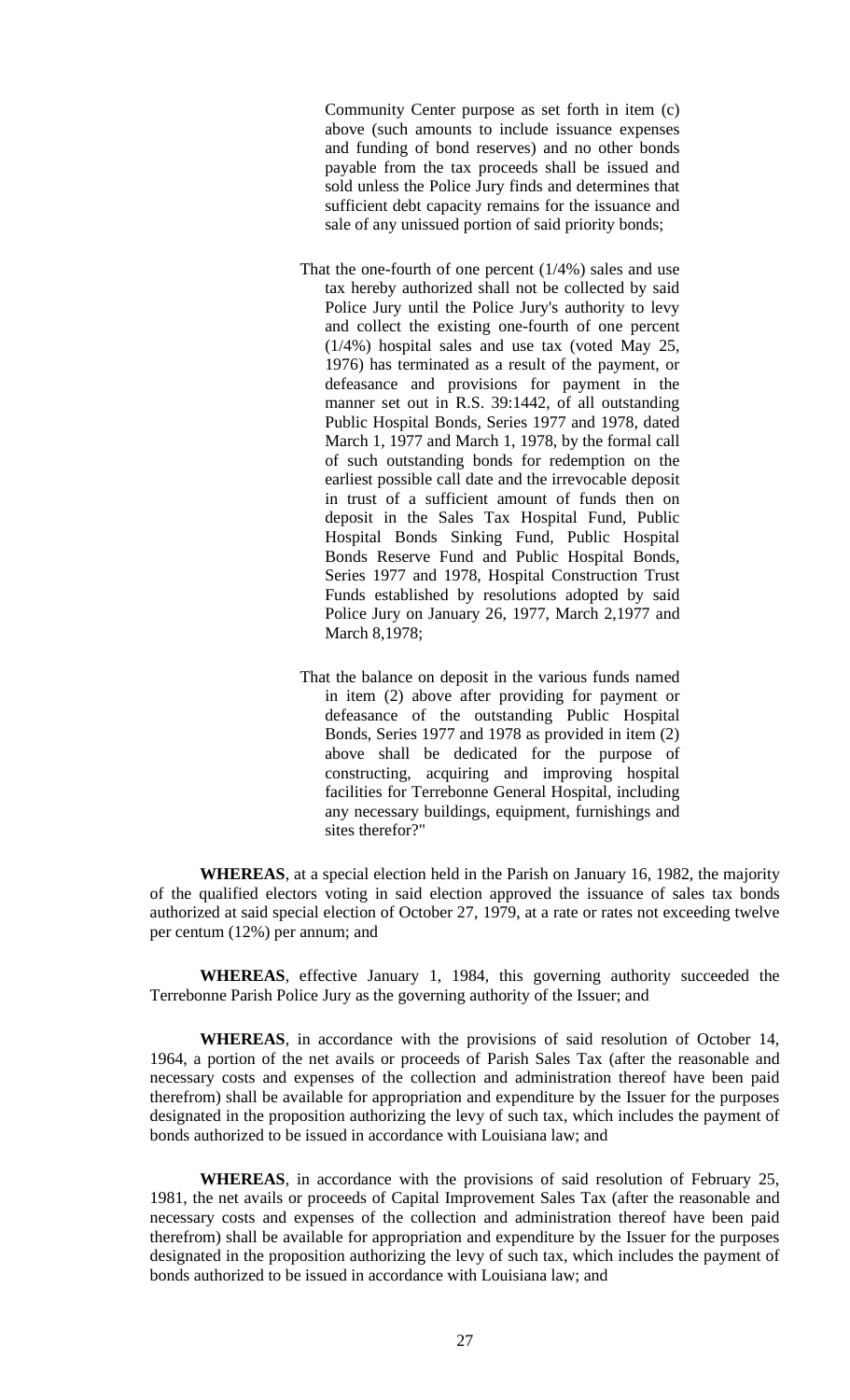**WHEREAS**, this governing authority desires to issue the Bonds (defined herein) payable from a pledge and dedication of the Issuer's portion of the avails or proceeds of the Parish Sales Tax and the Capital Improvement Tax (together, the "**Taxes**"), all in accordance with Act No. 500 of the Regular Session of the Legislature of the State of Louisiana for the year 1964 and Article VI, Section 29 of the Louisiana Constitution of 1974; and

**WHEREAS**, the Issuer has heretofore issued (i) \$11,765,000 of Public Improvement Bonds, Series ST-2011, of which \$8,700,000 is currently outstanding (the "**Series ST-2011 Bonds**");and (ii) \$11,275,000 of Public Improvement Bonds, Series ST-2013, of which \$9,765,000 is currently outstanding (the "**Series ST-2013 Bonds**" and \$11,300,00 of Public Improvement Bonds, Series ST-2015, of which \$7,435,000 is currently outstanding (the "**Series ST-2015 Bonds**", and together with the Series ST-2011 Bonds and the ST-2013 Bonds, the "**Outstanding Parity Bonds**"), which are payable from a pledge and dedication of the Taxes; and

**WHEREAS**, other than the Outstanding Bonds, the Issuer has no outstanding bonds or other obligations of any kind or nature payable from or enjoying a lien on the Taxes herein pledged; and

**WHEREAS**, the Issuer desires to issue the Bonds to provide funding for (i) constructing, acquiring, extending and/or improving public works or capital improvements for the Issuer or any portion thereof, including any necessary sites, equipment or furnishings therefor, title to which shall be in the public, (the "**Project**"), (ii) the refunding of all or a portion of the Outstanding Parity Bonds (the "**Refunding**"), (iii) funding a debt service reserve fund, if necessary, (iv) funding capitalized interest, if necessary, and (v) paying related costs of issuance, including the premium of a bond insurance policy or surety policy, if any (collectively, the "**Authorized Purposes**"); an, pursuant to the provisions of Chapter 14- A of Title 39 of the Louisiana Revised Statutes of 1950, as amended (the "**Act**") and other constitutional and statutory authority, through the issuance of its refunding bonds; and

**WHEREAS**, the Issuer, by resolution adopted on July 15, 2020 gave preliminary approval of the issuance of not exceeding \$50,000,000 of its Public Improvement Bonds for the Authorized Purposes; and

**WHEREAS**, under the terms and conditions of the ordinances adopted by the governing authority of the Issuer authorizing the issuance of the Outstanding Parity Bonds (together, the "**Parity Bond Ordinance**"), the Issuer has authority to issue the Bonds on a complete parity with said Outstanding Parity Bonds under the terms and conditions provided therein; and

**WHEREAS**, the Issuer has determined that all the terms and conditions specified in the Parity Bond Ordinance have been or will be complied with prior to the delivery of the Bonds, and it is the express desire and intention of the Issuer that the Bonds (hereinafter defined) be issued on a complete parity with the Outstanding Parity Bonds; and

**WHEREAS**, the maturities of the Bonds will be arranged so that the total amount of principal and interest falling due in any year on the Bonds and the Outstanding Parity Bonds will never exceed 75% of the Taxes estimated to be received by the Issuer in the calendar year (2020) in which the Bonds are to be issued (which amount is hereby estimated to be at least \$12835,000; and

**WHEREAS**, it is necessary to provide for the application of the proceeds of the Bonds to the refunding of the Refunded Bonds and to provide for other matters in connection with the payment or redemption of the Refunded Bonds; and

**WHEREAS**, it is necessary that provision be made for the payment of the principal, interest and redemption premium, if any, of the Refunded Bonds, and to provide for the call for redemption of the Refunded Bonds; and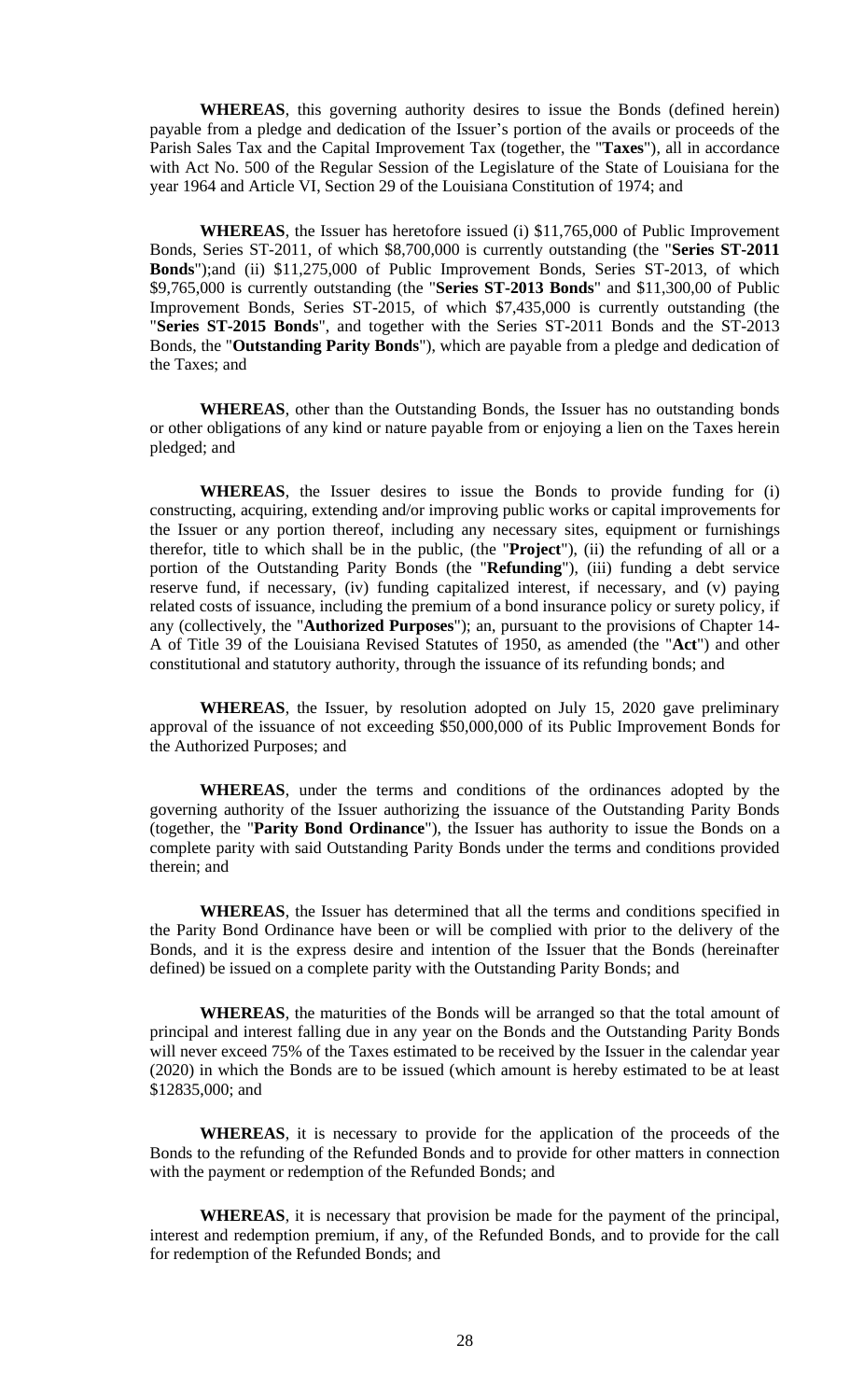**WHEREAS**, it is necessary that this governing authority authorize the execution and delivery of an Escrow Deposit Agreement providing for the payment of the principal, premium and interest of the Refunded Bonds and authorize the execution thereof as hereinafter provided; and

**WHEREAS**, it is necessary that this governing authority authorize the execution and delivery of a Paying Agent Agreement providing for the payment of the principal, premium and interest of the Bonds by the Paying Agent (defined herein);

**WHEREAS**, it is necessary that this governing authority authorize its Executive Officers (defined herein) to negotiate the terms of sale of the Bonds and to take such actions and executive and delivery such documents as may be necessary to issue and deliver the Bonds; and

**WHEREAS**, it is now desired to fix the details necessary with respect to the issuance of the Bonds and to provide for the authorization and issuance thereof, as hereinafter provided;

 **NOW, THEREFORE, BE IT ORDAINED** by the Terrebonne Parish Council of the Parish of Terrebonne, State of Louisiana, acting as the governing authority of the Issuer, that:

**Definitions**. As used herein, the following terms shall have the following meanings, unless the context otherwise requires:

"**Act**" means the Louisiana Consolidated Local Government Indebtedness Act, Sub-Part A Part II, Chapter 4, Title 39 of the Louisiana Revised Statutes of 1950, as amended.

"**Additional Parity Bonds**" mean any issue of additional *pari passu* bonds hereafter issued by the Issuer pursuant to this Bond Ordinance and payable from the Taxes on a parity with the Bonds.

"**Authorized Denomination**" shall mean with respect to an individual maturity of the Bonds, \$5,000 or any integral multiple thereof

"**Authorized Purposes**" means (i) funding the Project, (ii) funding the Refunding, (iii) funding a debt service reserve fund, if necessary, (iv) funding capitalized interest, if necessary, and (v) paying related costs of issuance, including the premium of a bond insurance policy or surety policy, if any.

"**Bond**" or "**Bonds**" means the Issuer's Public Improvement Bonds, in one or more series, issued pursuant to this Bond Ordinance in the aggregate principal amount not exceeding \$40,000,000, and any bond of said issue, whether initially delivered or issued in exchange for, upon transfer of, or in lieu of any previously issued.

"**Bond Counsel**" means Mahtook & LaFleur, New Orleans, Louisiana.

"**Bond Ordinance**" means this ordinance authorizing the issuance of the Bonds.

"**Bond Purchase Agreement**" means one or more Bond Purchase Agreement to be entered into between the Issuer and the Underwriter pursuant to this Bond Ordinance, providing for the sale of the Bonds.

"**Bond Register**" means the registration books of the Paying Agent in which registration of the Bonds and transfers of the Bonds shall be made as provided herein.

"**Bond Year**" means the one year period ending on March 1 of each year, the principal payment dates for the Bonds.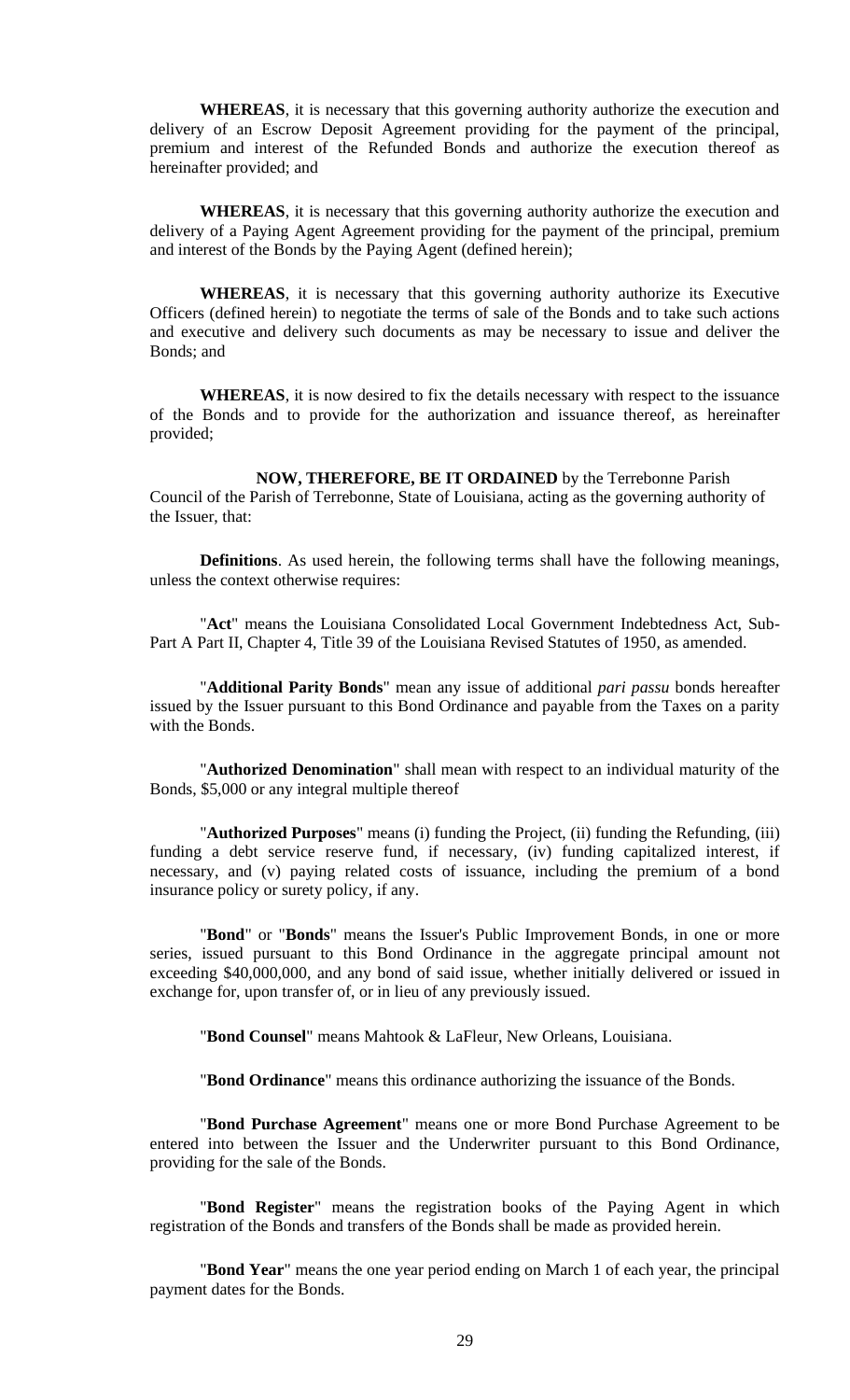"**Business Day**" means a day of the year on which banks located in the cities in which the principal corporate trust offices of the Paying Agent are located are not required or authorized to remain closed and on which the New York Stock Exchange is not closed.

"**Capital Improvement Sales Tax**" means the one-fourth of one percent (1/4%) sales and use tax authorized under the provisions of Article VI, Section 29 of the Louisiana Constitution of 1974 and other constitutional and statutory authority in compliance with a special election held in the Parish of Terrebonne on October 27, 1979, said tax having been levied and provisions made for its collection by a resolution adopted by the governing authority of the Issuer on February 25, 1981.

"**Code**" means the Internal Revenue Code of 1986, as amended.

"**Defeasance Obligations**" shall mean (a) cash, or (b) non-callable Government Securities.

"**Escrow Agent**" shall mean The Bank of New York Mellon Trust Company, N.A., in the City of Baton Rouge, Louisiana, and its successor or successors, and any other person which may at any time be substituted in its place pursuant to the Bond Ordinance.

"**Escrow Agreement**" means one or more Defeasance and Escrow Deposit Agreement to be entered into between the Issuer and the Escrow Agent pursuant to this Bond Ordinance, providing for the defeasance of any of the Refunded Bonds.

"**Executive Officers**" means collectively the Parish President and the Clerk to the Terrebonne Parish Council.

"**Fiscal Year**" means the twelve-month accounting period commencing on the first day of January 1 or any other twelve-month accounting period determined by the Governing Authority as the fiscal year of the Issuer.

"**Governing Authority**" means the Terrebonne Parish Council of the Parish of Terrebonne, State of Louisiana.

"**Government Securities**" means direct obligations of, or obligations the principal of and interest on which are unconditionally guaranteed by, the United States of America, which may be United States Treasury Obligations such as the State and Local Government Securities and may be in book-entry form.

"**Interest Payment Date**" means March 1 and September 1 of each year, commencing March 1, 2021.

"**Investment Obligations**" means any investments or securities then permitted under R.S. 33:2955 or other provisions of Louisiana law.

"**Issuer**" means the Parish of Terrebonne, State of Louisiana.

"**Municipal Advisor**" means Sisung Securities Corporation, New Orleans, Louisiana.

"**Outstanding**" when used with respect to Bonds means, as of the date of determination, all Bonds theretofore issued and delivered under this Bond Ordinance, except:

Bonds theretofore cancelled by the Paying Agent or delivered to the Paying Agent for cancellation;

Bonds for whose payment or redemption sufficient funds have been theretofore deposited with the Paying Agent in trust for the Owners of such Bonds as provided in this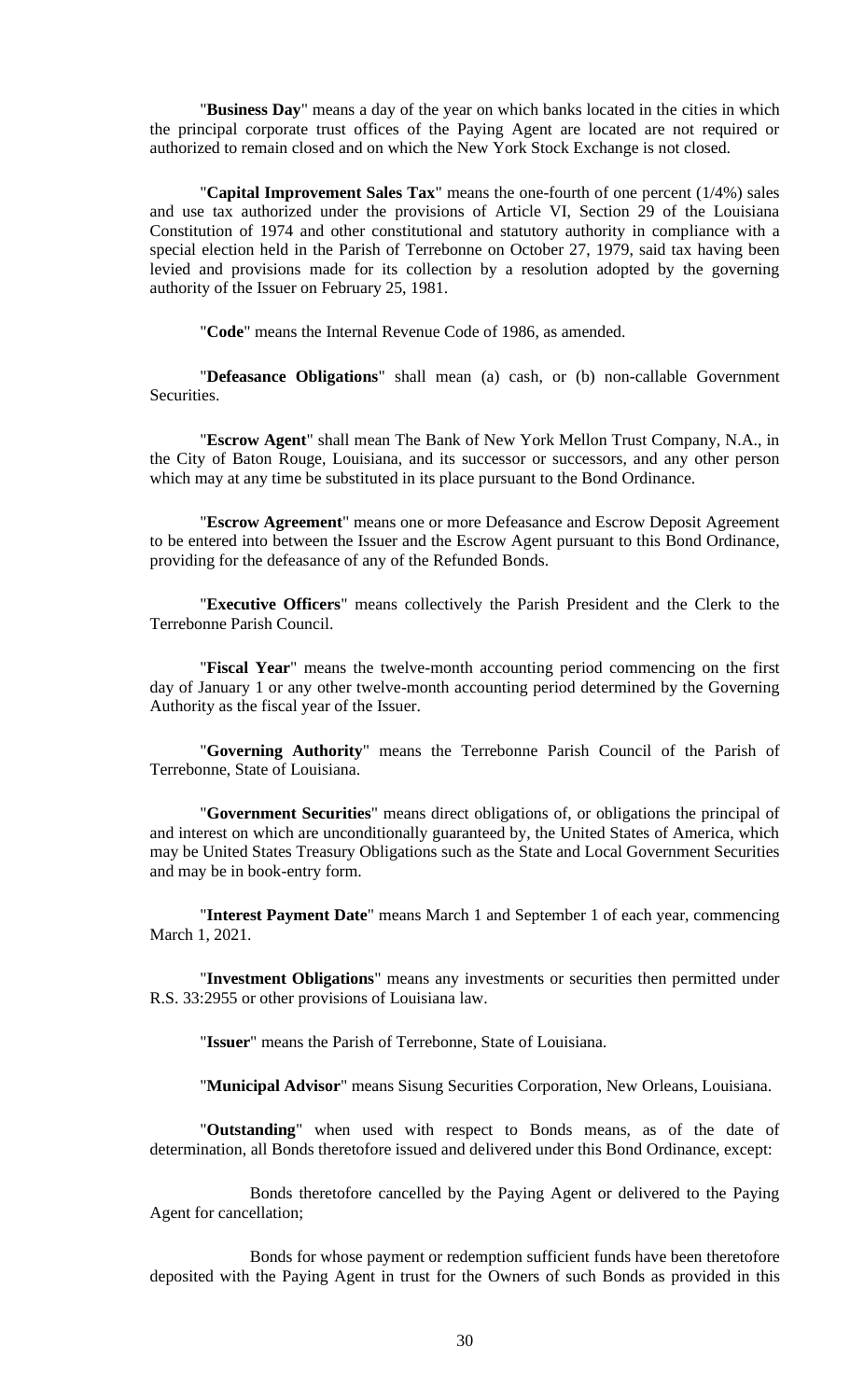Bond Ordinance, provided that, if such Bonds are to be redeemed, irrevocable notice of such redemption has been duly given or provided for pursuant to this Bond Ordinance, to the satisfaction of the Paying Agent, or waived;

Bonds in exchange for or in lieu of which other Bonds have been registered and delivered pursuant to this Bond Ordinance; and

Bonds alleged to have been mutilated, destroyed, lost or stolen which have been paid as provided in this Bond Ordinance.

"**Outstanding Parity Bonds**" means (i) the Series ST-2011 Bonds, (ii) the Series ST-2013 Bonds and (iii) the Series ST-2015 Bonds.

"**Outstanding Parity Bond Ordinance**" means, collectively, the ordinances adopted by the Issuer on (i) June 22, 2011, authorizing the issuance of the Series ST-2011 Bonds, (ii) March 13, 2013, authorizing the issuance of the Series ST-2013 Bonds, and (iii) February 25, 2015, authorizing the issuance of the Series ST-2015 Bonds.

"**Owner**" or "**Owners**" when used with respect to any Bond means the Person in whose name such Bond is registered in the Bond Register.

"**Parish Sales Tax**" means the Issuer's allocation or portion [approximately one-third (1/3)] of the special parish-wide one percent (1%) sales and use tax authorized under the provisions of Act No. 500 of the Regular Session of the Legislature for the State of Louisiana for the year 1964 and at a special election held in the Parish on September 15, 1964 and levied and collected pursuant to a resolution adopted by the Police Jury on October 14, 1964, as amended, said allocation or portion being more fully described in said Act No. 500 of 1964 and the foregoing proposition approved at the special election held on September 15, 1964.

"**Paying Agent**" means Hancock Whitney Bank, in the City of Baton Rouge, Louisiana, until a successor Paying Agent shall have become such pursuant to the applicable provisions of this Bond Ordinance, and thereafter Paying Agent shall mean such successor Paying Agent.

"**Paying Agent Agreement**" means one or more Paying Agent Agreement to be entered into between the Issuer and the Paying Agent pursuant to this Bond Ordinance, providing for the duties of the Paying Agent.

"**Person**" means any individual, corporation, partnership, joint venture, association, joint-stock company, trust, unincorporated organization, or government or any agency or political subdivision thereof.

**"Principal Payment Date**" means each March 1 of each year specified in the Bond Purchase Agreement.

"**Project**" means constructing, acquiring, extending and/or improving public works or capital improvements for the Issuer or any portion thereof, including any necessary sites, equipment or furnishings therefor, title to which shall be in the public.

"**Rating Agency**" means any nationally recognized securities rating agency then maintaining a rating on the Bonds, the Outstanding Parity Bonds, or any Additional Parity Bonds at the request of the Issuer.

"**Record Date**" for the interest payable on any Interest Payment Date means the 15th calendar day of the month next preceding such interest payment date, whether or not such day is a Business Day.

**"Redemption Price"** means, when used with respect to a Bond, the principal amount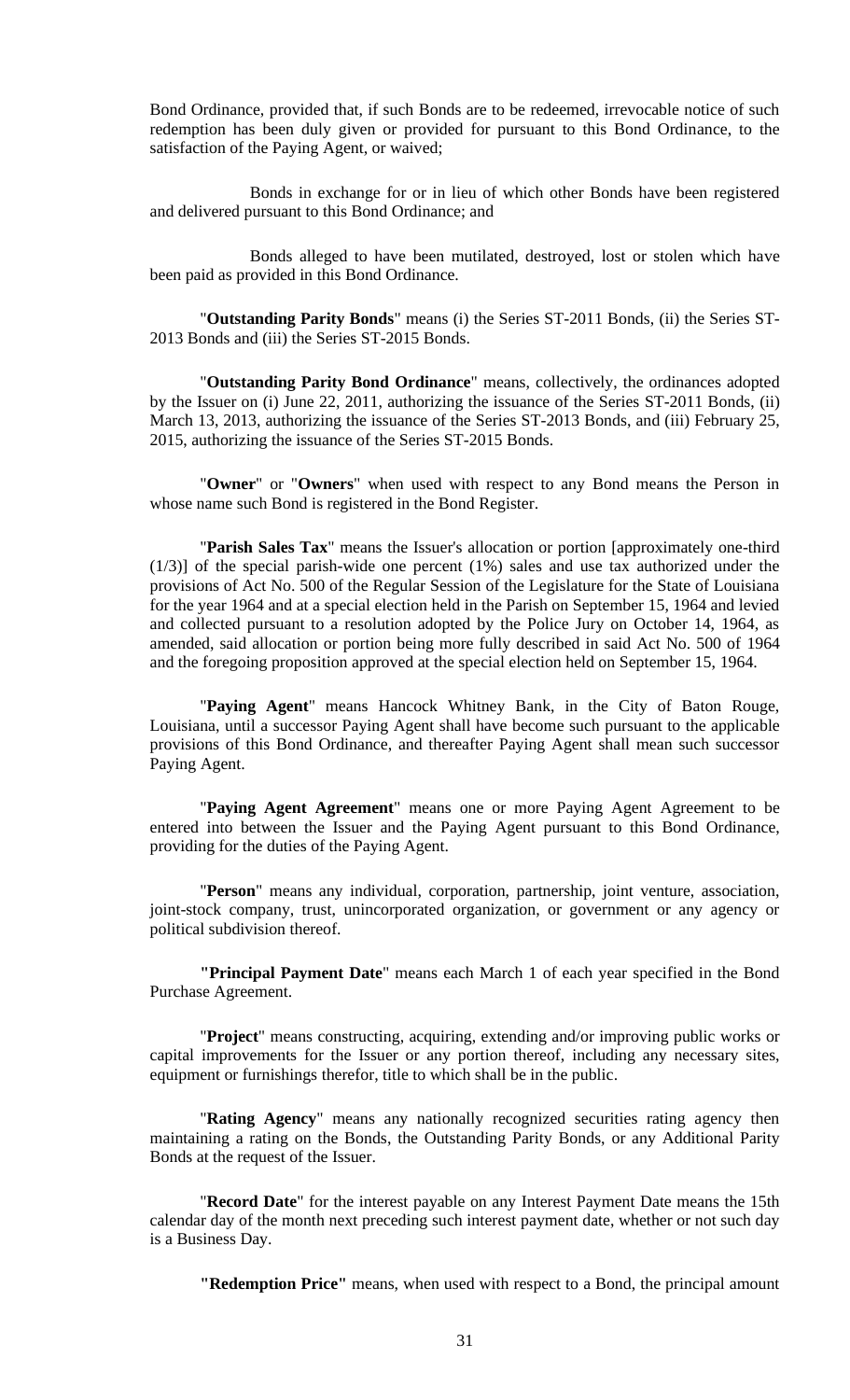thereof plus the applicable premium, if any, payable upon redemption thereof pursuant to this Bond Ordinance.

"**Refunded Bonds**" mean all of a portion of the Outstanding Parity Bonds which are being refunded by the Bonds, as more fully set for the in the Bond Purchase Agreement.

"**Refunding**" means the refunding of all or a portion of the Outstanding Parity Bonds.

"**Reserve Fund Requirement**" means a sum equal to the lessor of (i) 10% of the proceeds of the Bonds, the Outstanding Parity Bonds and any issue of Additional Parity Bonds, (ii) the highest combined principal and interest requirements for any succeeding Fiscal Year on the Bonds, the Outstanding Parity Bonds, and any issue of Additional Parity Bonds hereafter issued in the maimer provided by this Bond Ordinance or (iii) 125% of the average aggregate amount of principal installments and interest becoming due in any Fiscal Year on the Bonds, the Outstanding Parity Bonds and any Additional Parity Bonds.

"**Reserve Product**" means a policy of bond insurance, a surety bond or a letter of credit or other credit facility used in lieu of a cash deposit in the Reserve Fund meeting the terms and conditions of Section  $11(c)$  hereof.

"**Reserve Product Provider**" means a bond insurance provider or a bank or other financial institution providing a Reserve Product, whose bond insurance policies insuring, or whose letters of credit, surety bonds or other credit facilities securing, the payment, when due, or the principal of and interest on bond issues by public entities, at the time such Reserve Product is obtained, result in such issues being rated in one of the two highest full rating categories by the Rating Agency; provided, however, that nothing herein shall require the Issuer to obtain a rating on any Bonds issued under the Bond Ordinance.

"**Sales Tax Resolutions**" means the resolutions adopted by the Terrebonne Parish Police Jury on (i) October 14, 1964, as amended by resolution adopted on May 12, 1965 and (ii) February 25, 1981.

"**Series ST-2011 Bonds**" means the Issuer's \$11,765,000 of Public Improvement Bonds, Series ST-2011, of which \$8,700,000 is currently outstanding.

"**Series ST-2013 Bonds**" means the Issuer's \$11,275,000 of Public Improvement Bonds, Series ST-2013, of which \$9,765,000 is currently outstanding,

"**Series ST-2015 Bonds**" means the Issuer's \$11,300,000 of Public Improvement Bonds, Series ST-2015, of which \$7,435,000 is currently outstanding.

"**State**" means the State of Louisiana.

"**Taxes**" means collectively the Parish Sales Tax and the Capital Improvement Sales Tax.

**"Underwriter"** means Raymond James & Associates, Inc., of New Orleans, Louisiana.

## **Authorization of the Bonds and Escrow Agreement**.

(a) Pursuant to the provisions of the Act, and other constitutional and statutory authority, there is hereby authorized the incurring of the Bonds in the aggregate amount of indebtedness \$40,000,000 on behalf of and in the name of the Issuer, for the Authorized Purposes.

(b) A portion of the proceeds of the Bonds issued for the Refunding will placed in escrow and together with other available moneys of the Issuer, in Government Securities plus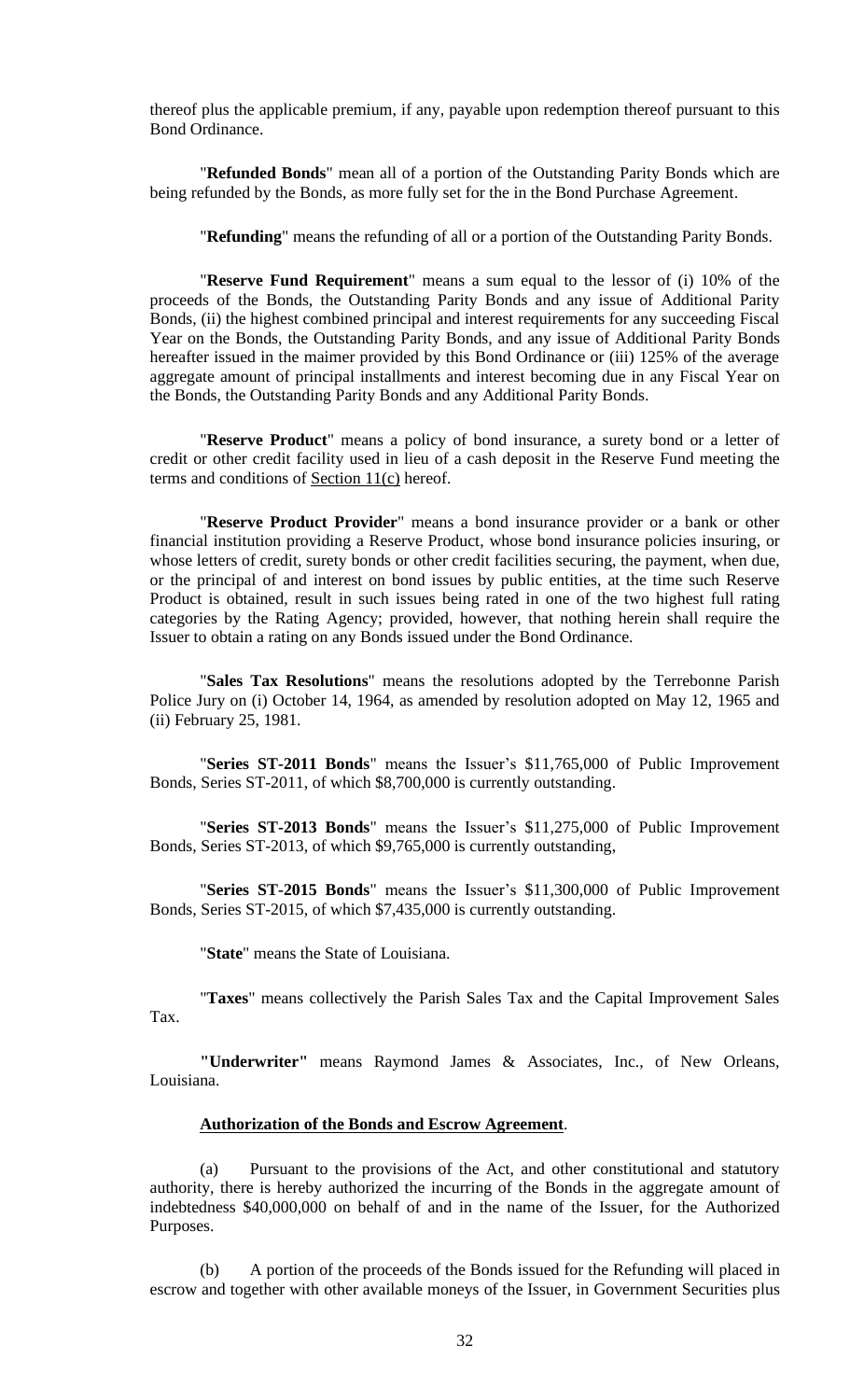an initial cash deposit, in accordance with the terms of the Escrow Agreement, in order to provide for the payment of the principal of, premium, if any, and interest on the Refunded Bonds as they mature or upon earlier redemption as provided in herein.

Provisions having been made for the orderly payment until maturity or earlier redemption of the Refunded Bonds, in accordance with their terms, it is hereby recognized and acknowledged that as of the date of delivery of the Bonds under this Bond Ordinance, provision will have been made for the performance of all covenants and agreements of the Issuer incidental to the Refunded Bonds, and that accordingly, and in compliance with all that is herein provided, the Issuer is expected to have no future obligation with reference to the aforesaid Refunded Bonds except to assure that the Refunded Bonds are paid from the Government Securities and funds so escrowed in accordance with the provisions of the Escrow Agreement.

The Escrow Agreement is hereby approved by the Issuer and the Executive Officers are hereby authorized and directed to execute and deliver the Escrow Agreement on behalf of the Issuer under such terms deemed appropriate by such Executive Officers, and it is expressly provided and covenanted that all of the provisions for the payment of the principal of, premium, if any, and interest on the Refunded Bonds from the special trust fund created under the Escrow Agreement shall be strictly observed and followed in all respects.

The Bonds shall be in fully registered form, shall be dated the Closing Date, shall be in Authorized Denominations, shall be numbered consecutively, shall become due and payable on the Principal Payment Dates in the principal amounts set forth in the Bond Purchase Agreement, shall bear interest on a 30/360 basis from the Closing Date or from the most recent Interest Payment Date to which interest has been paid or duly provided for, payable on each Interest Payment Date, at the rate of interest per annum set forth in the Bond Purchase Agreement.

The principal of the Bonds, upon maturity or redemption, shall be payable at the principal corporate trust office of the Paying Agent, upon presentation and surrender thereof, and interest on the Bonds will be payable by check mailed by the Paying Agent to the Owner (determined as of the close of business on the Record Date) at the address shown on the Bond Register. Each Bond delivered under this Bond Ordinance upon transfer or in exchange for or in lieu of any other Bond shall carry all the rights to interest accrued and unpaid, and to accrue, which were carried by such other Bond, and each such Bond shall bear interest (as herein set forth) so that neither gain nor loss in interest shall result from such transfer, exchange or substitution. No Bond shall be entitled to any right or benefit under this Bond Ordinance, or be valid or obligatory for any purpose, unless there appears on such Bond a certificate of registration, substantially in the form provided in this Bond Ordinance, executed by the Paying Agent by manual signature.

The Executive Officers are authorized to provide appropriate naming conventions, numbers, descriptions, series designations, CUSIP numbers, and other notations or terms of the Bonds that are consistent with purpose and use of the proceeds.

**Book Entry Registration of Bonds**. The Bonds shall be initially issued in the name of Cede & Co., as nominee for The Depository Trust Company (DTC), as registered owner of the Bonds, and held in the custody of DTC. The Executive Officers or any other officer of the Issuer is authorized to execute and deliver a Blanket Letter of Representation to DTC on behalf of the Issuer with respect to the issuance of the Bonds in book-entry only format. The terms and provisions of said Letter of Representation shall govern in the event of any inconsistency between the provisions of this Resolution and said Letter of Representation. Initially, a single certificate will be issued and delivered to DTC for each maturity of the Bonds. The Beneficial Owners will not receive physical delivery of Bond certificates except as provided herein. Beneficial Owners are expected to receive a written confirmation of their purchase providing details of each Bond acquired. For so long as DTC shall continue to serve as securities depository for the Bonds as provided herein, all transfers of beneficial ownership interest will be made by book-entry only, and no investor or other party purchasing, selling or otherwise transferring beneficial ownership of Bonds is to receive, hold or deliver any Bond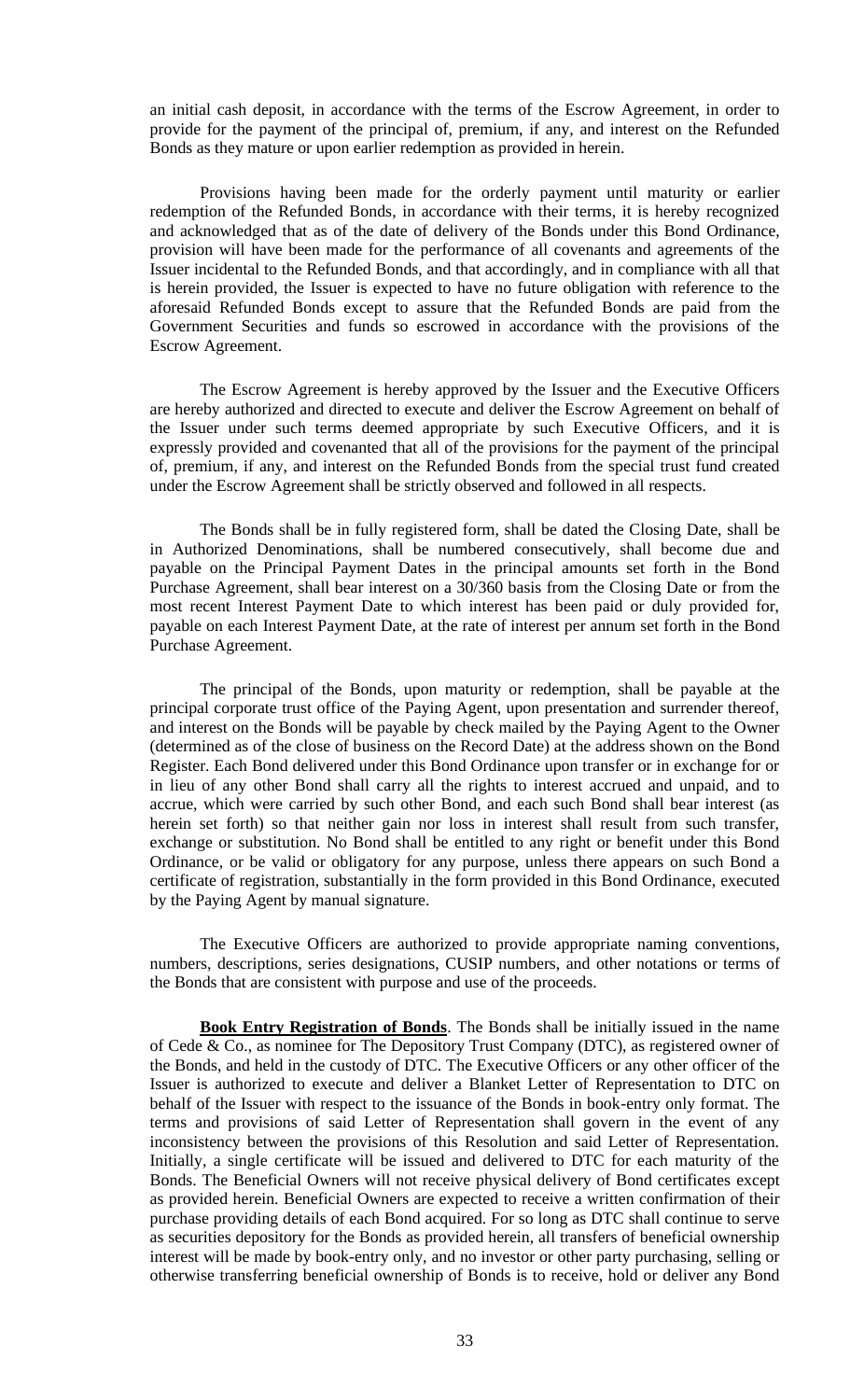### certificate.

Notwithstanding anything to the contrary herein, while the Bonds are issued in bookentry-only form, the payment of principal of, premium, if any, and interest on the Bonds may be payable by the Paying Agent by wire transfer to DTC in accordance with the Letter of Representation.

For every transfer and exchange of the Bonds, the Beneficial Owner (as defined in the Blanket Letter of Representation) may be charged a sum sufficient to cover such Beneficial Owner's allocable share of any tax, fee or other governmental charge that may be imposed in relation thereto.

Bond certificates are required to be delivered to and registered in the name of the Beneficial Owner under the following circumstances:

(a) DTC determines to discontinue providing its service with respect to the Bonds. Such a determination may be made at any time by giving 30 days' notice to the Issuer and the Paying Agent and discharging its responsibilities with respect thereto under applicable law; or

The Issuer determines that continuation of the system of book-entry transfer through DTC (or a successor securities depository) is not in the best interests of the Issuer and/or the Beneficial Owners.

The Issuer and the Paying Agent will recognize DTC or its nominee as the Bondholder for all purposes, including notices and voting.

Neither the Issuer or the Paying Agent are responsible for the performance by DTC of any of its obligations, including, without limitation, the payment of moneys received by DTC, the forwarding of notices received by DTC or the giving of any consent or proxy in lieu of consent.

Whenever during the term of the Bonds the beneficial ownership thereof is determined by a book entry at DTC, the requirements of this Resolution of holding, delivering or transferring the Bonds shall be deemed modified to require the appropriate person to meet the requirements of DTC as to registering or transferring the book entry to produce the same effect.

If at any time DTC ceases to hold the Bonds, all references herein to DTC shall be of no further force or effect.

**Redemption of Bonds**. Specified maturities of the Bonds shall be subject to optional redemption and shall be callable at the option of the Issuer, in full or in part at any time and if less than a full maturity then by lot within such maturity, at the redemption prices and on the dates set forth in the Bond Purchase Agreement.

In the event a Bond is of a denomination larger than \$5,000, a portion of such Bond (\$5,000 or any multiple thereof) may be redeemed. Official notice of such call of any of the Bonds for redemption will be given by first class mail, postage prepaid, by notice deposited in the United States mails not less than thirty (30) days prior to the redemption date addressed to the registered owner of each Bond to be redeemed at his address as shown on the registration books of the Paying Agent.

**Registration, Transfer and Exchange of Bonds**. The Issuer shall cause the Bond Register to be kept at the principal office of the Paying Agent. The Bonds may be transferred, registered and assigned only on the Bond Register, and such registration shall be at the expense of the Issuer. A Bond may be assigned by the execution of an assignment form on the Bonds or by other instruments of transfer and assignment acceptable to the Paying Agent. A new Bond or Bonds of the same series will be delivered by the Paying Agent to the last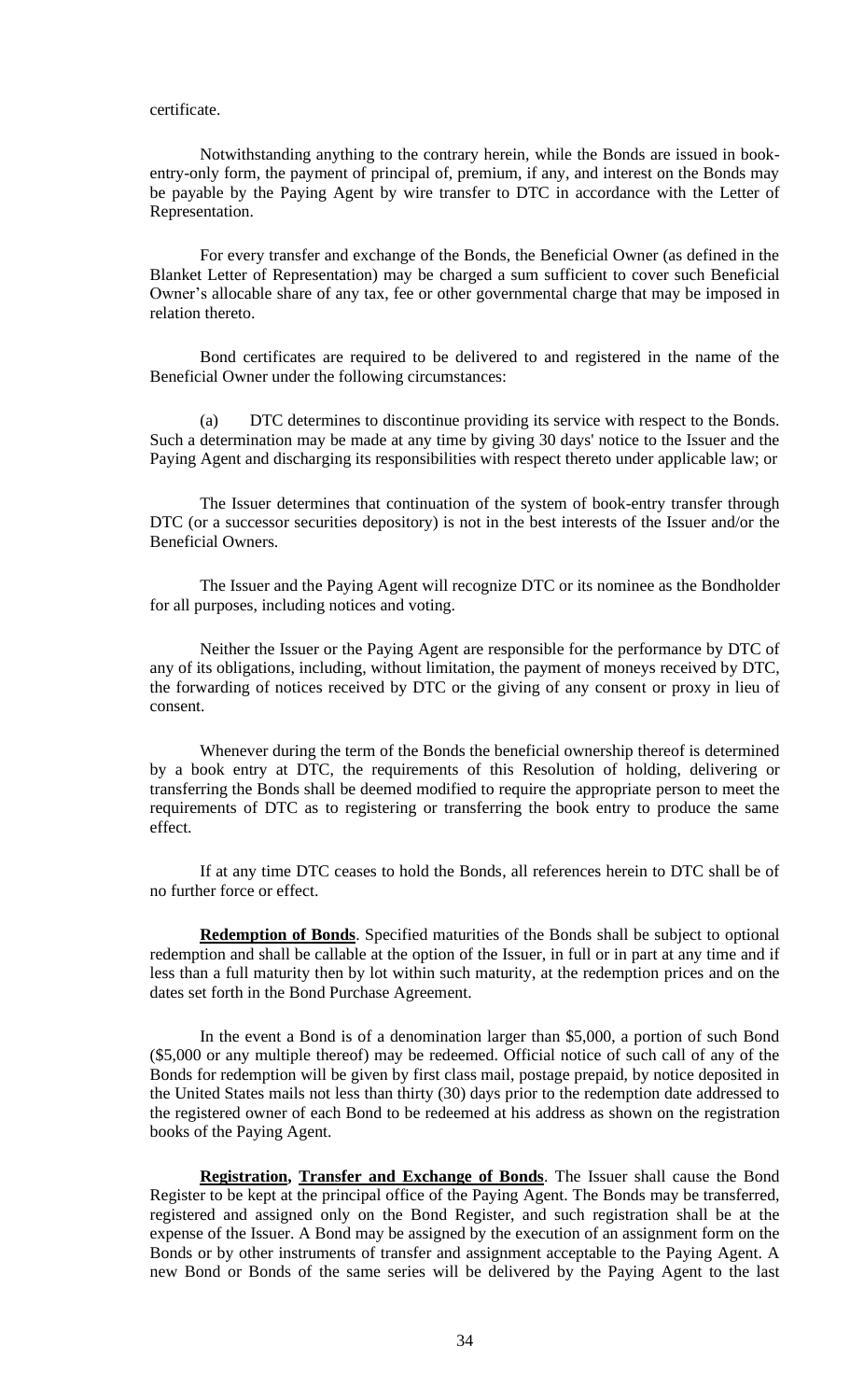assignee (the new Owner) in exchange for such transferred and assigned Bonds after receipt of the Bonds to be transferred in proper form. Such new Bond or Bonds shall be in Authorized Denominations. Neither the Issuer nor the Paying Agent shall be required to issue, register, transfer or exchange (i) any Bond during a period beginning at the opening of business on a Record Date and ending at the close of business on the Interest Payment Date, or (ii) any Bond called for redemption prior to maturity, during a period beginning at the opening of business fifteen (15) days before the date of the mailing of a notice of redemption of such Bond and ending on the date of such redemption.

Form of Bonds. The Bonds and the endorsements to appear thereon shall be in substantially the form attached hereto as Exhibit A.

**Execution of Bonds**. The Bonds shall be signed by the Executive Officers for, on behalf of, in the name of the Issuer and under the corporate seal of the Issuer, and the Legal Opinion Certificate shall be signed by the Clerk of the Governing Authority, which signatures may be either manual or facsimile.

**Registration of Bonds by Paving Agent**. No Bond shall be valid or obligatory for any purpose or entitled to any security or benefit under this Bond Ordinance unless and until a certificate of registration on such Bond substantially in the form set forth in Exhibit D hereto shall have been duly manually executed on behalf of the Paying Agent by a duly authorized signatory, and such executed certificate of the Paying Agent upon any such Bond shall be conclusive evidence that such Bond has been executed, registered and delivered under this Bond Ordinance.

**Recital of Regularity.** This Governing Authority, having investigated the regularity of the proceedings had in connection with this issue of Bonds, and having determined the same to be regular, the Bonds shall contain the following recital, to-wit:

> *"It is certified that this Bond is authorized by and is issued in conformity with the requirements of the Constitution and statutes of this State."*

**Pledge of Tax Revenues**. The Bonds, equally with the Outstanding Parity Bonds and any Additional Parity Bonds, shall be secured by and payable in principal and interest solely from an irrevocable pledge and dedication of the avails or proceeds of Taxes, after there have first been paid from the gross avails or proceeds of the Taxes the reasonable and necessary costs and expenses of collecting and administering the Taxes, all as more fully provided in the Ordinance providing for the levy and collection of the Taxes. Said net avails or proceeds be and they are hereby irrevocably and irrepealably pledged and dedicated in an amount sufficient for the payment of the Bonds, the Outstanding Parity Bonds and any Additional Parity Bonds in principal and interest as they shall respectively become due and payable, and for the other purposes hereinafter set forth in this Bond Ordinance. All of the avails or proceeds of the Tax shall be set aside in a separate fund, as provided herein and in the Outstanding Parity Bond Ordinance, and shall be and remain pledged for the security and payment of the Bonds in principal and interest and for all other payments provided for in this Bond Ordinance until the Bonds shall have been fully paid and discharged.

**Flow of Funds**. The Issuer by proper resolutions and/or ordinances, hereby obligates itself to continue to levy and collect the Taxes and not to discontinue or decrease or permit to be discontinued or decreased the Taxes in anticipation of the collection of which the Bonds have been issued, nor in any way make any change which would diminish the amount of the Revenues of the Taxes to be received by the Issuer until all of the Bonds, the Outstanding Parity Bonds and any Additional Parity Bonds have been paid as to both principal and interest. In order that the principal of and the interest on the Bonds, the Outstanding Parity Bonds and any Additional Parity Bonds will be paid in accordance with their terms and for the other objects and purposes hereinafter provided, the Issuer further covenants as follows:

All avails or proceeds derived from the levy and collection of the Taxes shall be deposited daily as the same may be collected in separate and special bank accounts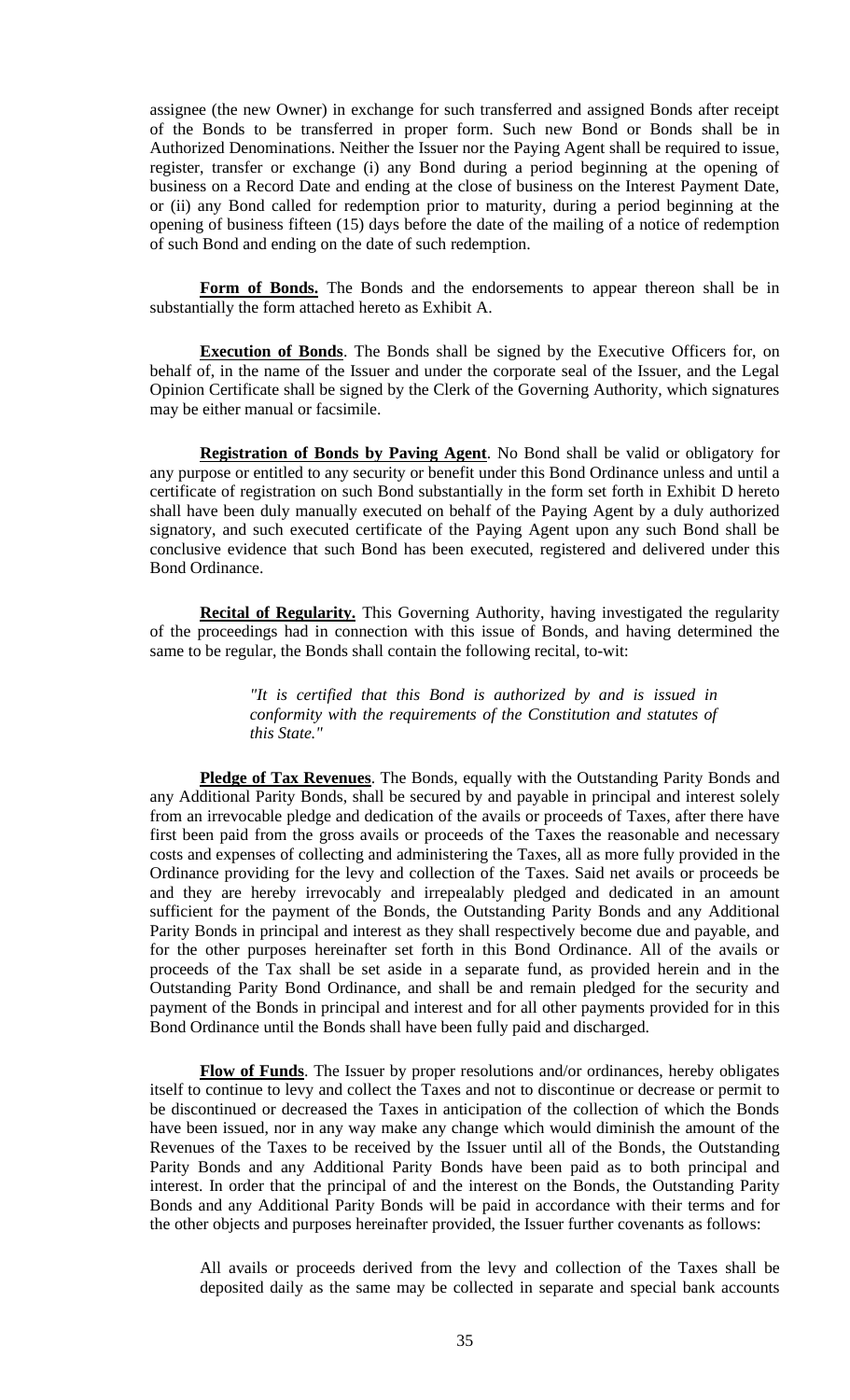maintained with the regularly designated fiscal agent of the Issuer and designated as the "**Sales Tax Capital Improvement Fund**" (hereinafter called the "**Sales Tax Fund**").

Out of the funds on deposit in the Sales Tax Fund, the Issuer shall first pay all reasonable and necessary costs and expenses of collection and administration of the Taxes. After payment of such expenses, the remaining balance of the proceeds of the Taxes shall be used in the following order of priority and for the following express purposes:

(a) The maintenance of the "Capital Improvement Bond Sinking Fund" (hereinafter called the "**Sinking Fund**"), sufficient in amount to pay promptly and fully the principal of and interest on the Bonds, the Outstanding Parity Bonds, and any Additional Parity Bonds, in the manner provided by this Bond Ordinance, as they severally become due and payable, by transferring from the Sales Tax Fund to the regularly designated fiscal agent of the Issuer, on or before the 20th day of each month of each year in addition to the amount required by the Parity Bond Ordinances a fractional amount of the principal of the Bonds falling due on the next principal payment date, whether by maturity or mandatory call, and a fractional amount of the interest falling due on the next Interest Payment Date, such fractions being equal to the number 1 divided by the number of months preceding such interest payment date or principal payment date, as the case may be, since the last interest or principal payment date, as the case may be, so that by making equal monthly payments the Issuer will always provide the necessary sums required to be on hand on each interest and principal payment date, together with such additional proportionate sum as may be required so that sufficient moneys will be available in the Sinking Fund to pay said principal and interest as the same respectively become due. Said fiscal agent of the Issuer shall transfer from the Sinking Fund to the paying agent bank or banks for all bonds payable from the Sinking Fund, at least five (5) days in advance of the date on which payment of principal or interest falls due, funds fully sufficient to pay promptly the principal and interest so falling due on each such date.

The maintenance of the Capital Improvement Bond Reserve Fund (hereinafter called the "**Reserve Fund"),** with the regularly designated fiscal agent of the Issuer. The money in the Reserve Fund is to be retained solely for the purpose of paying the principal of and the interest on the Bonds payable from the aforesaid Sinking Fund as to which there would otherwise be default (except for certain earnings which may be owed to the United States pursuant to Section 148(f) of the Code). Upon delivery of the Bonds, there shall be deposited in the Reserve Fund an amount of proceeds of the Bonds sufficient to cause the balance in the Reserve Fund to be equal to the Reserve Fund Requirement. In the event that Additional Parity Bonds are issued hereafter in the manner provided by this Bond Ordinance, there shall be deposited into the Reserve Fund, from the proceeds of such Additional Parity Bonds and/or from the proceeds of the Taxes or from any other source provided by the Issuer, such additional amounts (as may be designated in the ordinance authorizing the issuance of such Additional Parity Bonds) as will increase the total amount on deposit in the Reserve Fund within a period not exceeding five (5) years to a sum equal to the Reserve Fund Requirement.

If at any time it shall be necessary to use moneys in the Reserve Fund for the purpose of paying principal or interest on Bonds as to which there would otherwise be default, then the moneys so used shall be replaced from the revenues first thereafter received by the Sales Tax Fund, not hereinabove required to pay the expenses of collecting and administering the Taxes or to pay current principal and interest requirements, it being the intention hereof that there shall as nearly as possible be at all times in the Reserve Fund the amount hereinabove specified.

The Reserve Fund Requirement, in whole or in part, may be funded with cash or investment obligations, or one or more Reserve Products, or a combination thereof. Any such Reserve Product must provide for payment on any interest or principal payment date (provided adequate notice is given) on which a deficiency exists (or is expected to exist) in amounts held hereunder for payment of the principal of or interest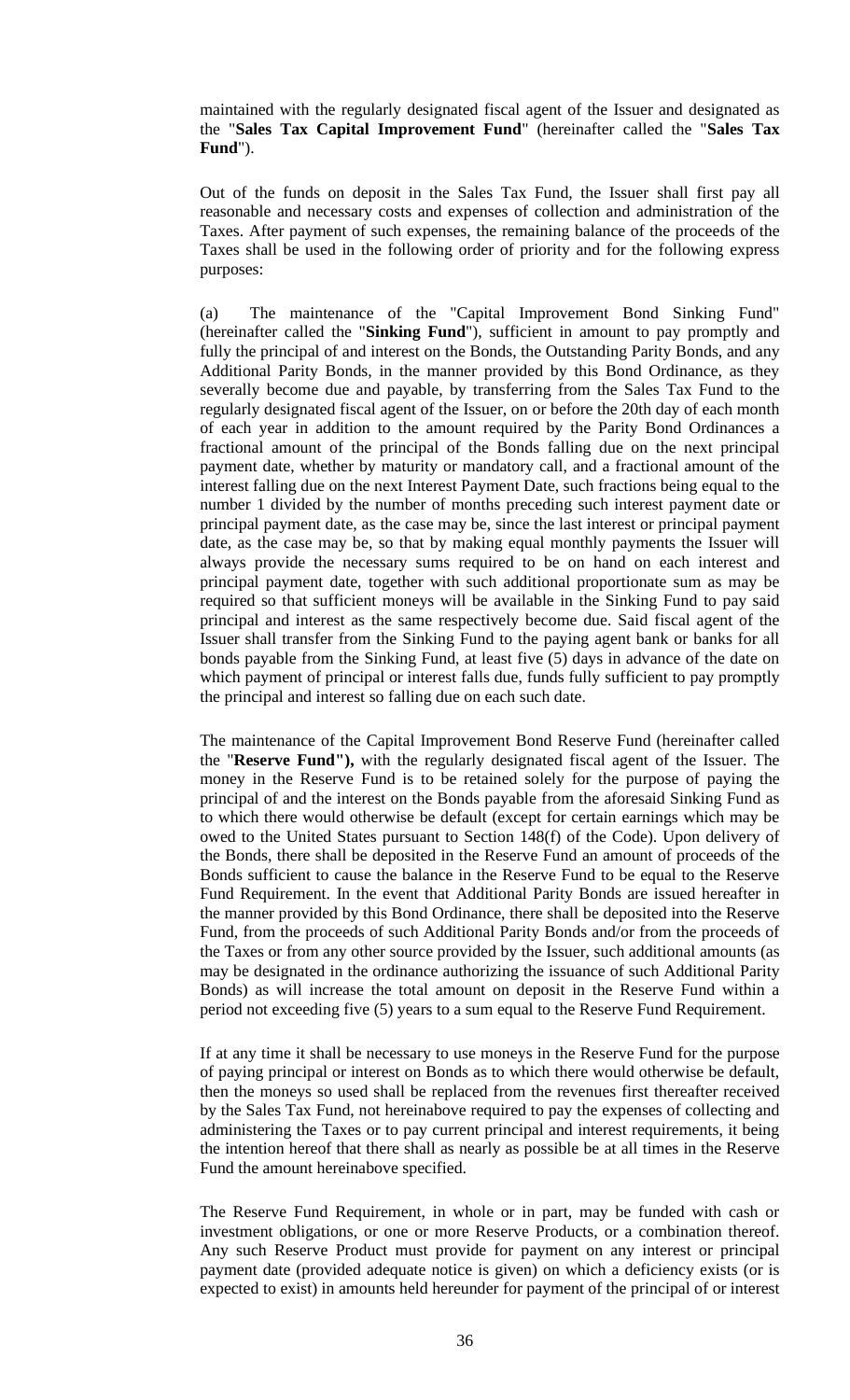on the Bonds due on such date which cannot be cured by amounts in any account held pursuant to this Bond Ordinance and available for such purpose, and shall name the Paying Agent as the beneficiary thereof. The Reserve Product must be rated in the highest rating category by each Rating Agency. If a disbursement is made from a Reserve Product as provided above, the Issuer shall be obligated to reinstate the maximum limits of such Reserve Product on or before the close of the month following such disbursement from the first Revenues available pursuant to this Section or to replace such Reserve Product by depositing into the Reserve Fund pursuant to such sections, the maximum amount originally available under such Reserve Product, plus amounts necessary to reimburse the Reserve Product Provider for previous disbursements under such Reserve Product, or a combination thereof. For purposes of this Section, amounts necessary to satisfy such reimbursement obligations of the Issuer to the Reserve Product Provider shall be deemed to be required deposits to the Reserve Fund, and shall be applied to satisfy the obligations to the Reserve Product Provider.

If the Reserve Fund Requirement is funded in whole or in part with cash or Investment Obligations and no event of default shall have occurred and be continuing hereunder, the Issuer may at any time in its discretion, substitute a Reserve Product meeting the requirements of this Bond Ordinance for the cash and investment obligations in the Reserve Fund and the Issuer may then withdraw such cash and investment obligations from the Reserve Fund expend such replaced funds and obligations for the purposes the Bonds were issued and, in the event the Bonds were issued for more than one purpose for the purposes and in the same proportion as the purposes for which the Bonds were issued so long as (i) the same does not adversely affect any rating by a Rating Agency then in effect with respect to the Bonds, and (ii) the Issuer obtains in opinion of Bond Counsel to the effect that such actions will not, in and of themselves, adversely affect the exclusion from gross income of interest on the Bonds (if not taxable obligations) for federal income tax purposes.

All moneys remaining in the Sales Tax Fund on the 20th day of each month in excess of all reasonable and necessary expenses of collection and administration of the Taxes and after making the required payments into the Sinking Fund and the Reserve Fund for the current month and for prior months during which the required payments may not have been made, shall be considered as surplus. Such surplus may be used by the Issuer for any of the purposes for which the imposition of the Taxes is authorized or for the purpose of retiring Bonds in advance of their maturities, either by purchase of Bonds then outstanding at prices not greater than the redemption prices of said Bonds or by retiring such Bonds at the prices and in the manner hereinabove set forth in this Bond Ordinance.

All or any part of the moneys in the Reserve Fund shall, at the written request of the Issuer, be invested in direct obligations of the United States of America, maturing in five (5) years or less. The income on such funds shall be added to the Sales Tax Fund, provided that if the amount in the Reserve Fund at any time is less than the Reserve Fund Requirement, then any income derived from such investments in the Reserve Fund shall be retained in the Reserve Fund. Such investments shall, to the extent at any time necessary, be liquidated and the proceeds thereof applied to the purposes for which the respective funds are herein created.

The Sales Tax Funds, the Sinking Fund, and the Reserve Fund provided for in this section shall all be and constitute trust funds for the purposes provided in this Bond Ordinance, and the Owners of Bonds issued pursuant to this Bond Ordinance are hereby granted a lien on all such funds until applied in the manner provided herein. The moneys in such funds shall at all times be secured to the full extent thereof by the bank or trust company holding such funds in the manner required by the laws of the State. To diversify the deposit of the moneys to be held by the fiscal agent bank, it is herewith determined to provide for such un-invested moneys in the funds herein established to be held in part by other banks now or hereafter located in the Issuer in the manner designated from time to time by resolutions duly adopted by this Governing Authority. Such other bank or banks shall hold such moneys subject to the instructions of the fiscal agent bank as is required hereunder for their transfer, transmittal or expenditure. All of the provisions of this Bond Ordinance with respect to the manner in which moneys in the fiscal agent bank are to be held and are to be secured shall be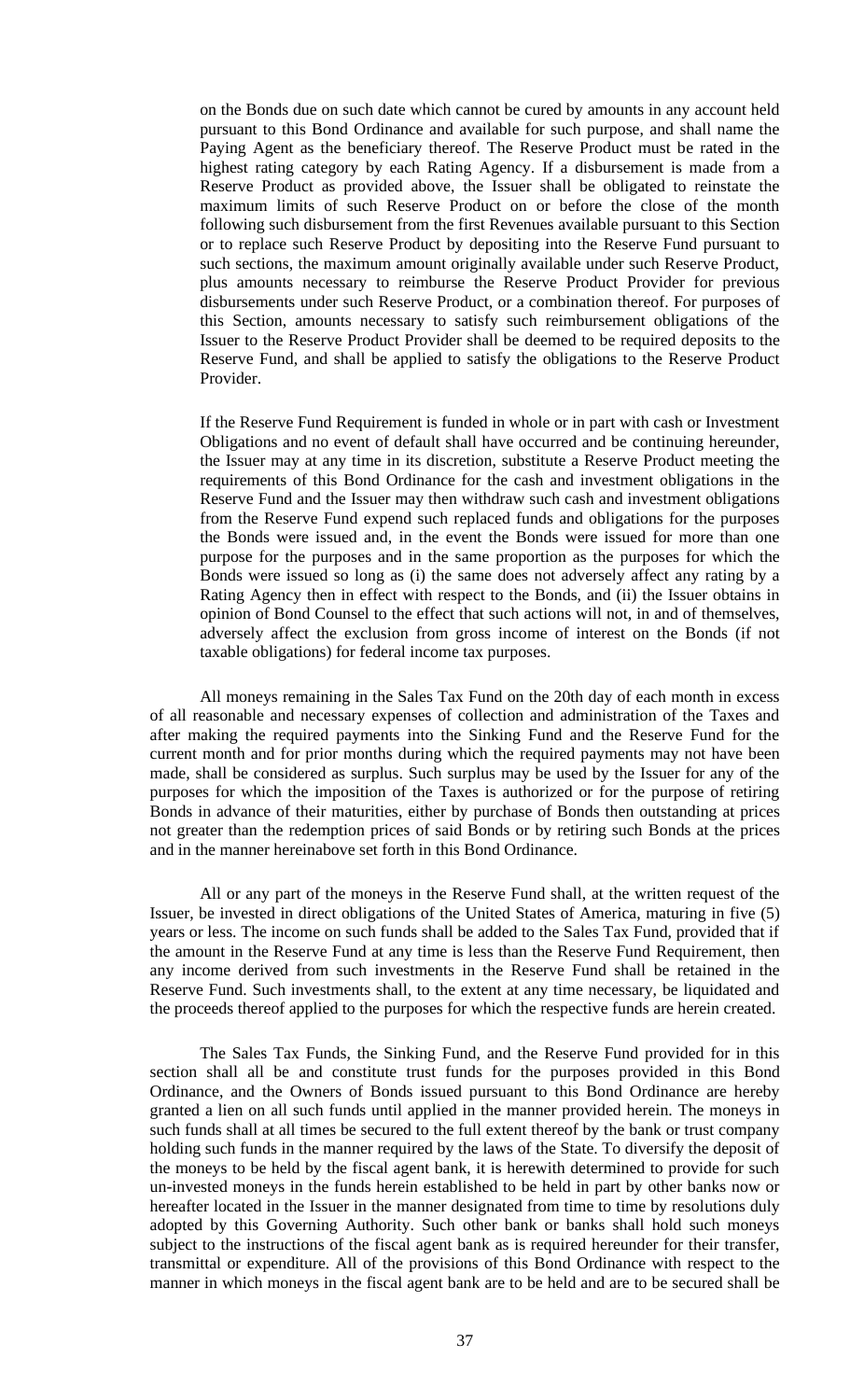applicable to moneys held by all banks.

In computing the amount in any fund provided for in this section, investments shall be valued at the lower of the cost or the market price, exclusive of accrued interest. Any deficiencies in the amount on deposit in any fund or account resulting from a decline in market value shall be restored no later than the succeeding valuation date. With respect to all funds and accounts (except the Reserve Fund), valuation shall occur annually. The Reserve Fund shall be valued semi-annually, except in the event of a withdrawal from the Reserve Fund, whereupon it shall be valued immediately after such withdrawal.

**Issuer Obligated to Continue to Collect Taxes**. The Issuer does hereby obligate itself and is bound under the terms and provisions of law to levy, impose, enforce and collect the Taxes and to provide for all reasonable and necessary rules, regulations, procedures and penalties in connection therewith, including the proper application of the proceeds of the Taxes, until all of the Bonds have been retired as to both principal and interest. Nothing herein contained shall be construed to prevent the Issuer from altering, amending or repealing from time to time as may be necessary this Bond Ordinance or any subsequent resolution or ordinance providing with respect to the Taxes, said alterations, amendments or repeals to be conditioned upon the continued preservation of the rights of the Owners with respect to the revenues from the Taxes. The Sales Tax Resolutions imposing the Taxes and pursuant to which the Taxes are being levied, collected and allocated, and the obligations to continue to levy, collect and allocate the Taxes and to apply the revenues therefrom in accordance with the provisions of this Bond Ordinance, shall be irrevocable until the Bonds have been paid in full as to both principal and interest, and shall not be subject to amendment in any manner which would impair the rights of the Owners from time to time of the Bonds or which would in any way jeopardize the prompt payment of principal thereof and interest thereon. More specifically, neither the Legislature of Louisiana nor the Issuer may discontinue or decrease the Taxes or permit to be discontinued or decreased the Taxes in anticipation of the collection of which the Bonds have been issued, or in any way make any change which would diminish the amount of the Revenues of the Taxes pledged to the payment of the Bonds and received by the Issuer, until all of such Bonds shall have been retired as to both principal and interest.

The Owners of any of the Bonds may, either at law or in equity, by suit, action, mandamus or other proceeding, enforce and compel performance of all duties required to be performed as a result of issuing the Bonds and may similarly enforce the provisions of any resolution or ordinance imposing the Taxes and the Bond Ordinance and proceedings authorizing the issuance of the Bonds

**Covenants of the Issuer**. In providing for the issuance of the Bonds, the Issuer does hereby covenant that it has a legal right to levy and collect the Taxes, to issue the Bonds and to pledge the revenues from the Taxes as herein provided, and that the Bonds will have a lien and privilege on the revenues of the Taxes subject only to the prior payment of the reasonable and necessary expenses of collecting and administering the Taxes.

**Bond Ordinance a Contract**. The provisions of this Bond Ordinance shall constitute a contract between the Issuer and the Owner or Owners from time to time of the Bonds, and any Owner of any of the Bonds may either at law or in equity, by suit, action mandamus or other proceedings, enforce and compel the performance of all duties required to be performed by the Governing Authority as a result of issuing the Bonds, and may similarly enforce the provisions of the Sales Tax Resolutions imposing the Taxes and this Bond Ordinance.

**Records and Accounts Relating to Taxes**. So long as any of the Bonds are outstanding and unpaid in principal or interest, the Issuer shall maintain and keep proper books of records and accounts separate and apart from all other records and accounts in which shall be made full and correct entries of all transactions relating to the collection and expenditure of the revenues of the Taxes, including specifically but without limitation, all reasonable and necessary costs and expenses of collection.

Not later than three (3) months after the close of each Fiscal Year, the Issuer shall cause an audit of such books and accounts to be made by the Legislative Auditor of the State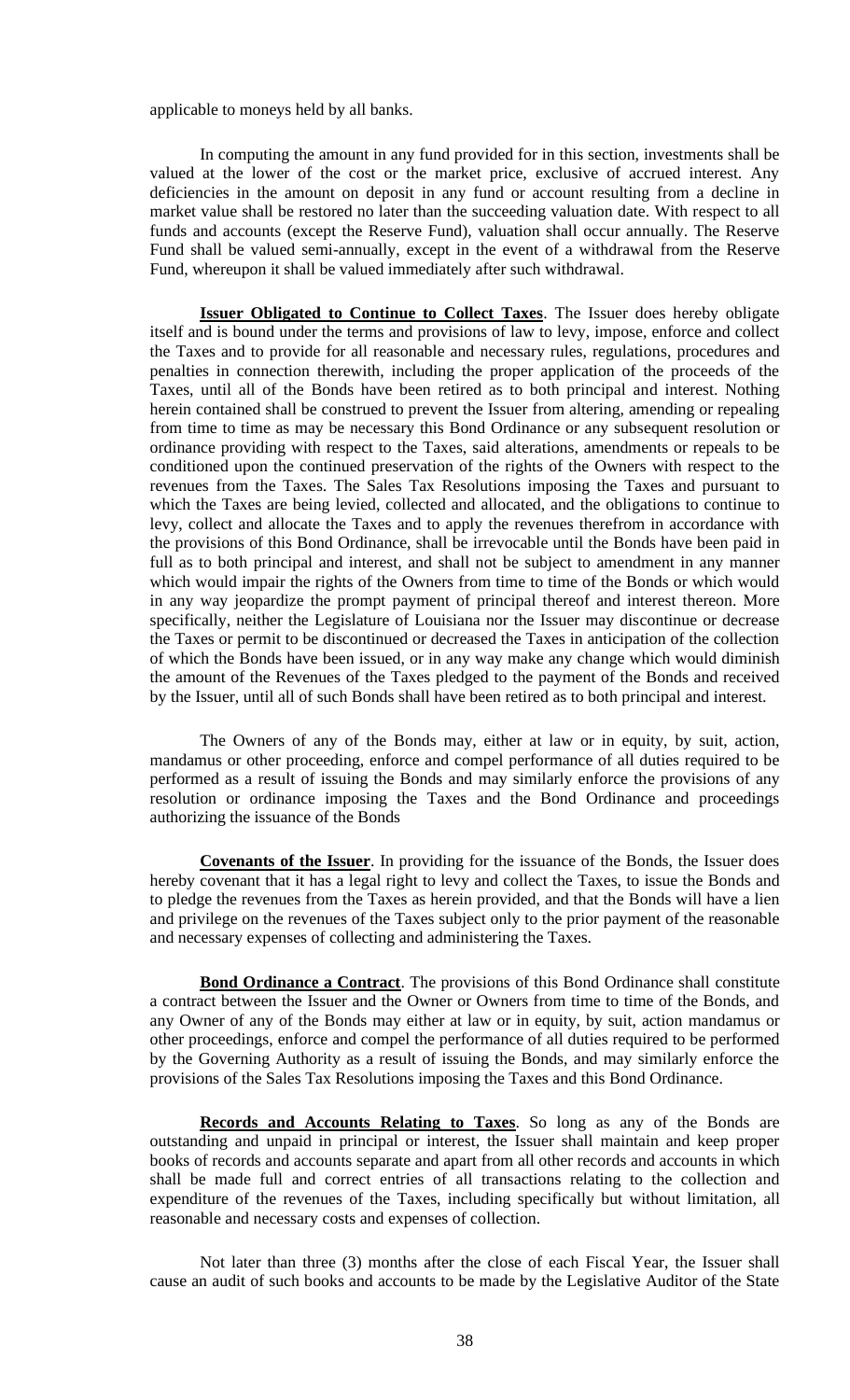of Louisiana (or his successor) or by a recognized independent firm of certified public accountants showing an accounting of the receipts and disbursements made for the account of the Sales Tax Fund. Such audit shall be available for inspection upon request by the Owners of any of the Bonds. The Issuer further agrees that the Paying Agent and the Owners of any of the Bonds shall have at all reasonable times the right to inspect the records, accounts and data of the Issuer relating to the Tax.

**Issuance of Refunding and Additional Parity Bonds**. The Bonds shall enjoy complete parity of lien on the revenues of the Tax despite the fact that any of the Bonds may be delivered at an earlier date than any other of the Bonds. The Issuer shall issue no other bonds or obligations of any kind or nature payable from or enjoying a lien on the revenues of the Tax having priority over or parity with the Bonds, except that bonds may hereafter be issued on a parity with the Bonds under the following conditions:

(a) The Bonds or any part thereof, including interest thereon, may be refunded with the consent of the Owners thereof (except that as to Bonds which are then subject to redemption and have been properly called for redemption, such consent shall not be necessary) and the refunding bonds so issued shall enjoy complete equality of lien with the portion of the Bonds which is not refunded, if there be any, and the refunding bonds shall continue to enjoy whatever priority of lien over subsequent issues may have been enjoyed by the Bonds refunded, provided, however, that if only a portion of the Bonds outstanding is so refunded and the refunding bonds require total principal and interest payments during any bond year in excess of the principal and interest which would have been required in such bond year to pay the Bonds refunded thereby, then such Bonds may not be refunded without consent of the Owners of the unrefunded portion of the Bonds issued hereunder.

Additional Parity Bonds, including any other *pari passu* additional bonds as may at any later date be authorized at an election held by the Issuer or otherwise, may also be issued, and such Additional Parity Bonds shall be on a parity with the Bonds herein authorized if all of the following conditions are met:

- (i) The revenues of the Taxes for the calendar year immediately preceding the issuance of the bonds must have been not less than two (2) times the highest combined principal and interest requirements for any succeeding calendar year period on all bonds then outstanding, including any Additional Parity Bonds theretofore issued and then outstanding, and any other bonds or other obligations whatsoever then outstanding which are payable from the Taxes (but not including bonds which have been refunded or provision otherwise made for their full payment and redemption) and the additional bonds so proposed to be issued;
- The payments to be made into the various funds provided for in Section 11 hereof must be current;
- The existence of the facts required by paragraphs (i) and (ii) above must be determined and certified to by the chief financial officer of the Issuer on the basis of the public audits, books, records and/or accounts relating to the Taxes, and for this purpose a system of cash receipts rather than accrued accounting shall be used; and
- The Additional Parity Bonds must be payable as to principal on March 1st of each year in which principal falls due, beginning not later than three (3) years from the date of issuance of said Additional Parity Bonds and payable as to interest on March 1st and September 1st of each year.

**Fidelity Bonds for Officers and Employees**. So long as any of the Bonds are outstanding and unpaid, the Issuer shall require all of its officers and employees who may be in a position of authority or in possession of money derived from the collection of the Taxes, to obtain or be covered by a blanket fidelity or faithful performance bond, or independent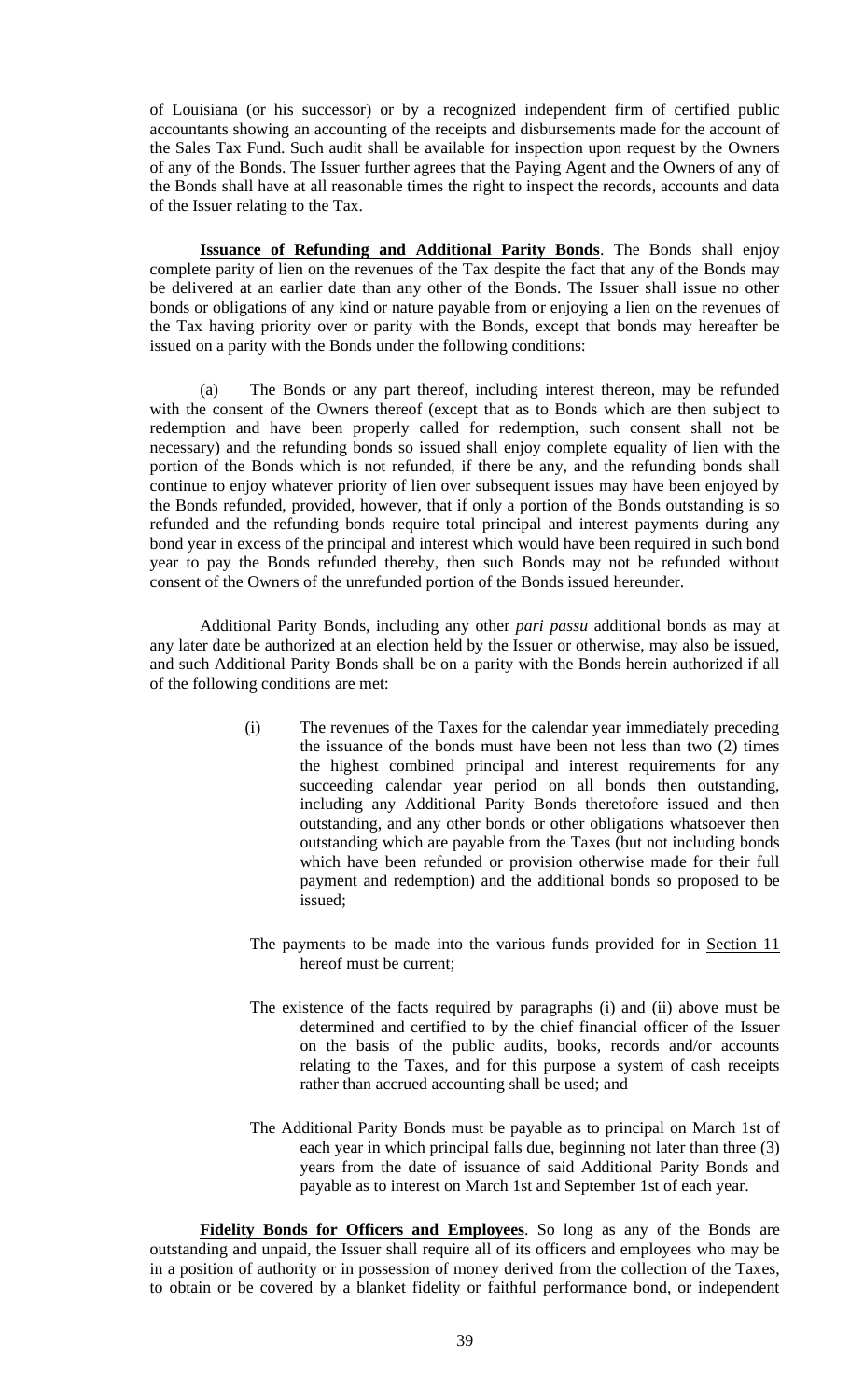fidelity bonds written by a responsible indemnity company in amounts adequate to protect the Issuer from loss.

**Amendments to Bond Ordinance**. The Issuer may make amendments at any time which will cure ambiguities, correct format defects or add security to the payment of the Bonds. No material modification or amendment of this Bond Ordinance, or of any ordinance amendatory hereof or supplemental hereto, may be made without the consent in writing of the Owners of two-thirds (2/3) of the aggregate principal amount of the Bonds then outstanding; provided, however, that no such modification or amendment shall permit a change in the maturity of the Bonds or the redemption provisions thereof, or a reduction in the rate of interest thereon, or the promise of the Issuer to pay the principal of and the interest on the Bonds as the same shall come due from the revenues of the Tax, or reduce the percentage of owners required to consent to any material modification or amendment of this Bond Ordinance, without the consent of the Owner or Owners of the Bonds.

**Mutilated. Destroyed, Lost or Stolen Bonds**. If (a) any mutilated Bond is surrendered to the Paying Agent, or the Issuer and the Paying Agent receive evidence to their satisfaction of the destruction, loss, or theft of any Bond, and (b) there is delivered to the Issuer and the Paying Agent such security or indemnity as may be required by them to save each of them harmless, then, in the absence of notice to the Issuer or the Paying Agent that such Bond has been acquired by a bona fide purchaser, the Issuer shall execute and upon its request the Paying Agent shall register and deliver, in exchange for or in lieu of any such mutilated, destroyed, lost, or stolen Bond, a new Bond of the same maturity and of like tenor and principal amount, bearing a number not contemporaneously outstanding. In case any such mutilated, destroyed, lost, or stolen Bond has become or is about to become due and payable, the issuer in its discretion may, instead of issuing a new Bond, pay such Bond. Upon the issuance of any new Bond under this Section, the Issuer may require the payment by the Owner of a sum sufficient to cover any tax or other governmental charge that may be imposed in relation thereto and any other expenses (including the fees and expenses of the Paying Agent) connected therewith. Every new Bond issued pursuant to this Section in lieu of any mutilated, destroyed, lost, or stolen Bond shall constitute a replacement of the prior obligation of the Issuer, whether or not the mutilated, destroyed, lost, or stolen Bond shall be at any time enforceable by anyone, and shall be entitled to all the benefits of this Bond Ordinance equally and ratably with all other Outstanding Bonds. The procedures set forth in the Agreement authorized in this Bond Ordinance shall also be available with respect to mutilated, destroyed, lost or stolen Bonds. The provisions of this Section are exclusive and shall preclude (to the extent lawful) all other rights and remedies with respect to the replacement and payment of mutilated, destroyed, lost or stolen Bonds.

**Discharge of Bond Ordinance**. If the Issuer shall pay or cause to be paid, or there shall be paid to the Owners, the principal (and redemption price) of and interest on the Bonds, at the times and in the manner stipulated in this Bond Ordinance, then the pledge of the Tax or any other money, securities, and funds pledged under this Bond Ordinance and all covenants, agreements, and other obligations of the Issuer to the Owners of Bonds shall thereupon cease, terminate, and become void and be discharged and satisfied, and the Paying Agent shall pay over or deliver all money held by it under this Bond Ordinance to the Issuer.

**Defeasance**. Bonds or interest installments for the payment of which money shall have been set aside and shall be held in trust (through deposit of funds for such payment or otherwise) at the maturity date thereof shall be deemed to have been paid within the meaning and with the effect expressed above in this Section. Bonds shall be deemed to have been paid, prior to their maturity, within the meaning and with the effect expressed above in this Section if they have been defeased with Defeasance Obligations pursuant to Chapter 14 of Title 39 of the Louisiana Revised Statutes of 1950, as amended, or any successor provisions thereto.

**Events of Default**. If one or more of the following events (in this Bond Ordinance called "Events of Default") shall happen, that is to say,

(i) if default shall be made in the due and punctual payment of the principal of any Bond when and as the same shall become due and payable, whether at maturity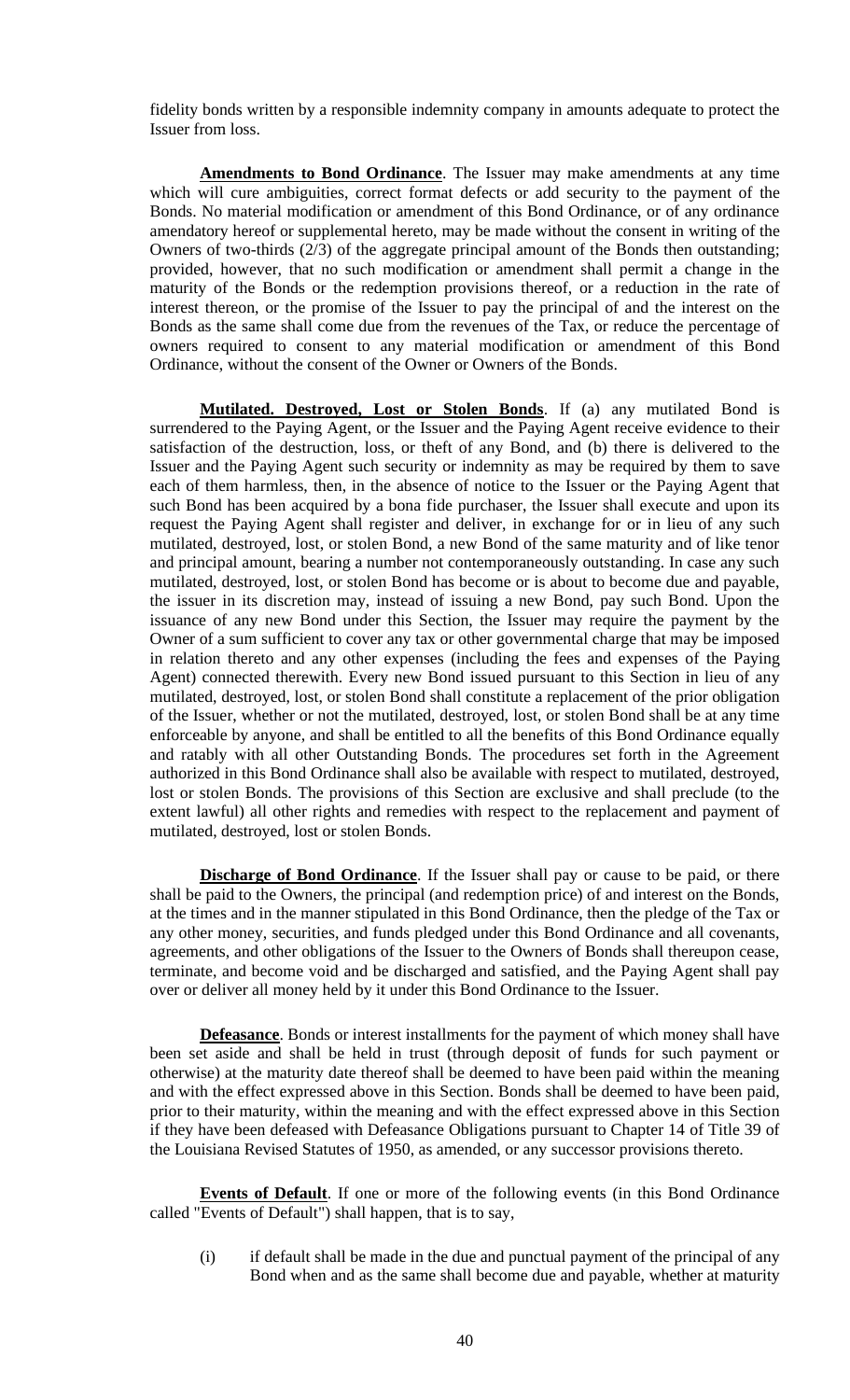or otherwise; or

- if default shall be made in the due and punctual payment of any installment of interest on any Bond when and as such interest installment shall become due and payable; or
- if default shall be made by the Issuer in the performance or observance of any other of the covenants, agreements or conditions on its part in the Bond Ordinance, any supplemental ordinance or in the Bonds contained and such default shall continue for a period of thirty (30) days after written notice thereof to the Issuer by any Owner; or
- if the Issuer shall file a petition or otherwise seek relief under any Federal or State bankruptcy law or similar law;

then, upon the happening and continuance of any Event of Default the Owners of the Bonds shall be entitled to exercise all rights and powers for which provision is made under Louisiana law.

**Successor Paving Agent; Paving Agent Agreement**. The Issuer will at all times maintain a Paying Agent meeting the qualifications hereinafter described for the performance of the duties hereunder for the Bonds. The designation of Hancock Whitney Bank, in the City of Baton Rouge, Louisiana, as the initial Paying Agent is hereby confirmed and approved. The Issuer reserves the right to appoint a successor Paying Agent by (a) filing with the Person then performing such function a certified copy of a resolution or ordinance giving notice of the termination of the Agreement and appointing a successor and (b) causing notice to be given to each Owner. Every Paying Agent appointed hereunder shall at all times be a bank or trust company organized and doing business under the laws of the United States of America or of any state, authorized under such laws to exercise trust powers, and subject to supervision or examination by Federal or State authority. The Executive Officers are hereby authorized and directed to execute an appropriate Agreement with the Paying Agent for and on behalf of the Issuer in such form as may be satisfactory to said officers, the signatures of said officers on such Agreement to be conclusive evidence of the due exercise of the authority granted hereunder.

**Effect of Registration**. The Issuer, the Paying Agent, and any agent of either of them may treat the Owner in whose name any Bond is registered as the Owner of such Bond for the purpose of receiving payment of the principal (and redemption price) of and interest on such Bond and for all other purposes whatsoever, and to the extent permitted by law, neither the Issuer, the Paying Agent, nor any agent of either of them shall be affected by notice to the contrary.

**Notices to Owners**. Wherever this Bond Ordinance provides for notice to Owners of Bonds of any event, such notice shall be sufficiently given (unless otherwise herein expressly provided) if in writing and mailed, first-class postage prepaid, to each Owner of such Bonds, at the address of such Owner as it appears in the Bond Register. In any case where notice to Owners of Bonds is given by mail, neither the failure to mail such notice to any particular Owner of Bonds, nor any defect in any notice so mailed, shall affect the sufficiency of such notice with respect to all other Bonds. Where this Bond Ordinance provides for notice in any manner, such notice may be waived in writing by the Owner entitled to receive such notice, either before or after the event, and such waiver shall be the equivalent of such notice. Waivers of notice by Owners shall be filed with the Paying Agent, but such filing shall not be a condition precedent to the validity of any action taken in reliance upon such waiver.

**Cancellation of Bonds**. All Bonds surrendered for payment, redemption, transfer, exchange or replacement, if surrendered to the Paying Agent, shall be promptly cancelled by it and, if surrendered to the Issuer, shall be delivered to the Paying Agent and, if not already cancelled, shall be promptly cancelled by the Paying Agent. The Issuer may at any time deliver to the Paying Agent for cancellation any Bonds previously registered and delivered which the Issuer may have acquired in any manner whatsoever, and all Bonds so delivered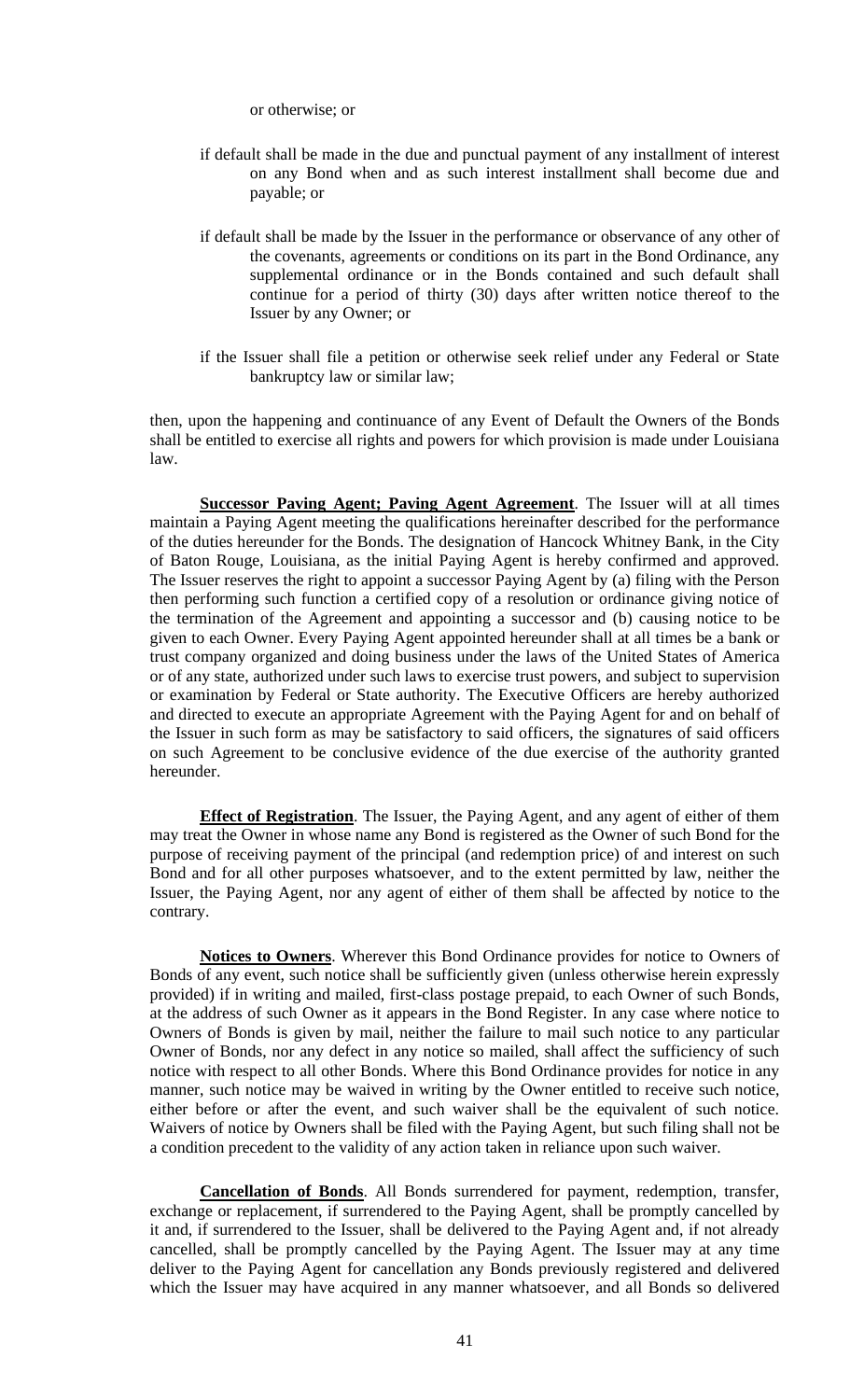shall be promptly cancelled by the Paying Agent. All cancelled Bonds held by the Paying Agent shall be disposed of as directed in writing by the Issuer.

**Preparation of Bonds; Deposit of Bond Proceeds**. The Executive Officers are hereby empowered, authorized and directed to do any and all things necessary and incidental to carry out all of the provisions of this Bond Ordinance, to cause the necessary Bonds to be printed or lithographed, to issue, execute, seal and deliver the Bonds, to effect the delivery of the Bonds in accordance with the sale thereof, to collect the purchase price therefor, and to deposit the funds derived from the sale of the Bonds in accordance with the Authorized Purposes.

Arbitrage. With respect to any Bonds the interest on which Bond Counsel opines is excluded from "gross income" under the Code, the Issuer covenants and agrees that, to the extent permitted by the laws of the State of Louisiana, it will comply with the requirements of the Code in order to establish, maintain and preserve the exclusion from "gross income" of interest on the Bonds under the Code; and it will not take any action, fail to take any action, or permit any action within its control to be taken, or permit at any time or times any of the proceeds of the Bonds or any other funds of the Issuer to be used directly or indirectly in any manner, the effect of which would be to cause the Bonds to be "arbitrage bonds" or would result in the inclusion of the interest on any of the Bonds in gross income under the Code, including, without limitation, (i) the failure to comply with the limitation on investment of Bond proceeds or (ii) the failure to pay any required rebate of arbitrage earnings to the United States of America or (ii) the use of the proceeds of the Bonds in a manner which would cause the Bonds to be "private activity bonds". The Executive Officers are hereby empowered, authorized and directed to take any and all action and to execute and deliver any instrument, document or certificate necessary to effectuate the purposes of this Section.

**Publication and Preemption**. A copy of this Bond Ordinance shall be published immediately after its adoption in one issue of the official journal of the Issuer. For a period of thirty (30) days from the date of such publication, any person in interest shall have the right to contest the legality of this Bond Ordinance and of the Bonds to be issued pursuant hereto and the provisions hereof securing the Bonds. After the expiration of said thirty (30) days, no one shall have any cause of right of action to contest the legality, formality or regularity of this Bond Ordinance or bond authorization, for any cause whatsoever. If the question of the validity of this Bond Ordinance or bond authorization is not raised within the thirty days, the authority to issue the Bonds and the regularity thereof, including all things pertaining to the election at which the Bonds were authorized, shall be conclusively presumed, and no court may inquire into such matters.

**Recordation**. A certified copy of this Bond Ordinance shall be filed and recorded as soon as possible in the Mortgage Records of the Parish of Terrebonne, State of Louisiana.

**Section Headings.** The headings of the various sections hereof are inserted for convenience of reference only and shall not control or affect the meaning or construction of any of the provisions hereof.

**Severability**. In case any one or more of the provisions of this Bond Ordinance or of the Bonds issued hereunder shall for any reason be held to be illegal or invalid, such illegality or invalidity shall not affect any other provision of this Bond Ordinance or of the Bonds, but this Bond Ordinance and the Bonds shall be construed and enforced as if such illegal or invalid provisions had not been contained therein. Any constitutional or statutory provision enacted after the date of this Bond Ordinance which validates or makes legal any provision of this Bond Ordinance and/or the Bonds which would not otherwise be valid or legal, shall be deemed to apply to this Bond Ordinance and to the Bonds.

**Escrow Agent**; Appointment and Acceptance of Duties. The Bank of New York Mellon Trust Company, N.A., in the City of Baton Rouge, Louisiana, is hereby appointed Escrow Agent. The Escrow Agent shall signify its acceptance of the duties and obligations imposed upon it by this Bond Ordinance by executing and delivering the Escrow Agreement. The Escrow Agent is authorized to file, on behalf of the Issuer, subscription forms for any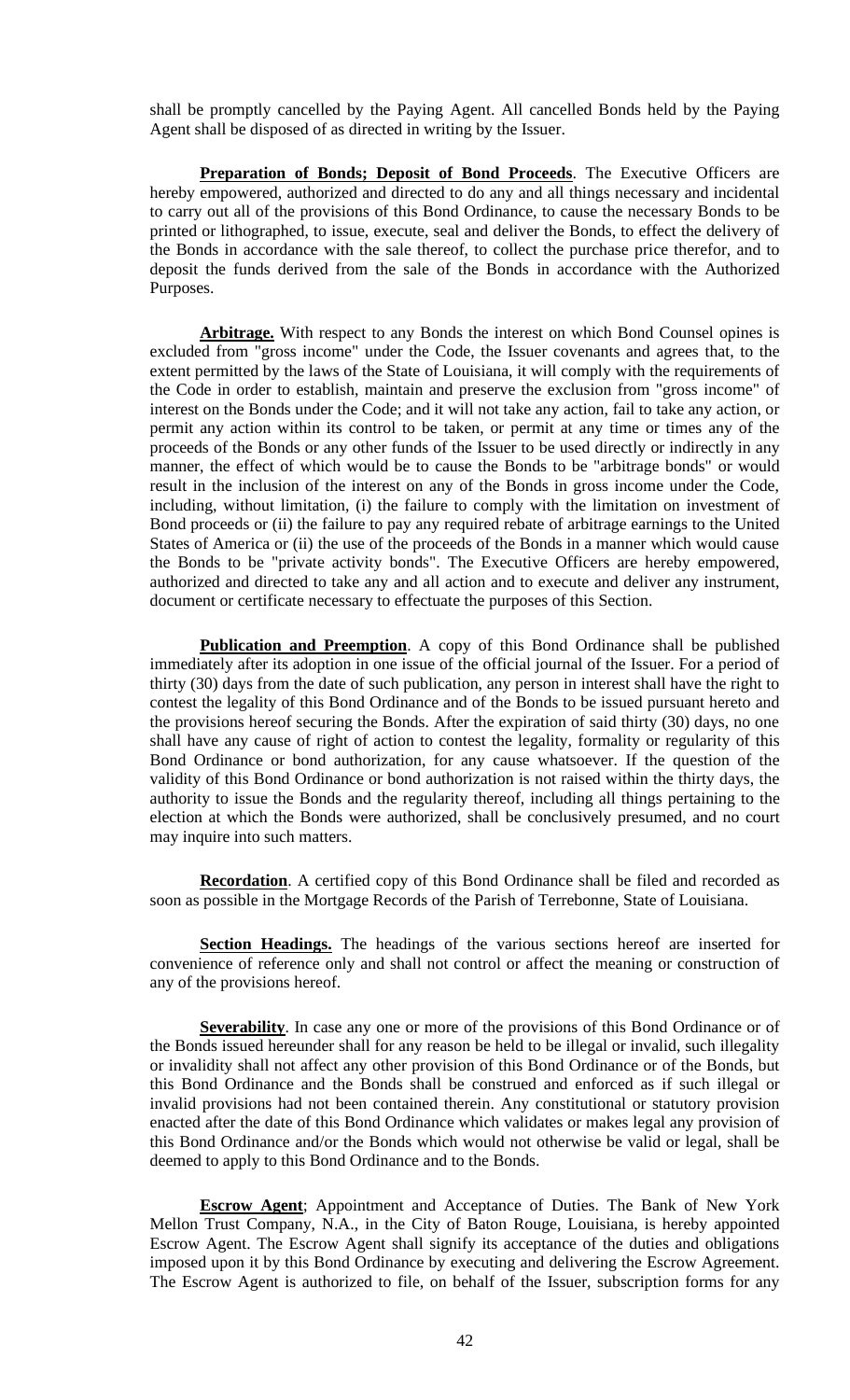Government Securities required by the Escrow Agreement. A successor to the Escrow Agent may be designated in the manner set forth in the Escrow Agreement.

**Call for Redemption**. Subject only to the actual delivery of the Bonds, the Refunded Bonds are hereby irrevocably called for redemption on the dates and at the redemption prices set for the in the Bond Purchase Agreement.

**Notices of Redemption**. In accordance with the ordinance authorizing the issuance of the Refunded Bonds, a notice of redemption, in such form deemed necessary by the Executive Officers and Bond Counsel, shall be sent by the paying agent for the Refunded Bonds first class mail, postage prepaid, by notice deposited in the United States mails not less than thirty (30) days prior to the redemption date addressed to the registered owner of each Bond to be redeemed at his address as shown on the registration books of the Paying Agent.

**Continuing Disclosure Certificate**. The Executive Officers are hereby empowered and directed to execute an appropriate Continuing Disclosure Certificate pursuant to S.E.C. Rule 15c2-12(b)(5).

**Sale of Bonds**. The Bonds are hereby awarded to and sold to the Underwriter under such terms and conditions as the Executive Officers deem advantageous to the Issuer, within the provisions of this Bond Ordinance. The Executive Officers are hereby authorized and directed to execute and deliver: (i) the Preliminary Official Statement and Official Statement to be used in connection with the sale of the Bonds; (ii) the Bond Purchase Agreement, which shall be in substantially the form attached hereto as Exhibit B, (iii) the Bonds, which shall be in substantially the form attached hereto as Exhibit A, with such changes as may be approved by the Executive Officers and Bond Counsel; upon receipt of the purchase price thereof; (iv) the Escrow Agreement, which shall be in substantially the form attached hereto as Exhibit C, with such changes as may be approved by the Executive Officers and Bond Counsel; and (v) the Paying Agent Agreement, which shall be in substantially the form attached hereto as Exhibit D, with such changes as may be approved by the Executive Officers and Bond Counsel; and (vi) any and all documents required to be executed on behalf of the Issuer or deemed by them necessary or advisable to implement this Bond Ordinance or facilitate the sale of the Bonds.

**Proceeds of Bonds**. The Bond proceeds shall be applied, along with other monies of the Issuer, shall be deposited with the Issuer's fiscal agent, the Paying Agent, or the Escrow Agent, for the Authorized Purposes, all pursuant to a closing memorandum prepared by the Municipal Advisor and approved by the Executive Officers.

**Bonds are not "Bank-Qualified"**. The Bonds are not designated as "qualified taxexempt obligations" within the meaning of Section 265(b)(3) of the Code.

**Post-Issuance Compliance**. The Executive Officers and/or their designees are directed to establish written procedures to assist the Issuer in complying with various State and Federal statues, rules and regulations applicable to the Bonds and are further authorized to take any and all actions as may be required by said written procedures to ensure continued compliance with such statues, rules and regulations throughout the term of the Bonds.

**Effective Date**. This Bond Ordinance shall become effective immediately.

This ordinance, having been introduced and laid on the table for at least fourteen days, was voted upon as follows:

### **THERE WAS RECORDED:**

YEAS: C. Harding, J. Amedée, J. Domangue, D. W. Guidry, Sr., D. Babin, D. J. Guidry, and S. Trosclair. NAYS: None. NOT VOTING: None. ABSTAINING: None. ABSENT: J. Navy and G. Michel.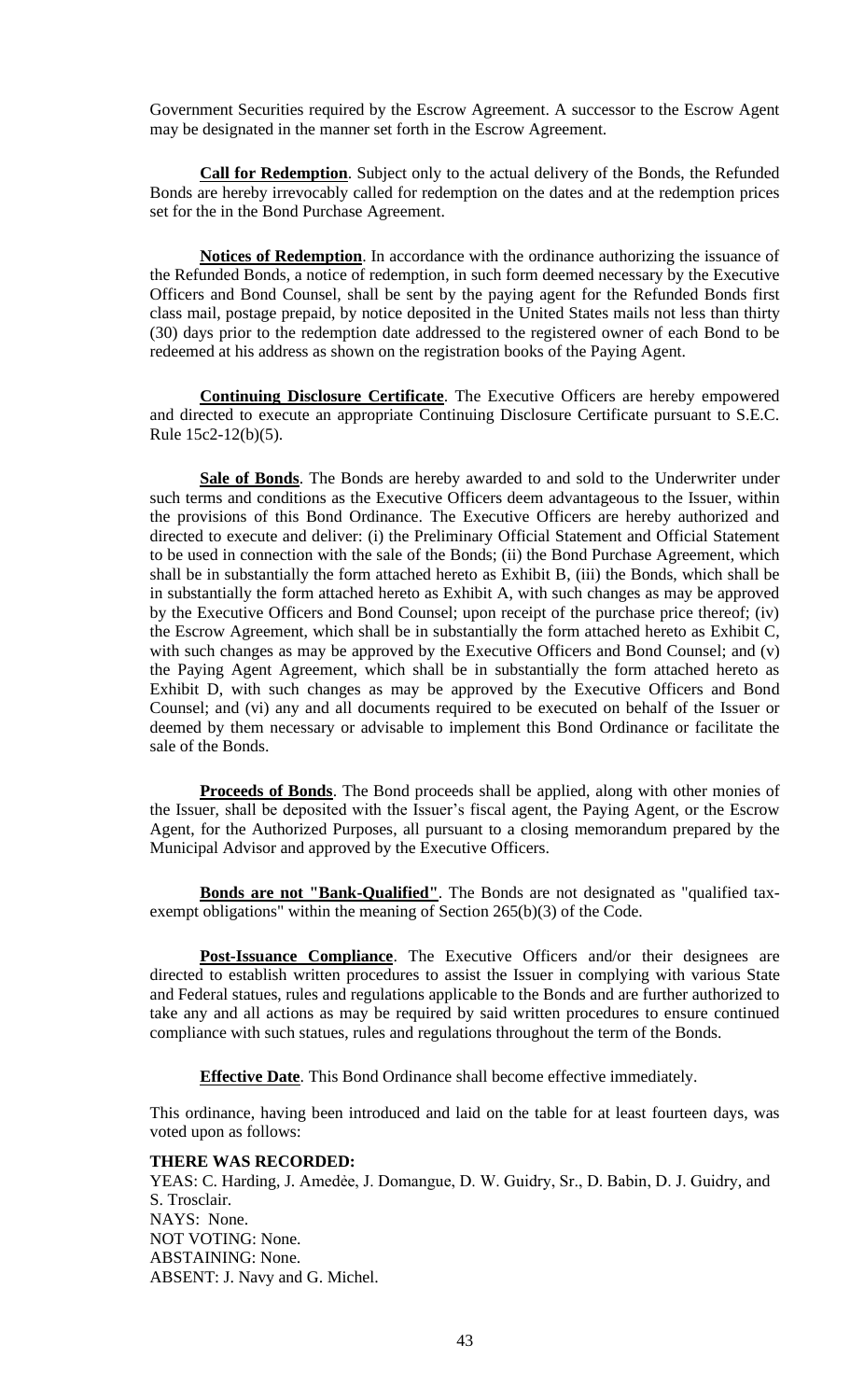The Chairman declared the ordinance adopted on this, the 23rd day of September 2020.

 The Chairman called for a report on the Public Services Committee meeting held on 09/21/2020, whereupon the Committee Chairman, noting that ratification of the minutes calls seven public hearings on Wednesday, October 14, 2020 at 6:30 p.m. and one public hearing on Wednesday, October 28, 2020 at 6:30 p.m., rendered the following:

# **PUBLIC SERVICES COMMITTEE**

### **SEPTEMBER 21, 2020**

The Chairman, Carl Harding, called the Public Services Committee meeting to order at 5:30 p.m. at the Houma-Terrebonne Civic Center with an Invocation led by Committee Member J. Amedée and the Pledge of Allegiance led by Committee Member D. J. Guidry. Upon roll call, Committee Members recorded as present were: C. Harding, G. Michel, J. Amedée, J. Domangue, D. W. Guidry, Sr., D. Babin, D. J. Guidry, and S. Trosclair. Committee Member J. Navy was recorded as absent. A quorum was declared present.

The Chairman read a letter from Committee Member J. Navy explaining his absence due to a work commitment.

The Chairman recognized Mr. Earl Eues, TOHSEP Director, who gave an overview of Terrebonne Parish's current COVID-19 cases and death statistics for various age groups. Mr. Eues shared a recent directive allows nursing homes to have visitations for residents and their families.

Upon Committee Member G. Michel's questioning, Mr. Eues clarified that there were no state recommendations regarding "trick-or-treating" or other seasonal activities. He announced that COVID-19 testing would be offered at the Terrebonne Parish Health Unit, Lafourche Parish Health Unit, and Nicholls State University on various dates and that Beacon Light Church in Gray would provide additional testing sites as well. He then informed the Committee of various weather warnings regarding Tropical Storm Beta and confirmed that all floodgates had been closed in anticipation of potential high-water levels.

Committee Member J. Domangue led a discussion regarding the feasibility of the Parish to provide safe "trick-or-treating" and other seasonal activities. Several Council Members shared their support of "trick-or-treating" and other activities provided that residents wishing to participate wear face masks and do so safely and in accordance with COVID-19 guidelines.

The Chairman recognized HPD Chief Dana Coleman who shared his support of "trickor-treating" activities and stated that HPD officers would be on patrol from 6:00 p.m. to 8:00 p.m. on October 31, 2020 to provide assistance for those participating in "trick-or-treating."

Mr. J. Amedée moved, seconded by Mr. S. Trosclair, "THAT the Public Services Committee adopt a resolution authorizing the Parish President to execute an Intergovernmental Agreement between the Terrebonne Parish Consolidated Government and the Terrebonne Parish Sheriff's Office to memorialize in writing the obligations and duties of each party concerning the administration and operation of the Medical Department at the Terrebonne Parish Criminal Justice Complex, to terminate prior Intergovernmental Agreement in connection with the above referenced matter, and to provide for related matters thereto." **(\*MOTION AMENDED AFTER DISCUSSION)**

The Chairman recognized Parish Manager Mike Toups who stated that an error was found in the intergovernmental agreement and requested that the item be pulled so that the agreement could be corrected and resubmitted for discussion and possible adoption.

Mr. S. Trosclair offered a substitute motion, seconded by Ms. J. Domangue, "THAT Agenda Item No. 3 – 'RESOLUTION: Authorizing the Parish President to execute an Intergovernmental Agreement between Terrebonne Parish Consolidated Government and the Terrebonne Parish Sheriff's Office to memorialize in writing the obligations and duties of each party concerning the administration and operation of the Medical Department at the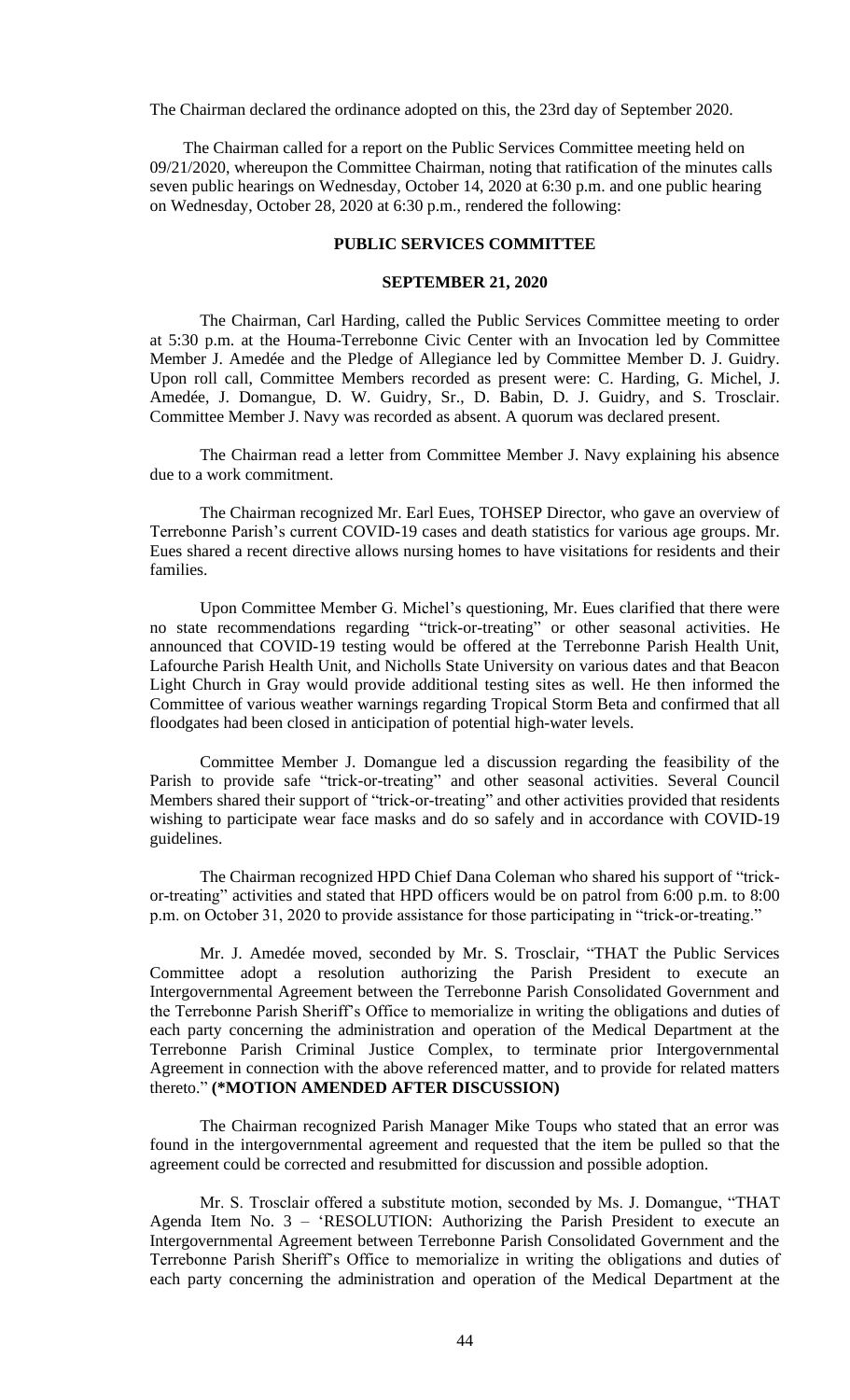Terrebonne Parish Criminal Justice Complex, to terminate prior Intergovernmental Agreement in connection with the above referenced matter, and to provide for related matters thereto' be held over for two weeks." **(\*\*MOTION AND SECOND WITHDRAWN AFTER DISCUSSION)**

The Chairman recognized Parish Attorney Julius Hebert who recommended that the Committee amend and adopt the resolution contingent upon the approval of the Legal Department which would provide the necessary corrections prior to the execution of the agreement.

OFFERED BY: MR. D. BABIN<br>SECONDED BY: MR. S. TROSCI MR. S. TROSCLAIR

# **RESOLUTION NO. 20-268**

A RESOLUTION AUTHORIZING THE PARISH PRESIDENT TO EXECUTE AN INTERGOVERNMENTAL AGREEMENT BETWEEN TERREBONNE PARISH CONSOLIDATED GOVERNMENT AND THE TERREBONNE PARISH SHERIFF'S OFFICE TO MEMORIALIZE IN WRITING THE OBLIGATIONS AND DUTIES OF EACH PARTY CONCERNING THE ADMINISTRATION AND OPERATION OF THE MEDICAL DEPARTMENT AT THE TERREBONNE PARISH CRIMINAL JUSTICE COMPLEX, TO TERMINATE PRIOR INTERGOVERNMENTAL AGREEMENT IN CONNECTION WITH THE ABOVE REFERENCED MATTER AND TO PROVIDE FOR RELATED MATTERS THERETO SUBJECT TO APPROVAL BY THE LEGAL COUNSEL FOR THE TERREBONNE PARISH CONSOLIDATED GOVERNMENT**.**

**WHEREAS**, LA R.S. 33:1324 and 1324.1, also known as the Local Services Act provides that any parish or political subdivision of the state may make agreements between or among themselves to engage jointly in the exercise of any power, provided that at least one of the participants in the agreement is authorized under a provision of general or special law to exercise such power including the joint use of personnel necessary to accomplish the purposes of the agreement; and

**WHEREAS**, under the authority of LA R.S. 15:705 the Terrebonne Parish Sheriff's Office ("TPSO") is the keeper of the Terrebonne Parish Criminal Justice Complex ("TPCJC") and is tasked with preserving the peach and apprehending all disturbers thereof, and other public offenders; and

**WHEREAS**, under the authority of LA R.S. 15:703, Terrebonne Parish Consolidated Government ("TPCG") maintains a medical staff at the TPCJC to conduct daily operations necessary to provide health care services to parish prisoners confined therein; and

**WHEREAS**, TPCG and TPSO, through this Intergovernmental Agreement, seek to memorialize in writing the obligations and duties of each party as they pertain to the administration and operation of the Medical Department at the TPCJC; and

**WHEREAS**, since Timothy R. Soignet is the new duly elected Sheriff of Terrebonne Parish, it is recommended by Administration that a new IGA be entered into concerning this matter and the prior IGA be terminated; and

**NOW THEREFORE, BE IT RESOLVED**, by the Terrebonne Parish Council on behalf of TPCG that Parish President is hereby authorized to execute an Intergovernmental Agreement for and on behalf of the Terrebonne Parish Consolidated Government with the Terrebonne Parish Sheriff's Office containing substantially the same terms as though set out in the attached agreement subject to approval by the Legal Counsel for the Terrebonne Parish Consolidated Government.

#### **THERE WAS RECORDED:**

YEAS: J. Navy, C. Harding, G. Michel, J. Amedée, J. Domangue D.W. Guidry, Sr., D. Babin, D. J. Guidry and S. Trosclair.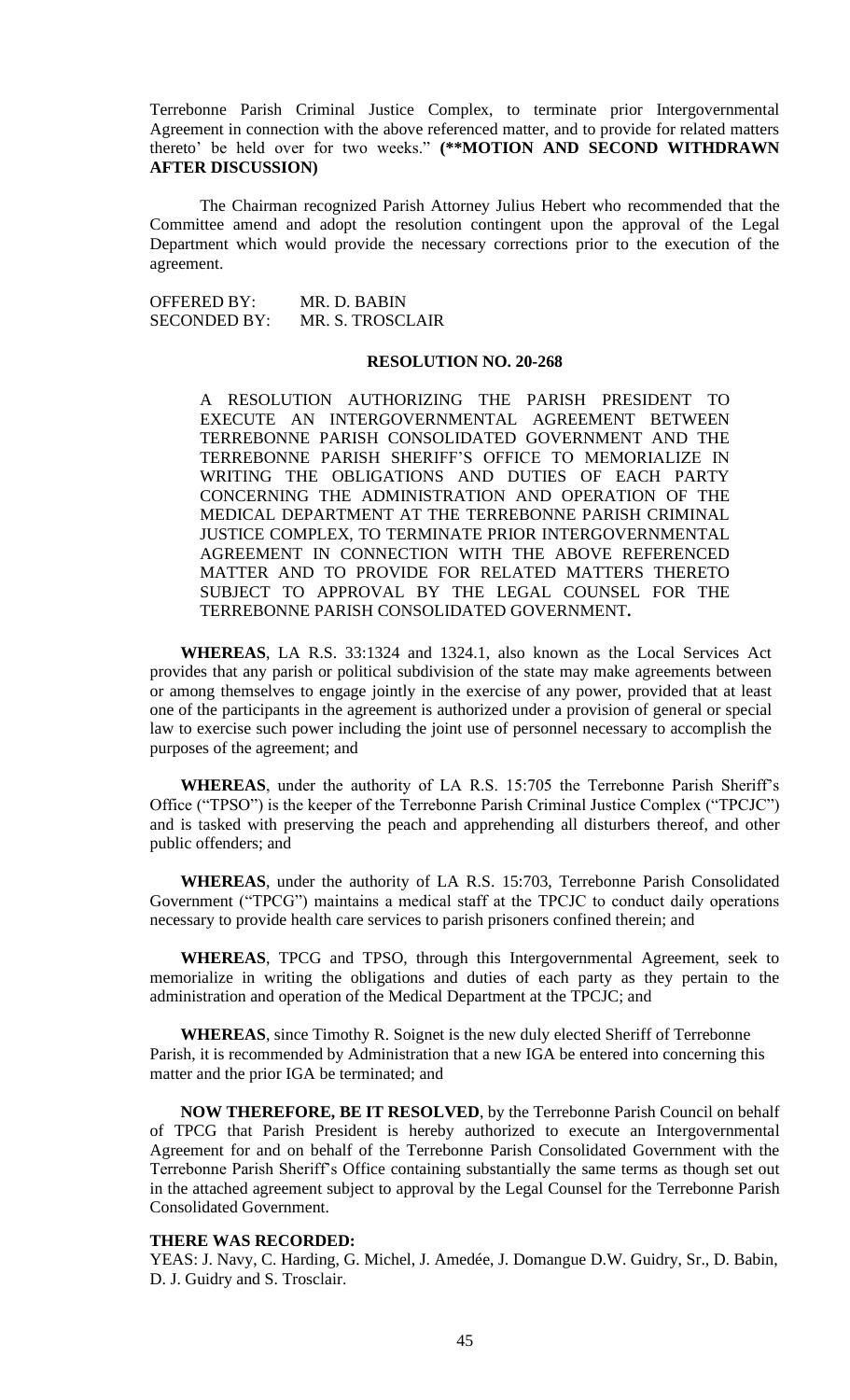\*\*\*\*\*\*\*\*\*\*\*\*

Ms. J. Domangue moved, seconded by Mr. D. W. Guidry, Sr., "THAT the Public Services Committee revisit Agenda Item No. 2 – Discussion and possible action relative to Halloween and 'Trick-or-Treating.'"

The Chairman called for the vote on the motion offered by Ms. J. Domangue. THERE WAS RECORDED: YEAS: C. Harding, G. Michel, J. Amedée, J. Domangue, D. W. Guidry, Sr., D. Babin, D. J. Guidry, and S. Trosclair. NAYS: None. ABSENT: J. Navy. The Chairman declared the motion adopted.

The Chairman recognized Sheriff Tim Soignet who voiced his support of "trick-ortreating" and other seasonal activities provided that residents participate safely; stating that TPSO officers would also be on patrol from 6:00 p.m. to 8:00 p.m. on October 31, 2020 to provide assistance for those participating in "trick-or-treating."

Mr. G. Michel moved, seconded by Mr. D. W. Guidry, Sr., "THAT the Public Services Committee return to the regular order of the agenda."

The Chairman called for the vote on the motion offered by Mr. G. Michel. THERE WAS RECORDED: YEAS: C. Harding, G. Michel, J. Amedée, J. Domangue, D. W. Guidry, Sr., D. Babin, D. J. Guidry, and S. Trosclair. NAYS: None. ABSENT: J. Navy. The Chairman declared the motion adopted.

OFFERED BY: MR. D. J. GUIDRY SECONDED BY: MR. S. TROSCLAIR

### **RESOLUTION NO. 20-269**

A RESOLUTION AUTHORIZING THE PARISH PRESIDENT TO EXECUTE AN INTERGOVERNMENTAL AGREEMENT BETWEEN TERREBONNE PARISH CONSOLIDATED GOVERNMENT AND THE TERREBONNE PARISH SHERIFF'S OFFICE TO FACILITATE RICHARD M. NEAL FOR THE JAIL MEDICAL ADMINISTRATOR AND TO PROVIDE FOR RELATED MATTERS SUBJECT TO THE APPROVAL BY THE LEGAL COUNSEL FOR THE TERREBONNE PARISH CONSOLIDATED GOVERNMENT

**WHEREAS**, La. R.S. 33:1324 and 1324 (1), also known as the Local Services Act provides that any parish or political subdivision of the state may make agreements between or among themselves to engage jointly in the exercise of any power, provided that at least one of the participants in the agreement is authorized under a provision of general or special law to exercise such power, including the joint use of personnel necessary to accomplish the purposes of the agreement, and

**WHEREAS**, under the authority of La. R. S. 15:705 the Terrebonne Parish Sheriff's Office (TPSO) is the keeper of the Terrebonne Parish Criminal Justice Complex (TPCJC) and is tasked with preserving the peace and apprehending all disturbers thereof, and other public offenders, and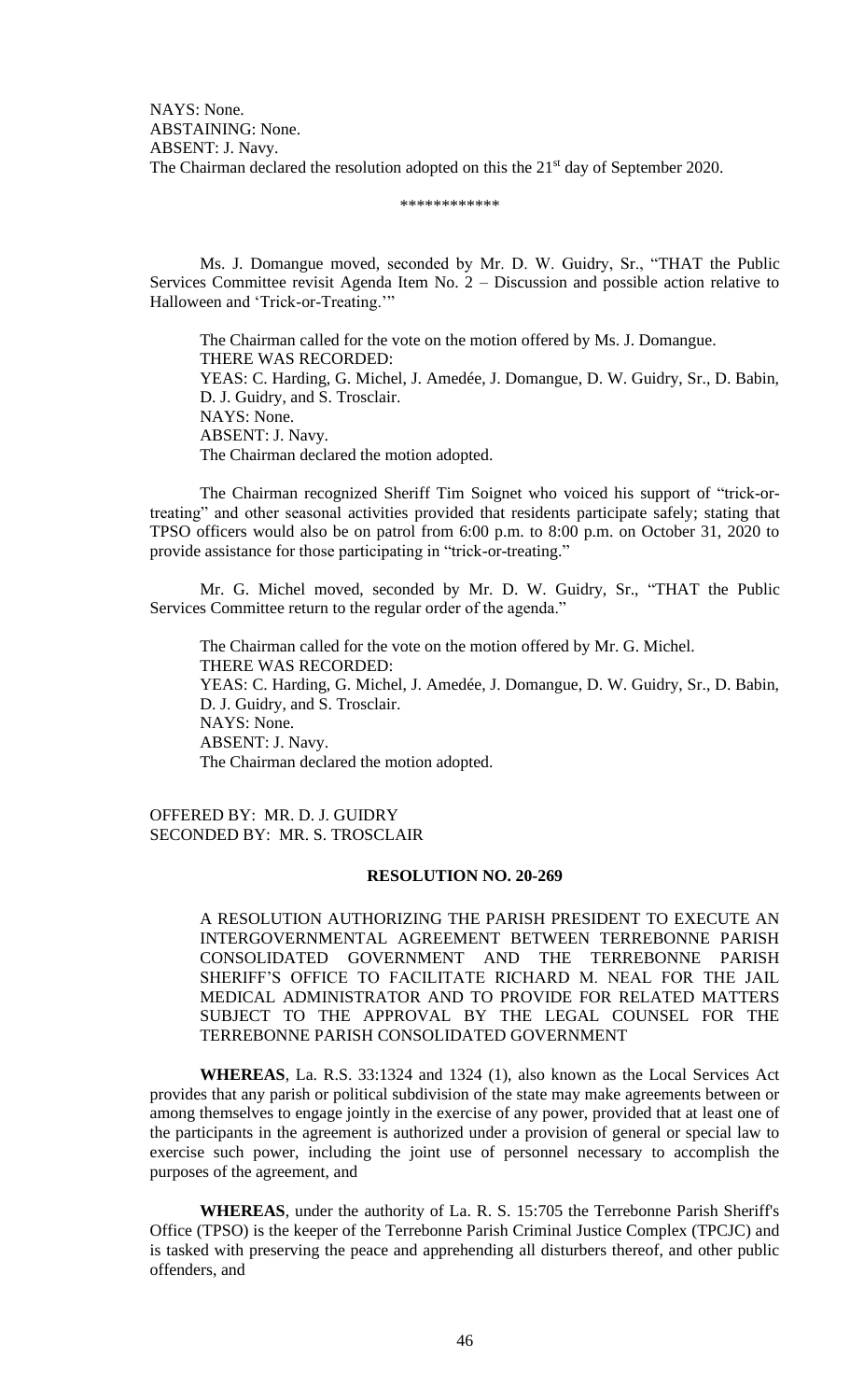**WHEREAS**, under the authority of La. R.S. 15:703 Terrebonne Parish Consolidated Government (TPCG) maintains the medical staff at the TPCJC to conduct daily operations necessary to provide health care services to parish prisoners confined therein, and

**WHEREAS**, the TPCG desires to have assigned to its medical staff at the TPCJC an employee of the TPSO, who will serve as the medical administrator for the medical staff at said TPCJC, with specific duties assigned by TPCG, including but not limited to, overseeing the daily operations of the medical department at said TPCJC, as well as maintaining all medical records of inmates who are incarcerated at said TPCJC and/or have been incarcerated at the TPCJC, as well as such duties and responsibilities said TPCG deems necessary for the operations of the medical department at the TPCJC, and

**WHEREAS**, since Timothy R. Soignet is the new duly elected Sheriff of Terrebonne Parish, it is recommended by Administration that a new Intergovernmental Agreement be entered into concerning this matter and the prior Intergovernmental Agreement be terminated; and

 **NOW THEREFORE, BE IT RESOLVED**, by the Terrebonne Parish Council on behalf of the TPCG that Parish President is hereby authorized to execute an Intergovernmental Agreement for and on behalf of the Terrebonne Parish Consolidated Government with Terrebonne Parish Sheriff's Office and Richard M. Neal set out in the attached agreement subject to the approval by legal counsel for TPCG.

#### **THERE WAS RECORDED:**

YEAS: C. Harding, G. Michel, J. Amedée, J. Domangue D.W. Guidry, Sr., D. Babin, D. J. Guidry and S. Trosclair. NAYS: None. ABSTAINING: None. ABSENT: J. Navy. The Chairman declared the resolution adopted on this the  $21<sup>st</sup>$  day of September 2020.

\*\*\*\*\*\*\*\*\*\*\*\*

It was at this time the Chairman ceded the Chair to the Vice-Chairman.

The Vice-Chairman called for discussion on Agenda Item No. 5 – "RESOLUTION: Authorizing the Parish President to execute an Intergovernmental Agreement, between Terrebonne Parish Consolidated Government and the Terrebonne Parish Sheriff's Office for the Law Enforcement Special Operations in Council District 2 and to provide for related matters thereto."

Committee Chairman C. Harding gave an overview of additional changes to be made to the intergovernmental agreement to clarify certain responsibilities and the distribution of funds for the law enforcement agencies involved.

Parish Attorney Julius Hebert interjected that the Committee should amend and adopt the resolution contingent upon the approval of the Legal Department which would provide the necessary corrections prior to the execution of the agreement.

Upon Committee Member G. Michel's inquiry, Committee Chairman C. Harding clarified that the resolution renews an ongoing agreement between the Parish and its law enforcement agencies for additional assistance within certain areas in the Parish. **(\*RESOLUTION ADOPTED AFTER DISCUSSION)**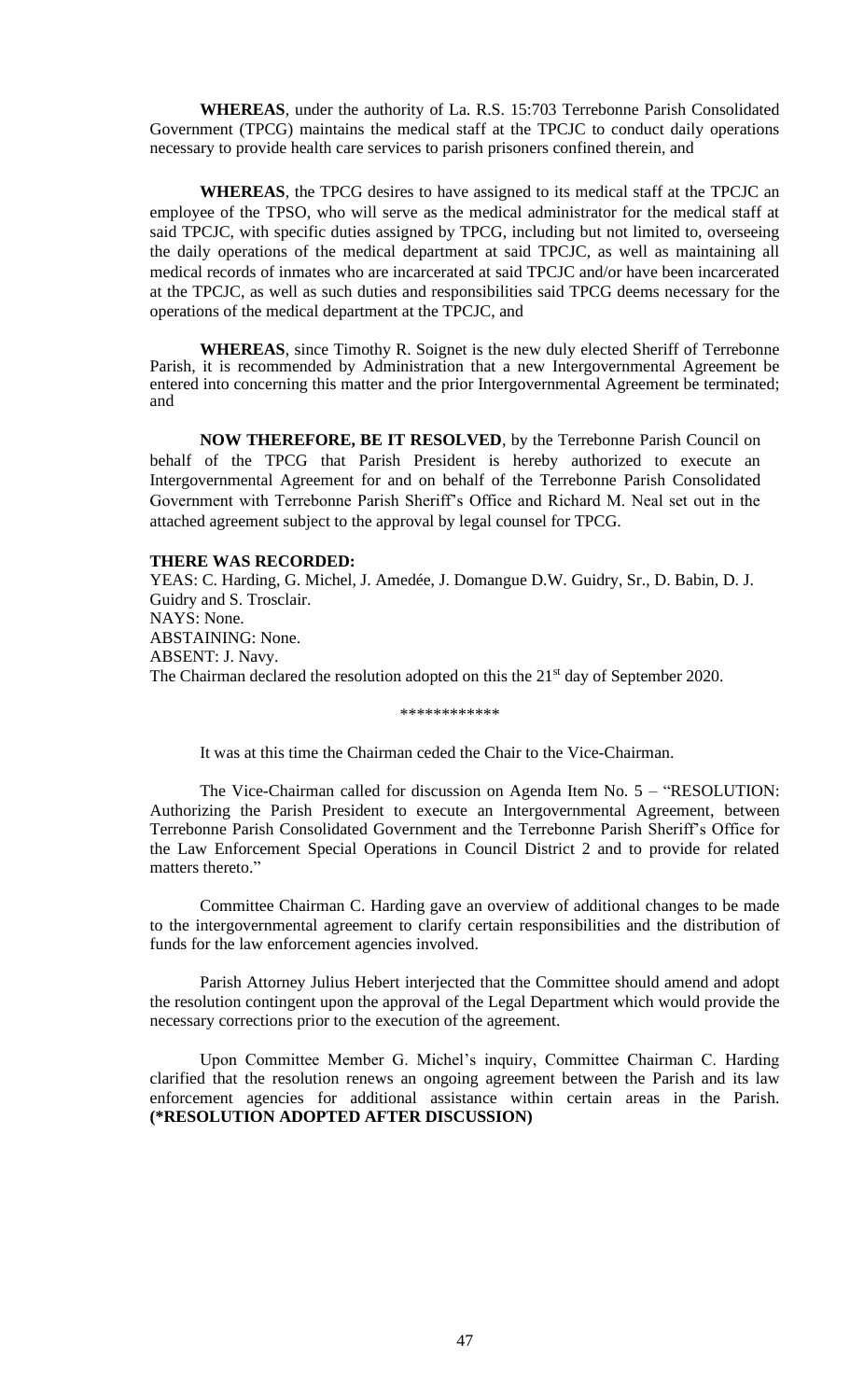# **RESOLUTION NO. 20-270**

A RESOLUTION AUTHORIZING THE PARISH PRESIDENT TO EXECUTE AN INTERGOVERNMENTAL AGREEMENT BETWEEN THE TERREBONNE PARISH CONSOLIDATED GOVERNMENT AND THE TERREBONNE PARISH SHERIFF'S OFFICE FOR THE LAW ENFORCEMENT/SPECIAL OPERATIONS IN COUNCIL DISTRICT 2 AND TO PROVIDE FOR RELATED MATTERS THERETO SUBJECT TO APPROVAL BY THE LEGAL COUNSEL FOR THE TERREBONNE PARISH CONSOLIDATED GOVERNMENT.

**WHEREAS**, Louisiana Revised Statue 33:1324 (1) provides that any parish or political subdivision of the state may make agreements between or among themselves to engage jointly in the acquisition or improvement of any public project or improvement, specifically including local law enforcement, provided that at least one of the participants to the agreement is authorized under a provision of law to perform such activity for completion of the undertaking; and

**WHEREAS,** in response to requests by the residents of Terrebonne Parish to conduct additional law enforcement operations within the high crime areas of Terrebonne Parish Council District 2, the PARISH and TPSO have annually entered into contracts for the purposes of implementing and continuing special operation projects within that district; and

**WHEREAS,** in an effort to maintain the police presence in that district, the PARISH desires to cooperate with the TPSO in continuing the Special Operation Project as hereinafter provided; and

**NOW THEREFORE, BE IT RESOLVED**, by the Terrebonne Parish Council on the behalf of the Terrebonne Parish Consolidated Government that the Parish President is hereby authorized to execute an Intergovernmental Agreement for and on the behalf of the Terrebonne Parish Consolidated Government with the Terrebonne Parish Sheriff's Office containing substantially the same terms as though set out in the attached agreement subject to the approval by the Legal Counsel for the Terrebonne Parish Consolidated Government.

#### **THERE WAS RECORDED:**

YEAS: C. Harding, G. Michel, J. Amedée, J. Domangue, D.W. Guidry, Sr., D. Babin, D. J. Guidry, and S. Trosclair. NAYS: None. ABSTAINING: None. ABSENT: J. Navy. The Chairman declared the resolution adopted on this the 21<sup>st</sup> day of September 2020.

\*\*\*\*\*\*\*\*\*\*\*\*

It was at this time the Chairman resumed the Chair.

OFFERED BY: MR. D. BABIN SECONDED BY: MR. S. TROSCLAIR

#### **RESOLUTION NO. 20-271**

A RESOLUTION AUTHORIZING THE TERREBONNE PARISH PRESIDENT TO EXECUTE ON BEHALF OF THE TERREBONNE PARISH CONSOLIDATED GOVERNMENT AN INTERGOVERNMENTAL AGREEMENT WITH THE TERREBONNE PARISH SHERIFF FOR THE OPERATION AND FUNDING OF A LITTER CLEANUP PROGRAM WITHIN THE PARISH OF TERREBONNE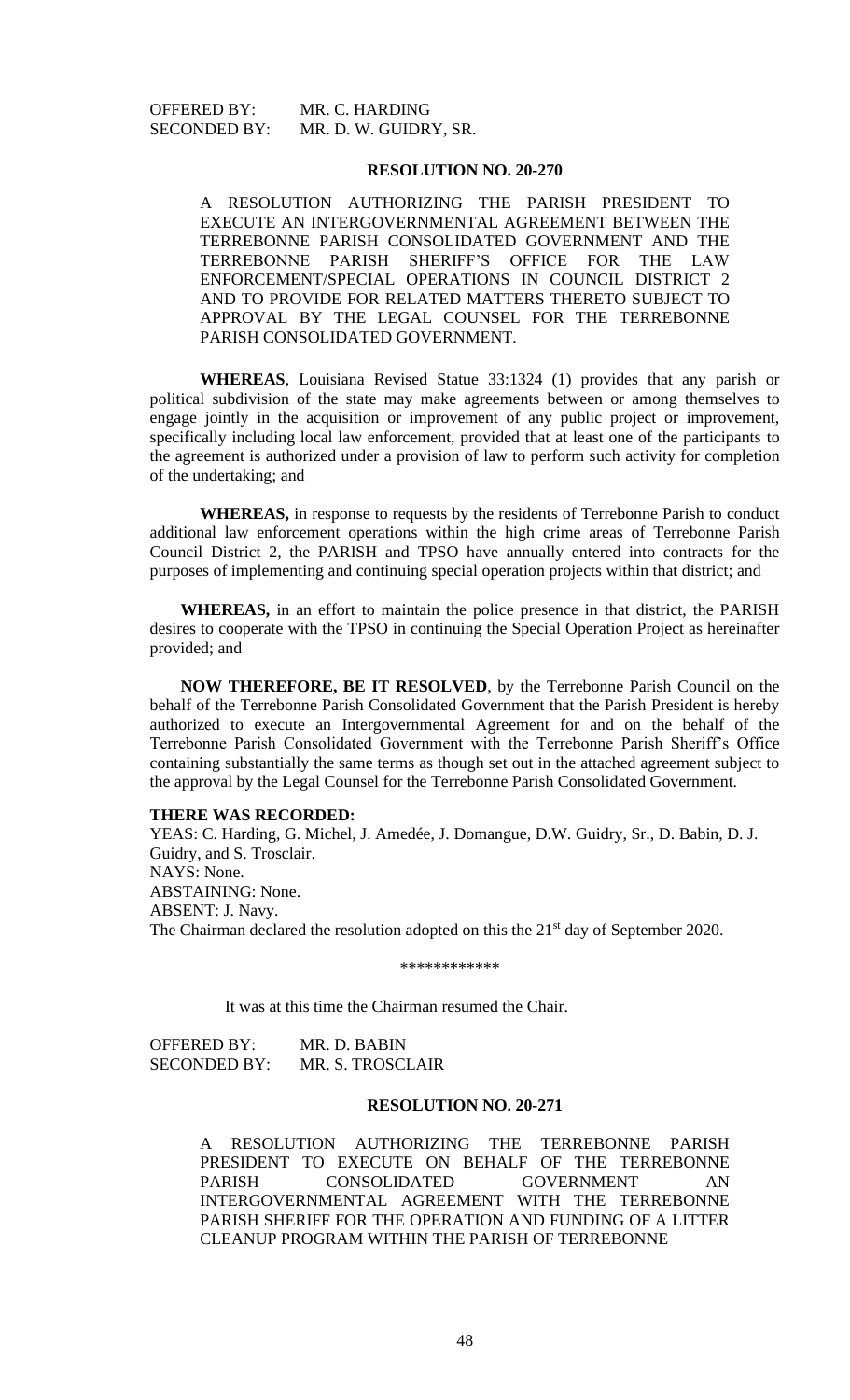**WHEREAS**, Article VII Section 14(C) of the Constitution of the State of Louisiana provides that [f]or a public purpose the state and its political subdivision or political corporations may engage in cooperative endeavors with each other with the United States or its agencies or with any public or private association, corporation or individual; and

**WHEREAS**, the TPCG and Sheriff recognize the need and advantage of a coordinated program for litter cleanup and control within Terrebonne Parish; and

**WHEREAS**, the Sheriff has an interest in providing this service through the Sheriff's Work Release Program; and

**WHEREAS**, the TPCG has both the authority and desire to implement a parish wide litter cleanup and control program; and

**WHEREAS**, TPCG desires to fund the program up to an annual amount of \$150,000.00 plus resources in consideration of the Sheriff operating the program through the Work Release Program in order to accomplish the goal of litter cleanup and control within Terrebonne Parish; and

**WHEREAS**, since Timothy R. Soignet is the new duly elected Sheriff of Terrebonne parish, it is recommended by Administration that a new Intergovernmental Agreement be entered into concerning this matter and the prior Intergovernmental Agreement be terminated;

**NOW THEREFORE, BE IT RESOLVED**, by the Terrebonne Parish Council on behalf of the Terrebonne Parish Consolidated Government, that the Parish President be and is hereby authorized to execute all documents necessary to enter into a contract with the Terrebonne parish Sheriff for the operation of a parish wide litter clean up program, substantially similar to the attached agreement.

#### **THERE WAS RECORDED:**

YEAS: C. Harding, G. Michel, J. Amedée, J. Domangue D.W. Guidry, Sr., D. Babin, D. J. Guidry and S. Trosclair. NAYS: None. ABSTAINING: None. ABSENT: J. Navy. The Chairman declared the resolution adopted on this the 21<sup>st</sup> day of September 2020.

\*\*\*\*\*\*\*\*\*\*\*\*

OFFERED BY: MR. J. AMEDĖE SECONDED BY: MR. D. W. GUIDRY, SR.

#### **RESOLUTION NO. 20-272**

# **RESOLUTION AUTHORIZING THE PARISH PRESIDENT TO EXECUTE ANY AND ALL DOCUMENTS NECESSARY FOR THE CAPITAL OUTLAY FUNDING FOR THE LOUISIANA DIVISION OF ADMINISTRATION, FACILITY PLANNING & CONTROL CAPITAL PROJECTS.**

**WHEREAS**, the Terrebonne Parish Consolidated Government has numerous Cooperative Endeavor Agreements (CEA) with the State of Louisiana – Division of Administration, Facility Planning and Control (FP&C) of capital projects, and

**WHEREAS**, in order to apply and continue efforts for such grants/funding, the Terrebonne Parish Consolidated Government must allow the Parish President to sign certain documents; and

**WHEREAS**, the capital projects include:

Replacement of Brady Road Bridge- 50-J55-20-01 Renovate Le Petit de Terrebonne Building- 50-J55-14-01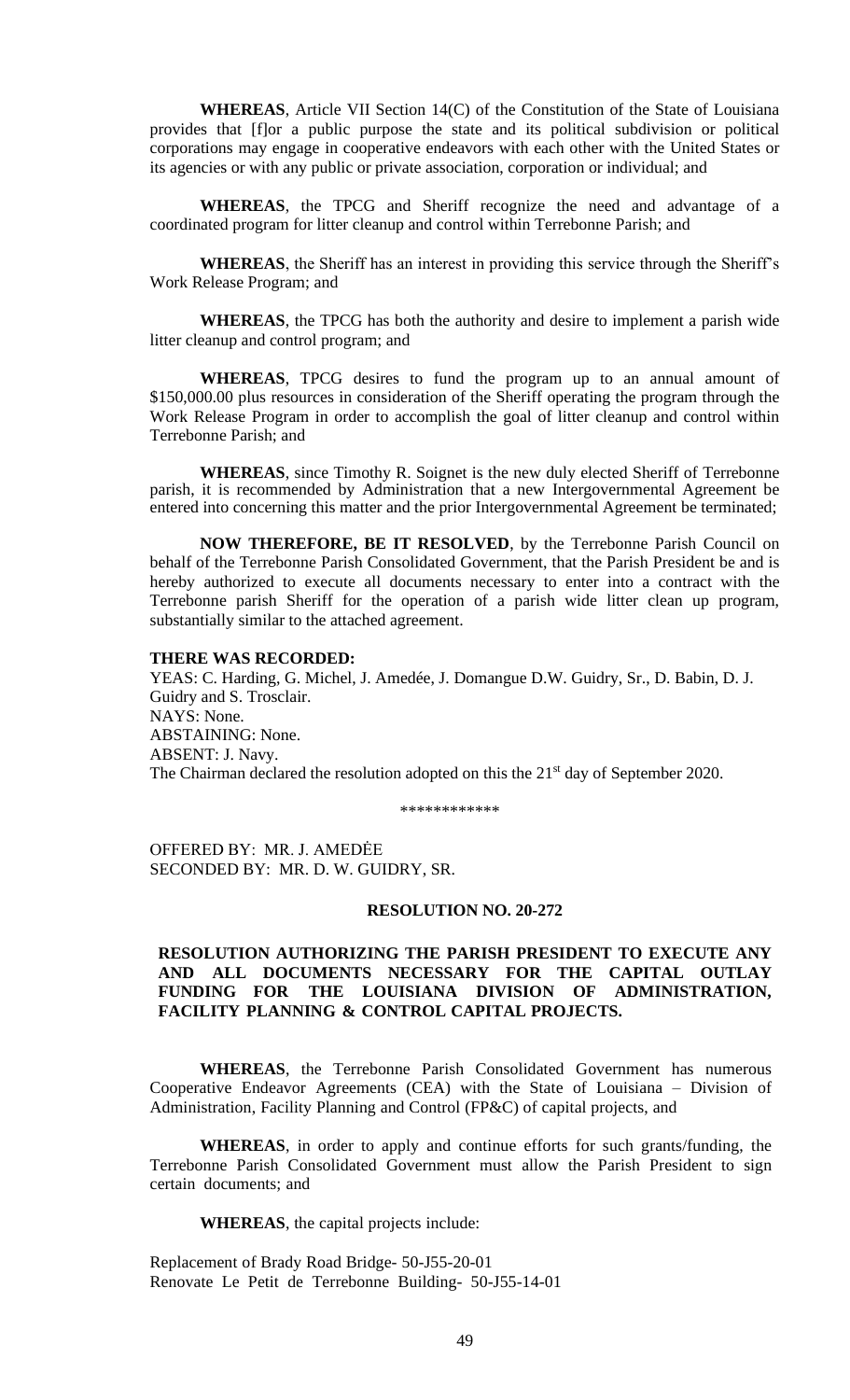Terrebonne Sports Complex- 50-NTG-13-01 Bayou LaCarpe Watershed, Location C- 50-J55-14-02 Westside/Alma Street Drainage- 50-J55-18-01 South Louisiana Wetland Discovery Center, Phase 2- 50-J55-14-06

#### **NOW, THEREFORE, BE IT RESOLVED** BY THE TERREBONNE PARISH

CONSOLIDATED GOVERNMENT**,** that the Parish President being the chief executive officer of the Terrebonne Parish Consolidated Government, is hereby authorized as the authorized representative for the projects and as such is authorized to sign all associated documentation for the Capital Outlay and Facility Planning and Control on behalf of the Terrebonne Parish Consolidated Government with full authority to execute all documents on the above listed FP&C projects.

**BE IT FURTHER RESOLVED** that a certified copy of the resolution be forwarded to the Engineering Dept. of TPCG, for this Project.

#### **THERE WAS RECORDED:**

YEAS: C. Harding, G. Michel, J. Amedée, J. Domangue D.W. Guidry, Sr., D. Babin, D. J. Guidry and S. Trosclair. NAYS: None. ABSTAINING: None. ABSENT: J. Navy. The Chairman declared the resolution adopted on this the 21<sup>st</sup> day of September 2020.

\*\*\*\*\*\*\*\*\*\*\*\*

OFFERED BY: MR. D. J. GUIDRY SECONDED BY: MR. S. TROSCLAIR

#### STATE PROJECT NO. H.011459 PARISH OF TERREBONNE

#### **RESOLUTION NO. 20-273**

**WHEREAS,** the Terrebonne Parish Consolidated Government has submitted an application for funding of Lower Little Caillou Drainage Pump Station Replacement, a flood control project under the Statewide Flood Control Program, and

**WHEREAS,** the State's share of the project funds have been made available and the Terrebonne Parish Consolidated Government has available its local matching share of the project funds in an amount of not less than ten (10%) percent; and

**WHEREAS,** at the request of the Terrebonne Parish Consolidated Government, Delta Coast Consultants, LLC has prepared plans and specifications for said project, which plans and specifications are designated by State Project No. H.011459, and

**WHEREAS,** the Terrebonne Parish Consolidated Government has reviewed the final plans, specifications and cost estimate and accepts them as submitted and the Department of Transportation and Development has reviewed the final plans, specifications and cost estimate and approved them inasmuch as they comply with the requirements of the Statewide Flood Control Program, and

**WHEREAS,** all necessary servitudes, rights-of-way, spoil disposal areas, rights of ingress and egress and the means thereof have been acquired by the Terrebonne Parish Consolidated Government, and titles thereto are valid and indefeasible, and

**WHEREAS,** the Terrebonne Parish Consolidated Government has obtained all necessary permits required for the construction of this project, and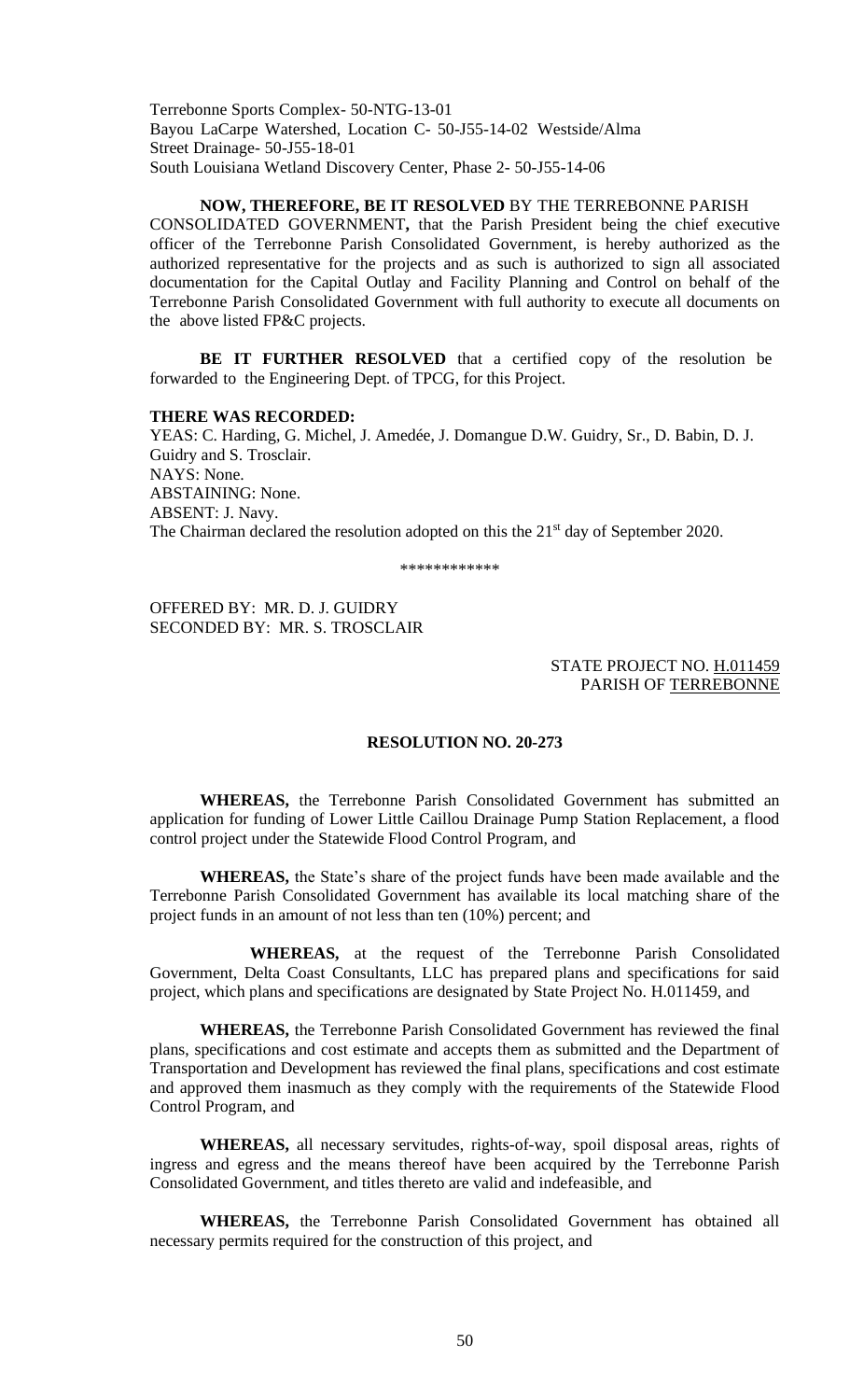**WHEREAS,** the Terrebonne Parish Consolidated Government has agreed to accomplish all necessary utilities, fence and other facilities relocations and relocations made necessary by this project, and

**WHEREAS,** the official Journal for the Terrebonne Parish Consolidated Government, is the HOUMA COURIER whose mailing address is 3030 Barrow Street, Houma, LA 70360 and whose telephone number is 985-850-1100, and

**WHEREAS,** the Terrebonne Parish Consolidated Government desires to advertise for competitive bids, in accordance with LRS 38:2212, et. seq., for the award of a contract in the name of the Terrebonne Parish Consolidated Government and furnish engineering services during the progress of the work.

**NOW, THEREFORE, BE IT RESOLVED** that the Terrebonne Parish Council in regular session assembled on this the  $23<sup>rd</sup>$  day of September, 2020, that the Department of Transportation and Development be and hereby is requested to authorize the Terrebonne Parish Consolidated Government to advertise for competitive bids in accordance with LRS 38:2212, et seq. for the award of a contract in the name of the Terrebonne Parish Consolidated Government, covering the aforesaid improvements.

**BE IT RESOLVED** that the Department of Transportation and Development be and hereby is assured that all necessary servitudes, rights-of-way, rights of ingress and egress and the means thereof have been obtained by Terrebonne Parish Consolidated Government and the titles thereto are indefeasible and Terrebonne Parish Consolidated Government expressly agrees to defend any action for the failure of any servitude, right-of-way, right of ingress or egress, and Terrebonne Parish Consolidated Government does hereby assume complete responsibility for providing engineering services during construction and the maintenance and upkeep of the project after construction.

**BE IT RESOLVED** that the Department of Transportation and Development be and hereby is assured that all required permits have been obtained by the Terrebonne Parish Consolidated Government.

**BE IT RESOLVED** that the Department of Transportation and Development be and hereby is assured that the Terrebonne Parish Consolidated Government has available its local matching funds in an amount not less than ten (10%) percent of the total project cost to insure construction of this project.

**BE IT RESOLVED** that the Terrebonne Parish Consolidated Government will and hereby does assume complete responsibility for all utilities, fence, and other facilities relocations and alterations made necessary by this project.

**BE IT RESOLVED** that the Terrebonne Parish Consolidated Government does hereby save and hold harmless the Department of Transportation and Development against any loss or damage of any kind incident to or occasioned by activities undertaken in pursuance of this agreement and expressly aggress to defend any suit brought against the Department of Transportation and Development, and pay any judgment which may result from said suit as it relates to this project.

### **THERE WAS RECORDED:**

YEAS: C. Harding, G. Michel, J. Amedée, J. Domangue D.W. Guidry, Sr., D. Babin, D. J. Guidry and S. Trosclair. NAYS: None. ABSTAINING: None. ABSENT: J. Navy. The Chairman declared the resolution adopted on this the 21<sup>st</sup> day of September 2020.

\*\*\*\*\*\*\*\*\*\*\*\*\*\*\*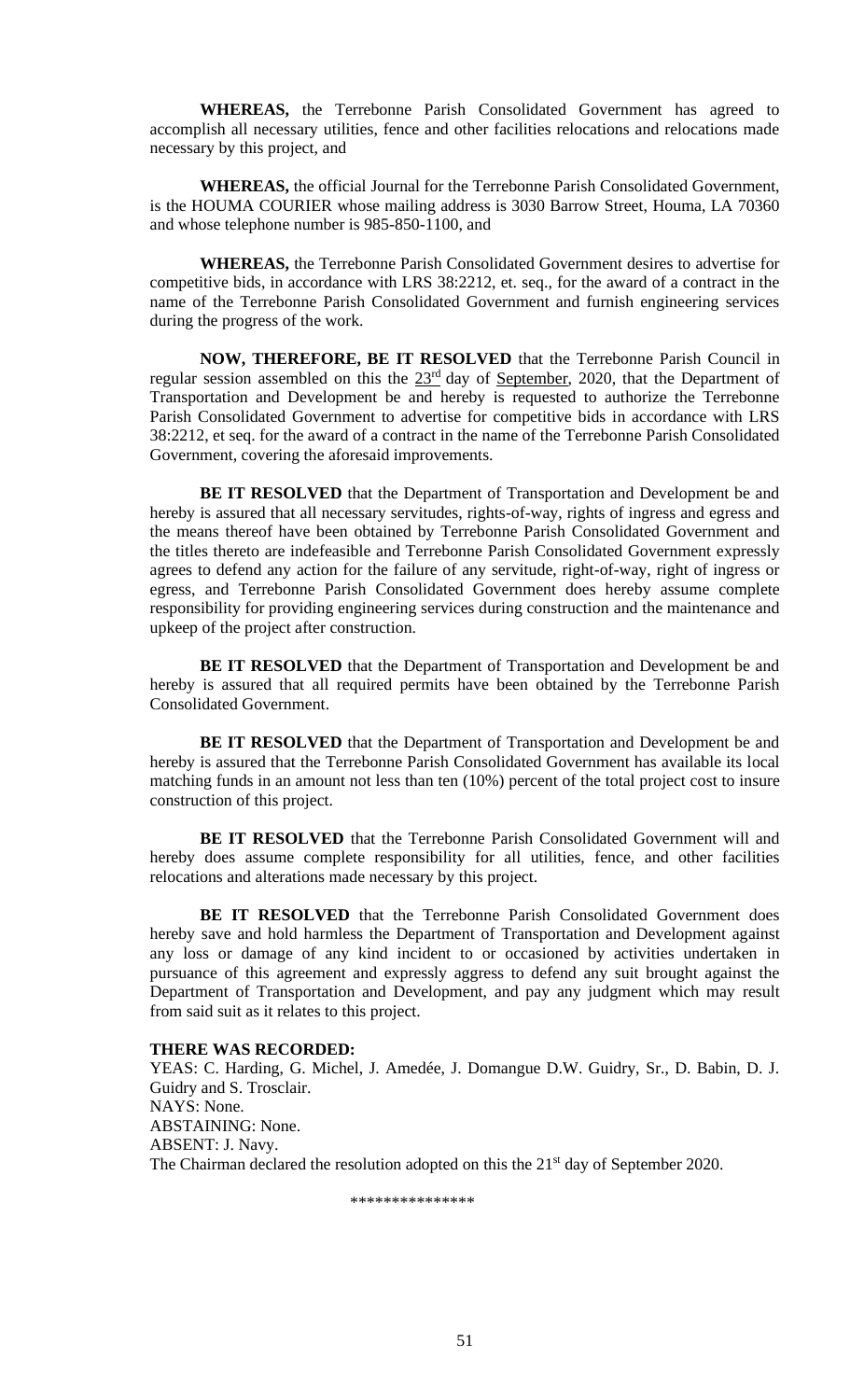### **RESOLUTION NO. 20-274**

## **A resolution authorizing the execution of Change Order No. 1 Contract for Parish Project No. 18-ELECTGEN-72 Power Plant Inverter, Chiller Replacement and HVAC Improvements**

 **WHEREAS,** by contract dated April 22, 2020, Terrebonne Parish Consolidated Government did award a contract to C.J.'s Electrical Service Inc., for the Power Plant Inverter, Chiller Replacement and HVAC Improvements, Project No. 18-ELECTGEN-72, Terrebonne Parish, Louisiana, as will be seen by reference to said contract which is recorded under Entry No. 1601742 of the records of Terrebonne Parish, Louisiana, and

 **WHEREAS,** a change order has been recommended for a decrease in the amount of Three Hundred Seventy-Three Dollars and Seventy-Seven Cents (\$373.77), current contract time extension for Fourteen (14) calendar days due to Covid-19 pandemic shipping delays, and

 **NOW THEREFORE BE IT RESOLVED,** by the Terrebonne Parish Council, on behalf of the Terrebonne Parish Consolidated Government, that Change Order No. 1 to the construction contract with C.J.'s Electrical Service Inc. for the Power Plant Inverter, Chiller Replacement and HVAC Improvements, Project No. 18-ELECTGEN-72, be, and is hereby, approved.

 **BE IT FURTHER RESOLVED,** that the Parish President, and all appropriate parties be, and they are hereby, authorized to execute Change Order No. 1, for a decrease in the amount of Three Hundred Seventy-Three Dollars and Seventy-Seven Cents (\$373.77) and increase in the contract time by Fourteen (14) calendar days.

# **THERE WAS RECORDED:**

YEAS: C. Harding, G. Michel, J. Amedée, J. Domangue D.W. Guidry, Sr., D. Babin, D. J. Guidry and S. Trosclair. NAYS: None. ABSTAINING: None. ABSENT: J. Navy. The Chairman declared the resolution adopted on this the 21<sup>st</sup> day of September 2020.

\*\*\*\*\*\*\*\*\*\*\*\*

OFFERED BY: MR. D. J. GUIDRY SECONDED BY: MR. G. MICHEL

### **RESOLUTION NO. 20-275**

## **A resolution authorizing the Parish President to execute a contract for professional veterinary services with Dr. Kathleen Elstrott, DVM.**

**WHEREAS**, the Terrebonne Parish Animal Shelter (TPAS) is an open admission shelter that receives orphaned, seized, stray, and/or surrendered animals; and

**WHEREAS**, the TPAS requires the services of a veterinarian for the benefit of impounded animals; and

**WHEREAS,** Terrebonne Parish Consolidated Government desires to contract with Dr. Elstrott; and

**WHEREAS**, Dr. Elstrott has agreed to extend said contract for professional veterinary services outlined in the attached contract.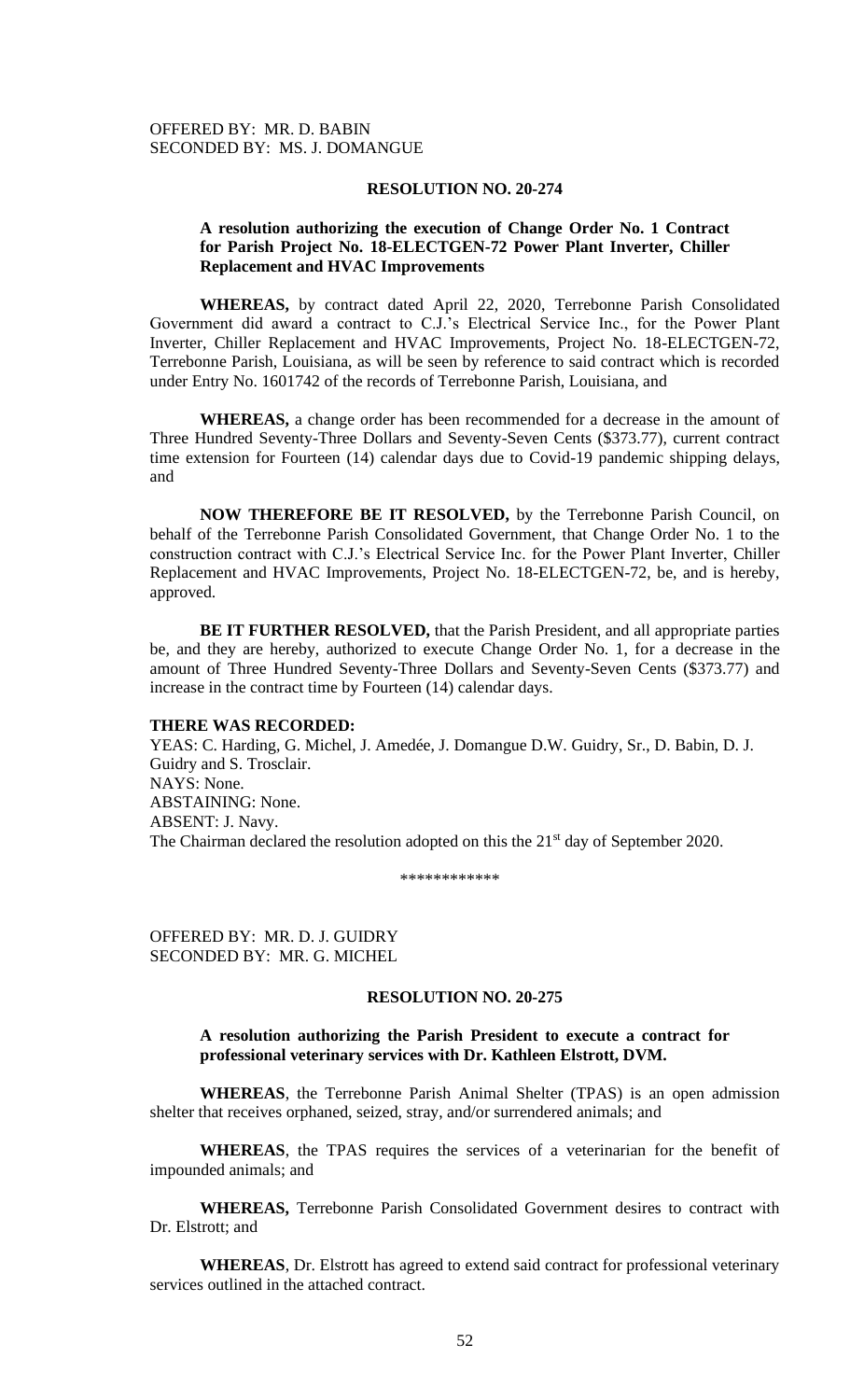**NOW, THEREFORE, BE IT RESOLVED** by the Terrebonne Parish Council (Public Services Committee), on behalf of Terrebonne Parish Consolidated Government that the Parish President, Gordon Dove, is hereby authorized to execute a contract with Dr. Elstrott for professional veterinary services outlined in the attached contract.

#### **THERE WAS RECORDED:**

YEAS: C. Harding, G. Michel, J. Amedée, J. Domangue D.W. Guidry, Sr., D. Babin, D. J. Guidry and S. Trosclair. NAYS: None. ABSTAINING: None. ABSENT: J. Navy. The Chairman declared the resolution adopted on this the  $21<sup>st</sup>$  day of September 2020.

\*\*\*\*\*\*\*\*\*\*\*\*

OFFERED BY: MR. D. BABIN SECONDED BY: MR. D. J. GUIDRY

## **RESOLUTION NO. 20-276**

A resolution providing approval of Amendment No. 2 to the Engineering Agreement for Parish Project No. 18-BRG-52, Industrial Boulevard Bridge Replacement, Terrebonne Parish, Louisiana.

**WHEREAS**, the Terrebonne Parish Consolidated Government entered into an Engineering Agreement dated September 27, 2018 with T. Baker Smith, LLC, for the Project entitled **Parish Project No. 18-BRG-52, Industrial Boulevard Bridge Replacement**, and

**WHEREAS**, the Engineering Agreement between OWNER and ENGINEER only has provisions for certain limitations for Basic and Additional Services, and

**WHEREAS**, it is necessary to make changes to the contract due the owner requested design changes, and

**WHEREAS**, the firm of T. Baker Smith, LLC, has been asked to perform these activities under the Additional Services section of the Engineering Agreement for this project, and

**WHEREAS**, the TPCG is desirous of having these services continued so that there is a need to increase the upset limit, and

**NOW, THEREFORE BE IT RESOLVED** that the Terrebonne Parish Council, on behalf of the Terrebonne Parish Consolidated Government, does hereby approve this Amendment No. 2 to the Engineering Agreement for a total increase of \$4,500.00 and authorizes Parish President, Gordon E. Dove, to execute this Amendment No. 2 to the Engineering Agreement for the Industrial Boulevard Bridge Replacement Project, Parish Project No. 18-BRG-52, with T. Baker Smith, LLC., and

**BE IT FURTHER RESOLVED** that a certified copy of the resolution be forwarded to the Engineer, T. Baker Smith, LLC.

### **THERE WAS RECORDED:**

YEAS: C. Harding, G. Michel, J. Amedée, J. Domangue D.W. Guidry, Sr., D. Babin, D. J. Guidry and S. Trosclair. NAYS: None. ABSTAINING: None. ABSENT: J. Navy. The Chairman declared the resolution adopted on this the 21<sup>st</sup> day of September 2020.

\*\*\*\*\*\*\*\*\*\*\*\*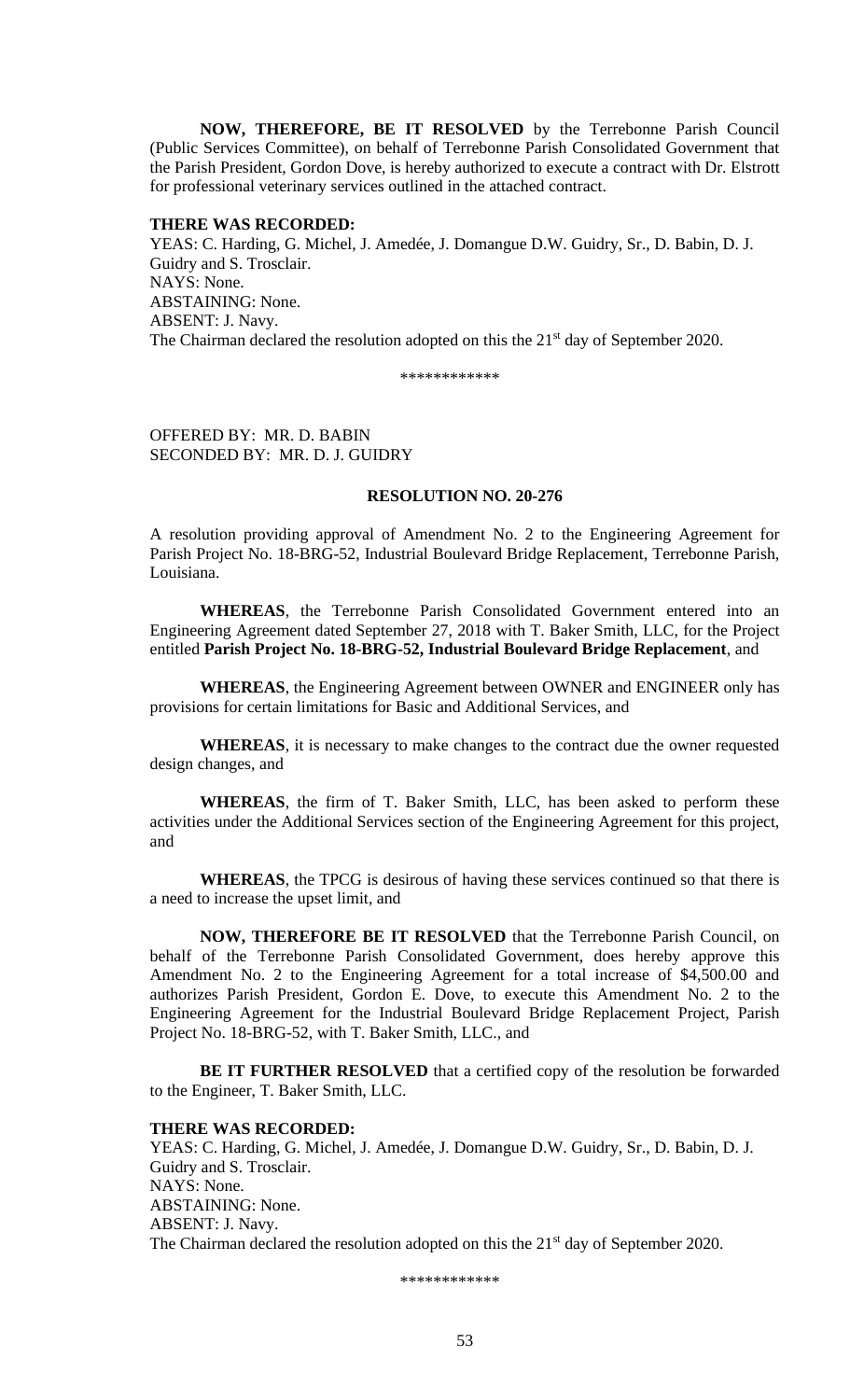# OFFERED BY: MR. D. BABIN SECONDED BY: MR. G. MICHEL

# **RESOLUTION NO. 20-277**

A resolution providing approval of Amendment No. 7 to the Engineering Agreement for Parish Project No. 10-CDBG-WTR-70, **Cedar Grove to Ashland Landfill Levee and Water Control Structure (CDBG)**, Terrebonne Parish, Louisiana.

**WHEREAS**, the Terrebonne Parish Consolidated Government entered into a Engineering Agreement dated February 16, 2011, with T. Baker Smith, LLC, for the Project entitled Parish Project No. 10-CDBG-WTR-70, Cedar Grove to Ashland Landfill Levee and Water Control Structure (CDBG) and

**WHEREAS**, the Engineering Agreement between OWNER and ENGINEER provides for certain limitations for Basic Services and specific Additional Services, and

**WHEREAS**, the OWNER requested phasing and bidding changes, and

**WHEREAS**, the firm of T. Baker Smith, LLC, has been asked to perform these activities under the Additional Services section of the Engineering Agreement for this project, and

**WHEREAS**, the TPCG is desirous of having these services continued so that there is a need for additional funds to be added to the contract for an increase in the upset limit of \$61,700.00, and

**NOW, THEREFORE BE IT RESOLVED** that the Terrebonne Parish Council, on behalf of the Terrebonne Parish Consolidated Government, does hereby approve this Amendment No. 7 to the Engineering Agreement for an increase of \$61,700.00 and authorizes Parish President, Gordon E. Dove, to execute this Amendment No. 7 to the Engineering Agreement for Parish Project No. 10-CDBG-WTR-70, Cedar Grove to Ashland Landfill Levee and Water Control Structure (CDBG), with T. Baker Smith, LLC, and

**BE IT FURTHER RESOLVED** that a certified copy of the resolution be forwarded to the Engineer, T. Baker Smith, LLC.

#### **THERE WAS RECORDED:**

YEAS: C. Harding, G. Michel, J. Amedée, J. Domangue D.W. Guidry, Sr., D. Babin, D. J. Guidry and S. Trosclair. NAYS: None. ABSTAINING: None. ABSENT: J. Navy. The Chairman declared the resolution adopted on this the 21<sup>st</sup> day of September 2020.

\*\*\*\*\*\*\*\*\*\*\*\*

**RESOLUTION**: Authorizing the Parish President to execute and submit an application form to the Louisiana Commission on Law Enforcement and the Administration of Criminal Justice LCLE FY2020 Coronavirus Emergency Supplemental Funds (CESF) by DOJ for the Houma Police Department of the Terrebonne Parish Consolidated Government; and to address other matters relative thereto.

Mr. G. Michel moved, seconded by Mr. D. Babin. The resolution was adopted. *Mr. J. Navy was recorded as absent.*

Council Clerk Suzette Thomas stated that the previous resolution had been adopted at a prior meeting and that no action was needed.

Parish Attorney Julius Hebert recommended that the Committee make a motion to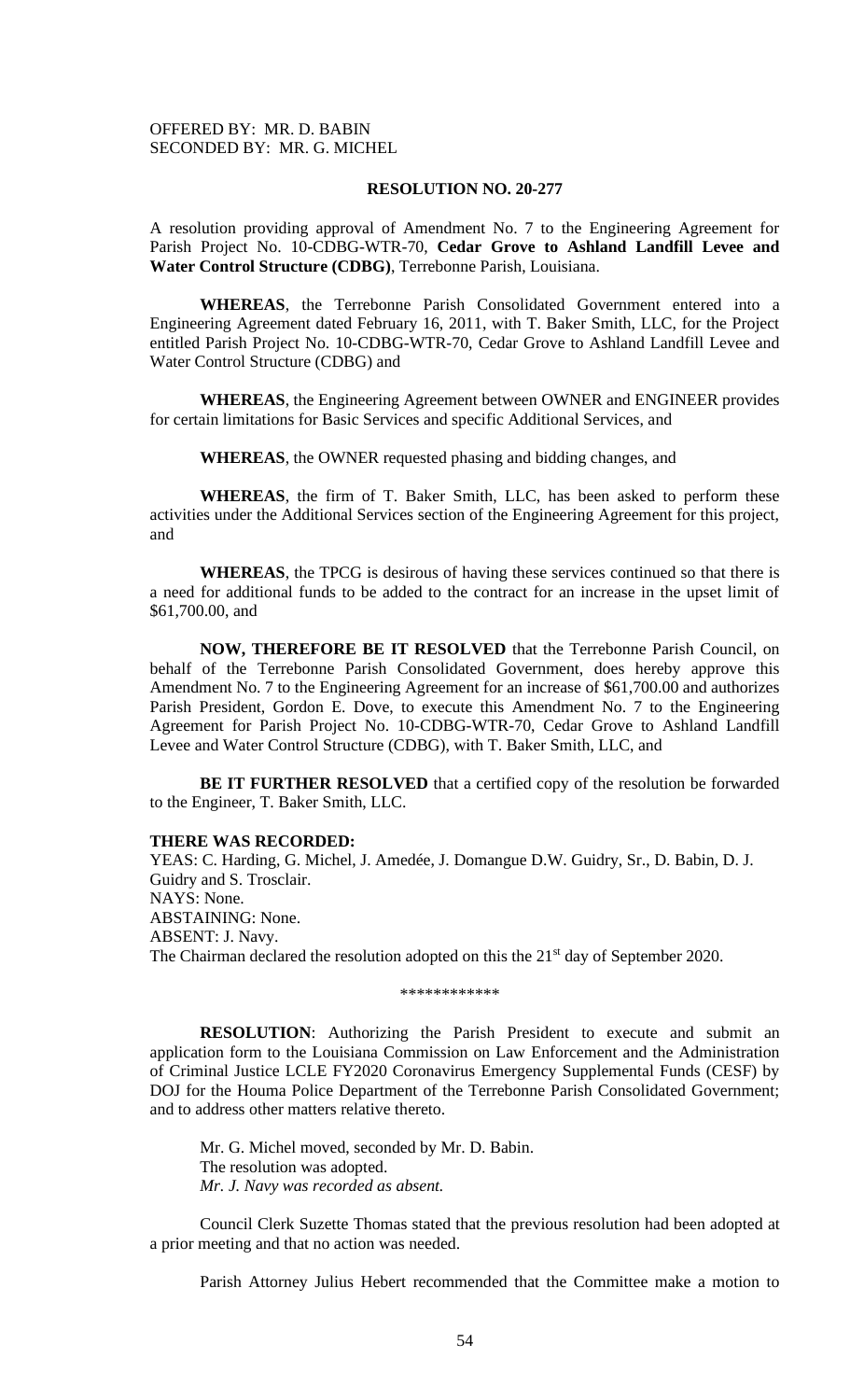revoke the resolution adopted in the current meeting in order to prevent any issues.

Mr. D. Babin moved, seconded by Mr. G. Michel, "THAT the Public Services Committee revoke the previously adopted 'RESOLUTION: Authorizing the Parish President to execute and submit an application form to the Louisiana Commission on Law Enforcement and the Administration of Criminal Justice LCLE FY2020 Coronavirus Emergency Supplemental Funds (CESF) by DOJ for the Houma Police Department of the Terrebonne Parish Consolidated Government; and to address other matters relative thereto.'"

The Chairman called for the vote on the motion offered by Mr. D. Babin. THERE WAS RECORDED: YEAS: C. Harding, G. Michel, J. Amedée, J. Domangue, D. W. Guidry, Sr., D. Babin, D. J. Guidry, and S. Trosclair. NAYS: None. ABSENT: J. Navy. The Chairman declared the motion adopted.

The Chairman called for discussion on Agenda Item No. 14 – "RESOLUTION: Amending the Terrebonne Parish Recreation Modernization Advisory Board to provide for an Ad Hoc non-voting member chosen by the Parish President's Parish-wide Recreation Advisory Board."

The Chairman recognized Parish Attorney Julius Hebert who stated that the resolution had been corrected to provide for a voting member on the Recreation Modernization Advisory Board then recommended that the agenda item be amended to match the verbiage used in the resolution.

Mr. G. Michel moved, seconded by Mr. D. W. Guidry, Sr., "THAT the Public Services Committee amend the Agenda to change Item No. 14 to state: 'RESOLUTION: Amending the Terrebonne Parish Recreation Modernization Advisory Board to provide for an Ad Hoc Voting member chosen by the Parish President's Parish-wide Recreation Advisory Board.'" **(\*MOTION AMENDED AFTER DISCUSSION)**

Discussion ensued relative to the intent to provide for an additional voting member on the Recreation Modernization Advisory Board as chosen by the Parish-wide Recreation Advisory Board then ratified by the Parish Council.

**\***Mr. G. Michel offered an AMENDED motion, seconded by Mr. D. Babin, "THAT the Public Services Committee amend the Agenda to change Item No. 14 to state: 'RESOLUTION: Amending the Terrebonne Parish Recreation Modernization Advisory Board to provide for a Voting member chosen by the Parish President's Parish-wide Recreation Advisory Board."

The Chairman called for the vote on the motion offered by Mr. G. Michel. THERE WAS RECORDED: YEAS: C. Harding, G. Michel, J. Amedée, J. Domangue, D. W. Guidry, Sr., D. Babin, D. J. Guidry, and S. Trosclair. NAYS: None. ABSENT: J. Navy. The Chairman declared the motion adopted.

OFFERED BY: MR. G. MICHEL SECONDED BY: MS. J. DOMANGUE

#### **RESOLUTION NO. 20-278**

AMENDING RESOLUTION NO. 20-247 TO PROVIDE FOR A VOTING MEMBER OF THE TERREBONNE PARISH RECREATION MODERNIZATION ADVISORY BOARD REPRESENTING THE PARISH PRESIDENT'S PARISH WIDE RECREATION ADVISORY BOARD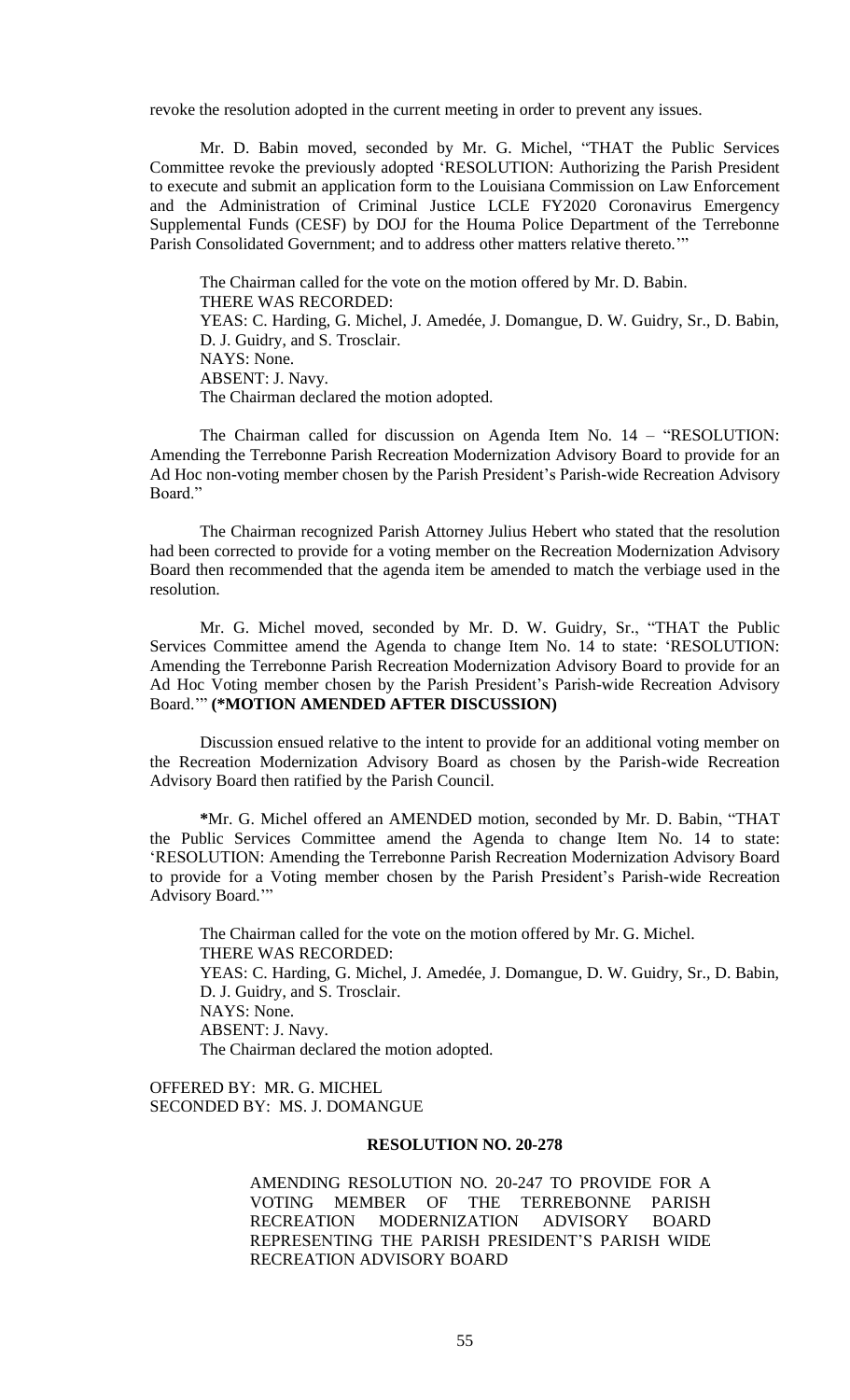**WHEREAS,** the Terrebonne Parish Council adopted Resolution No. 20-247 on September 1, 2020 which established the Terrebonne Parish Recreation Modernization Advisory Board and created a maximum membership of eighteen (18) members to conduct a recreation feasibility evaluation by studying, listening, debating, evaluating, determining, and considering input to devise a modernized strategic recreation advisory plan for review by the TPCG, its Parish President and the Terrebonne Parish Council; and

**WHEREAS,** the Terrebonne Parish Council was requested to include one (1) member representing the Parish President's Parish Wide Recreation Advisory Board to include a more diverse representation of the Parish; and

**WHEREAS**, the Terrebonne Parish Council concurs with the request of the Parish President's Parish Wide Recreation Advisory Board; and

**WHEREAS,** Section I. B. To avoid potential conflicts-of-interest, no member (or member's immediate family members) of the Task Force shall simultaneously be an employee of or serve on any recreation district board nor should a member (or member's immediate family members) have any business interest in any recreation district contract" is, hereby, amended to add "with the express exception of the Parish President's Parish Wide Recreation Advisory Board member who may serve on any recreation district board"; and

**WHEREAS**, the Terrebonne Parish Council desires to provide for a Voting Parish President's Parish Wide Recreation Advisory Board member from the Parish President's Parish Wide Recreation Advisory Board to serve Terrebonne Parish Recreation Modernization Advisory Board selected by members of the Parish President's Parish Wide Recreation Advisory Board and submitted to the Terrebonne Parish Council; and

**WHEREAS,** the Parish President's Parish Wide Recreation Advisory Board shall present to the Terrebonne Parish Council the name of the selected member for ratification.

**NOW, THEREFORE BE IT RESOLVED** by the Terrebonne Parish Council, on behalf of the Terrebonne Parish Consolidated Government, declares that Resolution No. 20- 247 be hereby amended to provide for a Voting Parish President Parish Wide Recreation Advisory Board member selected from the Parish President's Parish Wide Recreation Advisory Board to become a member of the Terrebonne Parish Recreation Modernization Advisory Board as ratified by the Terrebonne Parish Council and is the only member that can serve on the Terrebonne Parish Recreation Modernization Advisory Board and be a member of any Recreation District.

**BE IT FURTHER RESOLVED** that the only member who can serve as a member of Terrebonne Parish Recreation Modernization Advisory Board and a member of the Terrebonne Parish Recreation District is the Parish President's Parish Wide Recreation Advisory Board member.

#### **THERE WAS RECORDED:**

YEAS: C. Harding, G. Michel, J. Amedeé, J. Domangue, D. W. Guidry, Sr. D. Babin, D. J. Guidry and S. Trosclair. NAYS: ABSTAINING: ABSENT: J. Navy. The Chairman declared the resolution adopted on this, the 21st day of September 2020.

\*\*\*\*\*\*\*\*\*\*\*\*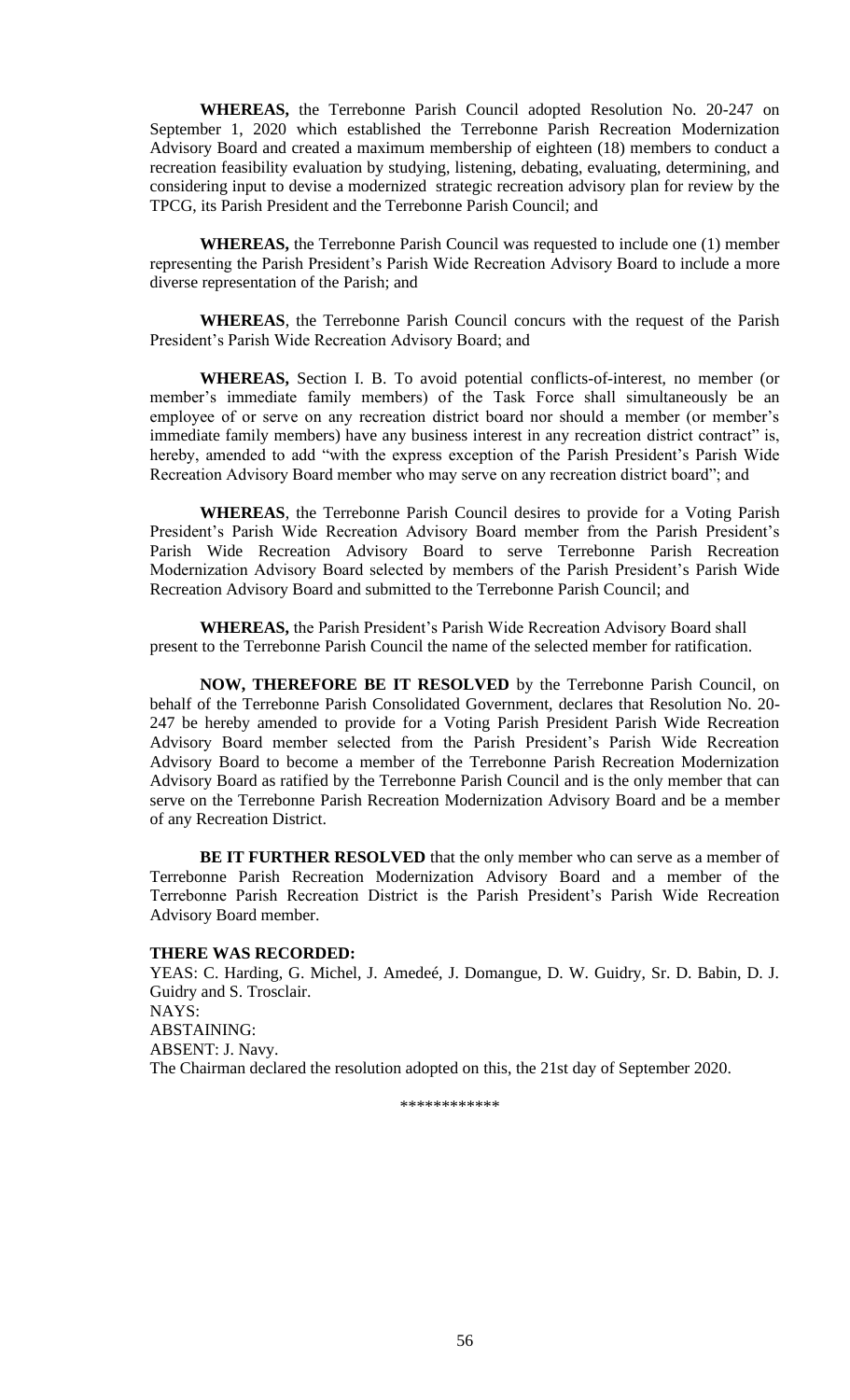# **RESOLUTION NO. 20-279**

A RESOLUTION GIVING NOTICE OF INTENT TO ADOPT AN ORDINANCE TO AMEND CERTAIN PORTIONS OF CHAPTER 6, ARTICLE VI, AND APPENDIX A, PART II, AND APPENDIX B OF THE TERREBONNE PARISH CODE OF ORDINANCES AS PER THE ATTACHED EXHIBIT A AND CALL FOR A PUBLIC HEARING SO AS TO ADDRESS COMMENTS REGARDING RECENT REVISIONS TO THE SMALL CELL WIRELESS FACILITY ORDINANCES

**WHEREAS,** the Terrebonne Parish Consolidated Government desires to enact ordinances to governing the development, implementation and enforcement of regulations and permitting requirements for the placement, renovation, improvement, modification, demolition, or removal of small cell facilities, and other telecommunications towers within the parish of Terrebonne.; and

**WHEREAS,** on September 9, 2020, the Parish Council voted to adopt Ordinance No. 9178 to revise certain regulations, procedures, and design guidelines for the placement of small cell wireless facilities within the parish, and

**WHEREAS,** at the regular meeting on September 9, 2020, comments were made by members of the Council concerning grammatical errors, typos, and formatting pertaining to the proposed revisions as well as comments regarding reasonable fees for such facilities; and

**NOW, THEREFORE, BE IT RESOLVED** by the Terrebonne Parish Council Public Services Committee, on behalf of the Terrebonne Parish Consolidated Government, that notice of intent is given for adopting an ordinance to amend certain portions of Chapter 6, Article VI, and Appendix A, Part II and Appendix B of the Terrebonne Parish Code of Ordinances as per the attached Exhibit A; and

**BE IT FURTHER RESOLVED** that a public hearing on said matter be called for Wednesday, October 28, 2020 at 6:30p.m.

### **THERE WAS RECORDED:**

YEAS: C. Harding, G. Michel, J. Amedée, J. Domangue D.W. Guidry, Sr., D. Babin, D. J. Guidry and S. Trosclair. NAYS: None. ABSTAINING: None. ABSENT: J. Navy. The Chairman declared the resolution adopted on this the 21<sup>st</sup> day of September 2020.

### \*\*\*\*\*\*\*\*\*\*\*\*

Mr. D. W. Guidry, Sr. moved, seconded by Ms. J. Domangue, "THAT the Public Services Committee introduce an ordinance to authorize the use of the building and land located at 424 Roussell Street, Houma, Louisiana, by Terrebonne Parish Consolidated Government (TPCG) to Terrebonne Parish Sheriff's Office (TPSO); authorize the Parish President to execute any and all Intergovernmental Agreements and any and all other documents necessary for TPSO to use the afore referenced premises, to terminate the existing Intergovernmental Agreement with the TPSO, and to provide for other matters relative thereto; and call a public hearing on said matter on Wednesday, October 14, 2020 at 6:30 p.m."

The Chairman called for the vote on the motion offered by Mr. D. W. Guidry, Sr. THERE WAS RECORDED: YEAS: C. Harding, G. Michel, J. Amedée, J. Domangue, D. W. Guidry, Sr., D. Babin, and D. J. Guidry. NAYS: None. ABSENT: J. Navy and S. Trosclair. The Chairman declared the motion adopted.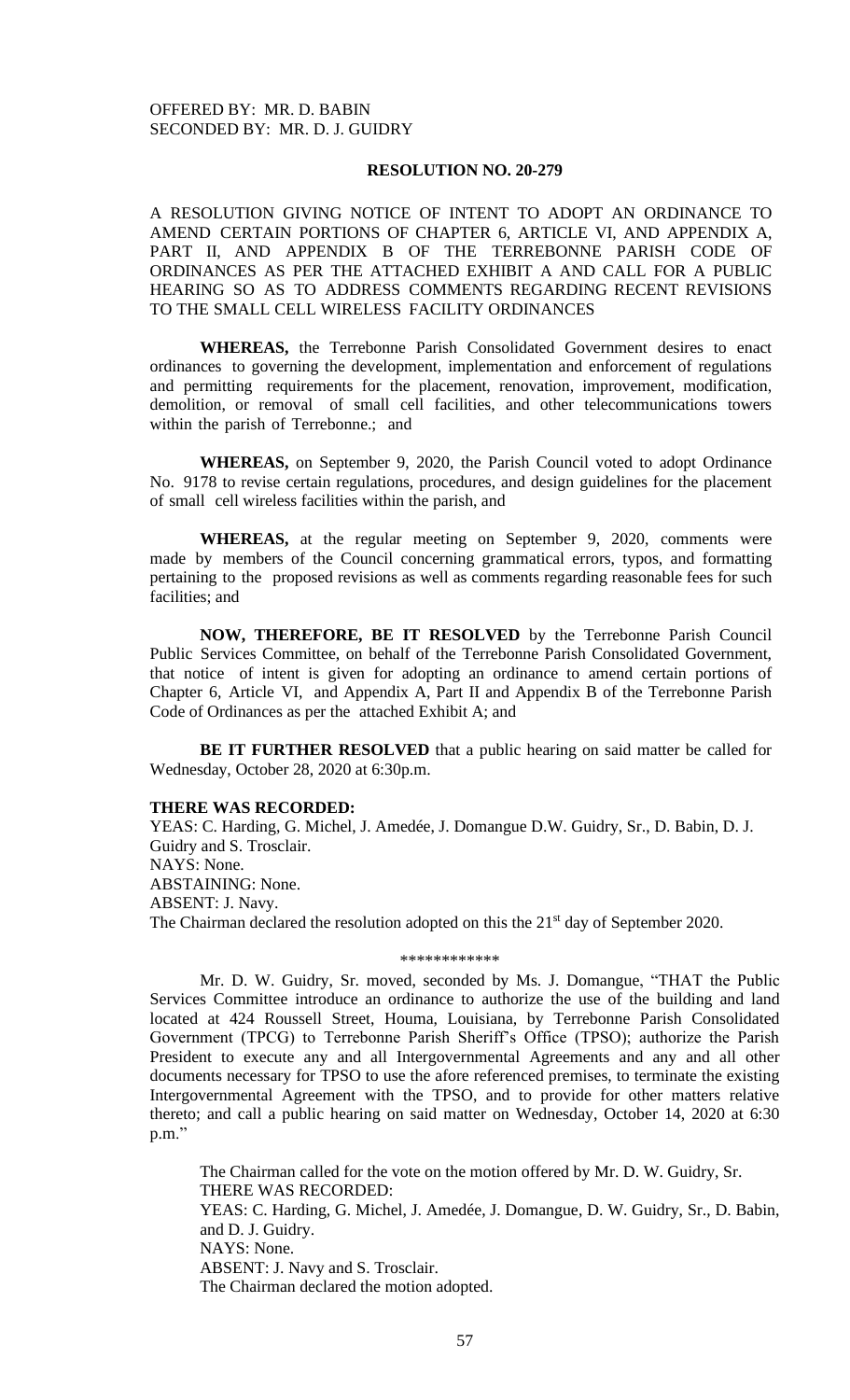Mr. D. Babin moved, seconded by Ms. J. Domangue, "THAT the Public Services Committee introduce an ordinance to authorize the use of the building and land located at 500 School Street, Houma, Louisiana, by Terrebonne Parish Consolidated Government (TPCG) to Terrebonne Parish Sheriff's Office (TPSO); authorize the Parish President to execute any and all Intergovernmental Agreements and any and all other documents necessary for TPSO to use the afore referenced premises, to terminate the existing Cooperative Endeavor Agreement with the TPSO, and to provide for other matters relative thereto; and call a public hearing on said matter on Wednesday, October 14, 2020 at 6:30 p.m."

The Chairman called for the vote on the motion offered by Mr. D. Babin. THERE WAS RECORDED: YEAS: C. Harding, G. Michel, J. Amedée, J. Domangue, D. Babin, D. J. Guidry, and

S. Trosclair. NAYS: None. ABSENT: J. Navy and D. W. Guidry, Sr.

The Chairman declared the motion adopted.

Mr. D. J. Guidry moved, seconded by Mr. S. Trosclair, "THAT the Public Services Committee introduce an ordinance to authorize the Parish President to execute, on behalf of Terrebonne Parish Consolidated Government, an Intergovernmental Agreement with Terrebonne Parish Sheriff's Office to establish funding obligations for keeping and feeding prisoners and to provide for other matters relative thereto at the Parish Jail located at 3211 Grand Caillou Road, Houma, Louisiana; and call a public hearing on said matter on Wednesday, October 14, 2020 at 6:30 p.m."

The Chairman called for the vote on the motion offered by Mr. D. J. Guidry. THERE WAS RECORDED: YEAS: C. Harding, G. Michel, J. Amedée, J. Domangue, D. Babin, D. J. Guidry, and S. Trosclair. NAYS: None. ABSENT: J. Navy and D. W. Guidry, Sr. The Chairman declared the motion adopted.

Mr. D. Babin moved, seconded by Mr. D. J. Guidry, "THAT the Public Services Committee introduce an ordinance to rename the Carrol Street Bridge crossing Bayou Black to the 'Mr Lawless Gibson Sr Memorial Bridge'; to authorize the installation of the appropriate signs; to address other matters relative thereto; and calling a public hearing on said matter on Wednesday, October 14, 2020 at 6:30 p.m."

The Chairman called for the vote on the motion offered by Mr. D. Babin. THERE WAS RECORDED: YEAS: C. Harding, G. Michel, J. Amedée, J. Domangue, D. W. Guidry, Sr., D. Babin, D. J. Guidry, and S. Trosclair. NAYS: None. ABSENT: J. Navy. The Chairman declared the motion adopted.

Ms. J. Domangue moved, seconded by Mr. D. Babin, "THAT the Public Services Committee introduce an ordinance to amend the Parish Code of Terrebonne Parish by adding to Chapter 18: Motor Vehicles and Traffic, Article IV: Operation of Vehicles, Division 2: Parish, Section 18-87 to establish a "4-Way Stop" at the intersection of Alma Street and Derusso Street; to provide for the installation of said signs; to provide for other matters relative thereto; and calling a public hearing on said matter on Wednesday, October 14, 2020 at 6:30 p.m." **(\*MOTION VOTED ON AFTER DISCUSSION)**

Discussion ensued relative to the recommended procedures for the creation of traffic stops and the use of traffic studies to determine a traffic stop's potential effectiveness.

Upon Committee Member G. Michel's inquiry, Mr. Christopher Pulaski, Planning and Zoning Director, shared that no study had been completed at this time for the aforementioned intersection.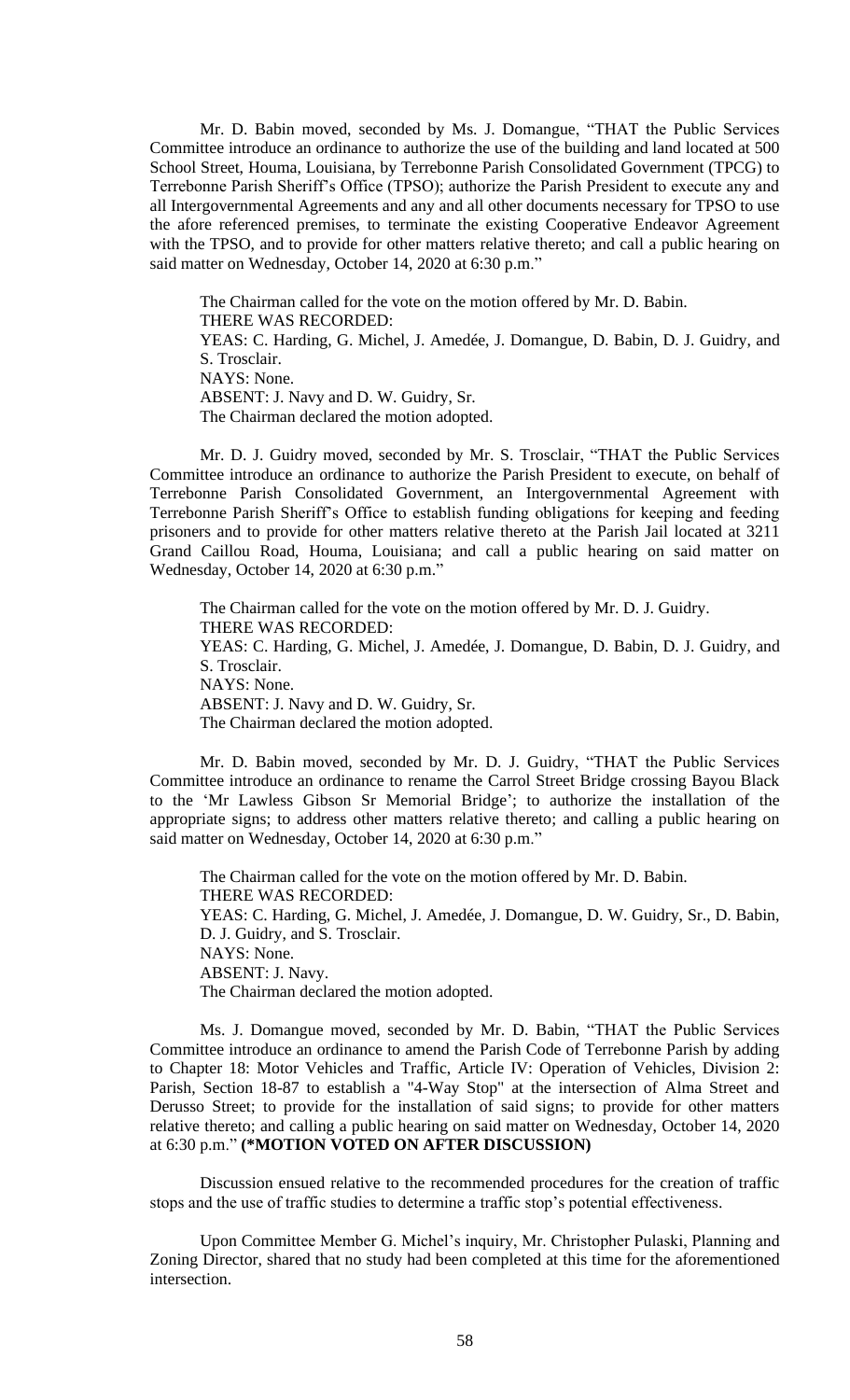**\***The Chairman called for the vote on the motion offered by Ms. J. Domangue. THERE WAS RECORDED: YEAS: C. Harding, G. Michel, J. Amedée, J. Domangue, D. W. Guidry, Sr., D. Babin, D. J. Guidry, and S. Trosclair. NAYS: None. ABSENT: J. Navy. The Chairman declared the motion adopted.

Mr. D. J. Guidry moved, seconded by Mr. D. Babin, "THAT the Public Services Committee introduce an ordinance to amend Section 8-2 of the Terrebonne Parish Code of Ordinance to allow use of certain approved fireworks during specified holidays in Terrebonne Parish, to provide license and permit requirements for public display of fireworks; to enact Section 8-3 to provide regulation and licensing for the sales of such fireworks, to provide for related matters; and calling a public hearing on said matter on Wednesday, October 14, 2020 at 6:30 p.m."

The Chairman called for the vote on the motion offered by Mr. D. J. Guidry. THERE WAS RECORDED: YEAS: C. Harding, G. Michel, J. Amedée, J. Domangue, D. W. Guidry, Sr., D. Babin, D. J. Guidry, and S. Trosclair. NAYS: None. ABSENT: J. Navy. The Chairman declared the motion adopted.

Mr. D. J. Guidry moved, seconded by Mr. D. Babin, "THAT the Public Services Committee introduce an ordinance to amend Chapter 19, Article I of the Terrebonne Parish Code of Ordinances by adding Section 19 "Protection of Levees", to provide for related matters thereto, and calling a public hearing on said matter on Wednesday, October 14, 2020 at 6:30 p.m."

The Chairman called for the vote on the motion offered by Mr. D. J. Guidry. THERE WAS RECORDED: YEAS: C. Harding, G. Michel, J. Amedée, J. Domangue, D. W. Guidry, Sr., D. Babin, D. J. Guidry, and S. Trosclair. NAYS: None. ABSENT: J. Navy. The Chairman declared the motion adopted.

Mr. D. J. Guidry moved, seconded by Mr. G. Michel, "THAT, there being no further business to come before the Public Services Committee, the meeting be adjourned."

The Chairman called for the vote on the motion offered by Mr. D. J. Guidry. THERE WAS RECORDED:

YEAS: C. Harding, G. Michel, J. Amedée, J. Domangue, D. W. Guidry, Sr., D. Babin, D. J. Guidry, and S. Trosclair.

NAYS: None.

ABSENT: J. Navy.

The Chairman declared the motion adopted and the meeting was adjourned at 6:24

p.m.

Carl Harding, Chairman

Keith Hampton, Minute Clerk

Mr. C. Harding moved, seconded by Mr. D. J. Guidry, "THAT, the Council accept and ratify the minutes of the Public Services Committee meeting held on 09/21/2020."

The Chairman called for a vote on the motion offered by Mr. C. Harding. THERE WAS RECORDED: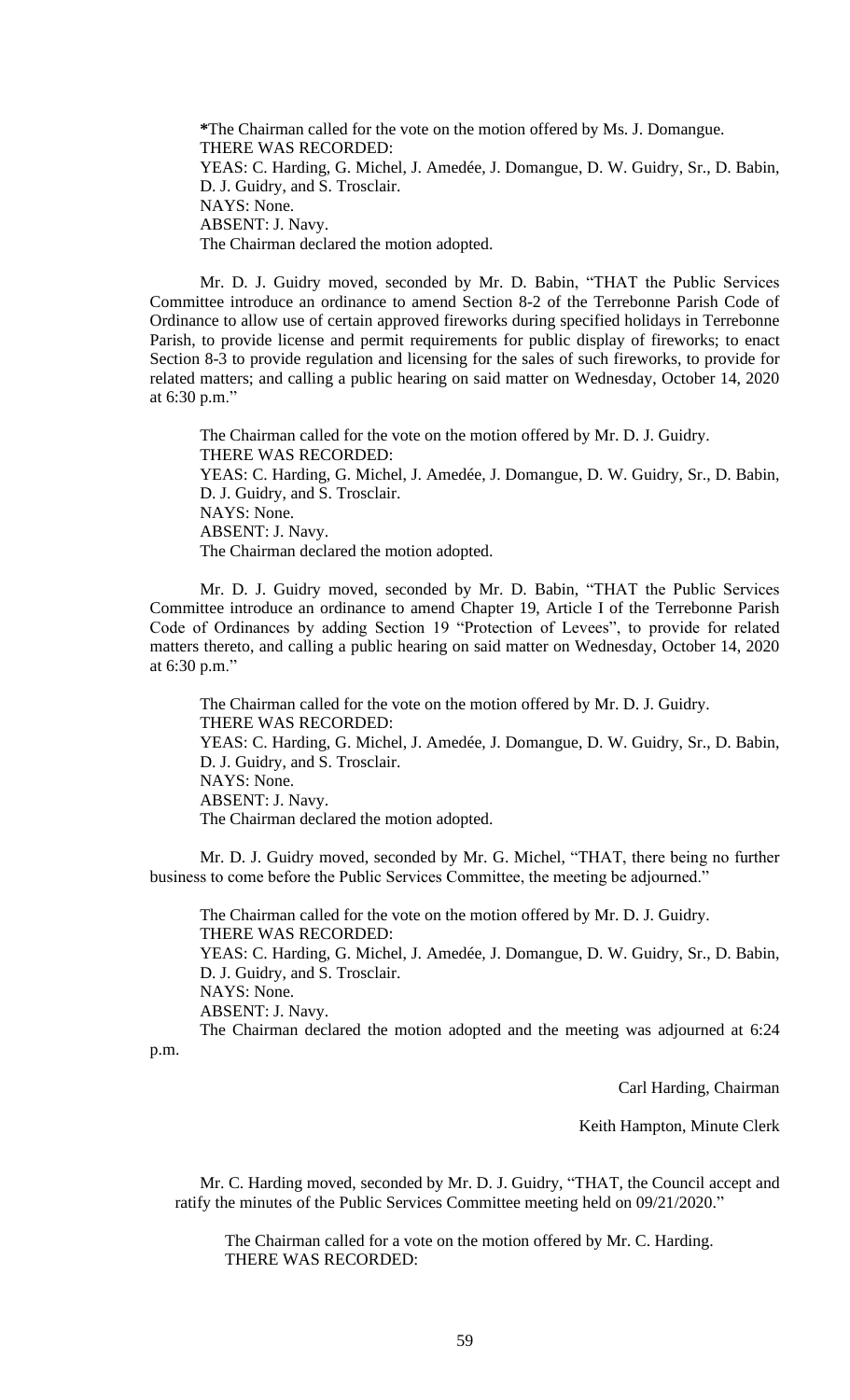YEAS: C. Harding, J. Amedée, J. Domangue, D. W. Guidry, Sr., D. Babin, D. J. Guidry, and S. Trosclair. NAYS: None. ABSENT: J. Navy and G. Michel. The Chairman declared the motion adopted.

The Chairman called for a report on the Budget and Finance Committee meeting held on 09/21/2020, whereupon the Committee Vice-Chairman, noting that ratification of the minutes calls two public hearings, rendered the following:

# **BUDGET & FINANCE COMMITTEE**

#### **SEPTEMBER 21, 2020**

The Vice-Chairman, Darrin W. Guidry, Sr., called the Budget & Finance Committee meeting to order at 6:25 p. m. at the Houma-Terrebonne Civic Center with an Invocation led by Committee Member S. Trosclair and the Pledge of Allegiance was led by Committee Member J. Domangue. Upon roll call, Committee Members recorded as present were: C. Harding, G. Michel, J. Amedée, J. Domangue, D. W. Guidry, Sr., D. Babin, D. J. Guidry, and S. Trosclair. Committee Member J. Navy was recorded as absent. A quorum was declared present.

The Vice-Chairman read a letter from Committee Chairman J. Navy explaining his absence due to a work commitment.

OFFERED BY: MR. D. BABIN SECONDED BY: MR.S. TROSCLAIR

## **RESOLUTION NO. 20-280**

A resolution authorizing the Parish President to execute an application form to the Louisiana Highway Safety Commission (LHSC) for the Federal Fiscal Year 2021/2021 LHSC Grant for the Houma Police Department of the Terrebonne Parish Consolidated Government; and to address other matters relative thereto.

**WHEREAS,** the Houma Police Department of the Terrebonne Parish Consolidated Government has been approved to implement an application for a grant from the Louisiana Highway Safety Commission (LHSC) for the Federal Fiscal Year 2020/2021 LHSC Grant in the amount of Eighty One Thousand Six Hundred and Twenty Nine dollars (\$81,629.00) for the Terrebonne Parish Consolidated Government, The Funding will provide grant funding to improve the effectiveness and safety of our Police Officers by providing them with overtime to address highway safety issues and,

**WHEREAS,** the Parish Administrative staff and the Parish Finance Department will oversee the application process in the implementation and meeting all the requirements set forth by the Louisiana Highway Safety Commission (LHSC) and,

**NOW, THEREFORE BE IT RESOLVED,** that the Terrebonne Parish Council on behalf of the Terrebonne Parish Consolidated Government, authorizes the Parish President to execute any and all necessary documents to implement the grant from the Louisiana Highway Safety Commission (LHSC) and to address other matters relative thereto.

### **THERE WAS RECORDED:**

YEAS: C. Harding, J. Amedée, J. Domangue D.W. Guidry, Sr., D. Babin, D. J. Guidry and S. Trosclair. NAYS: None. NOT VOTING: G. Michel. ABSTAINING: None. ABSENT: J. Navy. The Vice-Chairman declared the resolution adopted on this the 21<sup>st</sup> day of September 2020. \*\*\*\*\*\*\*\*\*\*\*\*

60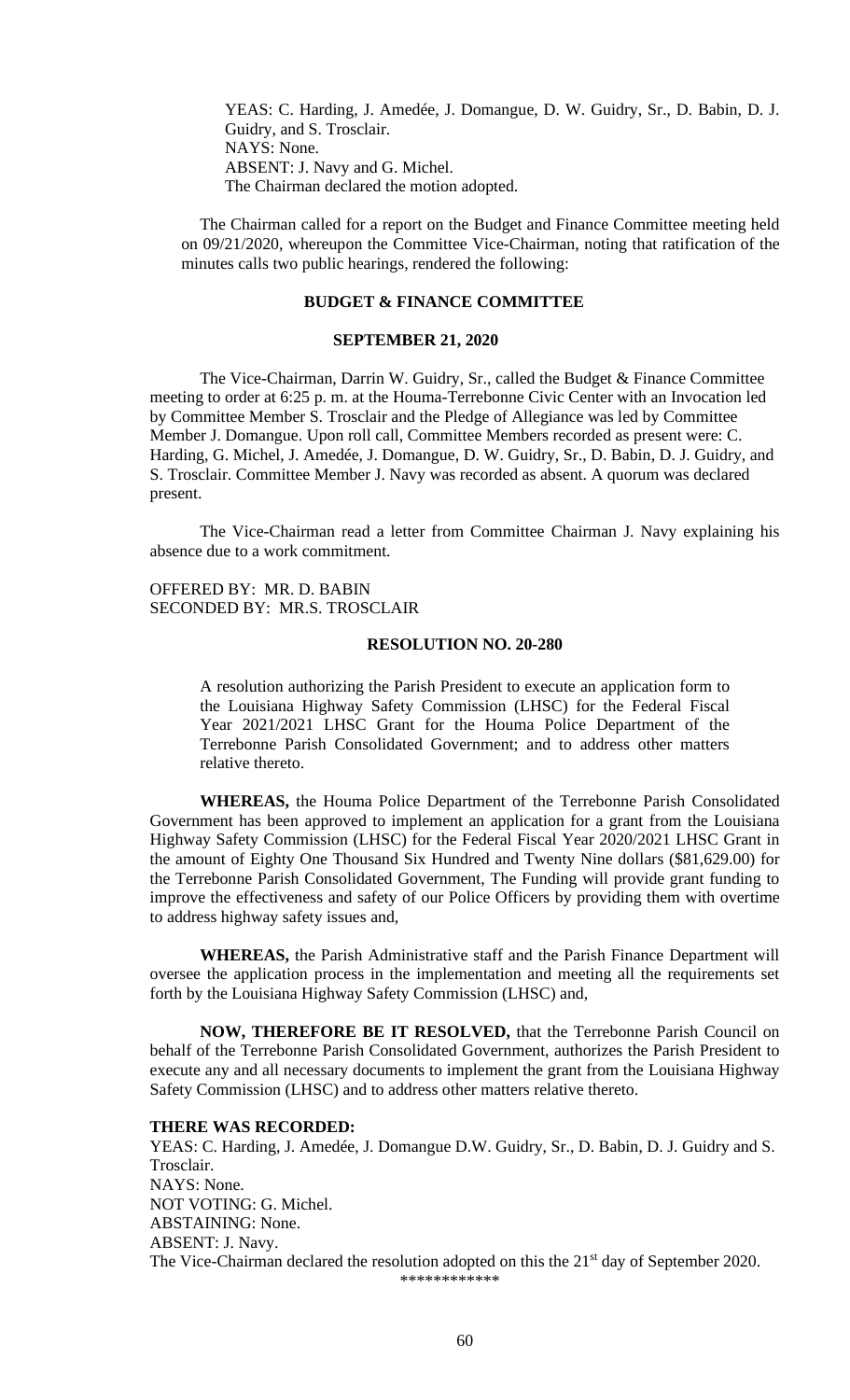### **RESOLUTION NO. 20-281**

A resolution to provide approval of an amendment to the Mosquito Control Program to allow for the additional acres of spraying for adult mosquitos and square foot water surface adult mosquito control due to COVID-19.

**WHEREAS,** the United States President Donald J. Trump on, March 13, 2020 declared that the COVID-19 outbreak in the United States constituted a national emergency, beginning March 1, 2020, and

**WHEREAS,** the Louisiana Governor John Bel Edwards, on March 11, 2020 declared a statewide public emergency in the State of Louisiana after determining that a public health emergency has occurred, or the threat thereof is imminent, and

**WHEREAS,** Terrebonne Parish President Gordon E. Dove, on March 12, 2020 declared a parish wide public emergency in the Parish of Terrebonne as a result of the imminent threat of life and health posed to the citizens of Terrebonne Parish by COVID - 19, and

**WHEREAS**, the Terrebonne Parish Consolidated Government has an obligation to respond to these public emergencies related to public health, and

**WHEREAS,** the Terrebonne Parish Consolidated Government entered into a contract with Terrebonne Mosquito Control, LLC for the sole purpose of mosquito control, and

**WHEREAS,** additional acres of spraying for adult mosquito control and surface water spraying has been needed due to COVID-19, and

**NOW, THEREFORE BE IT RESOLVED,** that the Terrebonne Parish Council, (Budget and Finance Committee) on behalf of the Terrebonne Parish Consolidated Government, does hereby approve and ratify the above aforementioned amendment.

### **THERE WAS RECORDED:**

YEAS: C. Harding, J. Amedée, J. Domangue D.W. Guidry, Sr., D. Babin, D. J. Guidry and S. Trosclair. NAYS: None. NOT VOTING: G. Michel. ABSTAINING: None. ABSENT: J. Navy. The Vice-Chairman declared the resolution adopted on this the 21<sup>st</sup> day of September 2020.

\*\*\*\*\*\*\*\*\*\*\*\*

OFFERED BY: MR. S. TROSCLAIR SECONDED BY: MR. C. HARDING

## **RESOLUTION NO. 20-282**

**WHEREAS,** Louisiana Statutory Law provides for the disposal of surplus movable property having a value of \$5,000.00 or less, in addition to other legally permissible means, at private sale which is, in the opinion of the governing authority, not needed for public purposes; and

**WHEREAS**, the movable property listed in the attached Exhibit A each have a valued of \$5,000.00 or less, as indicated by the values set out next to each item on the attached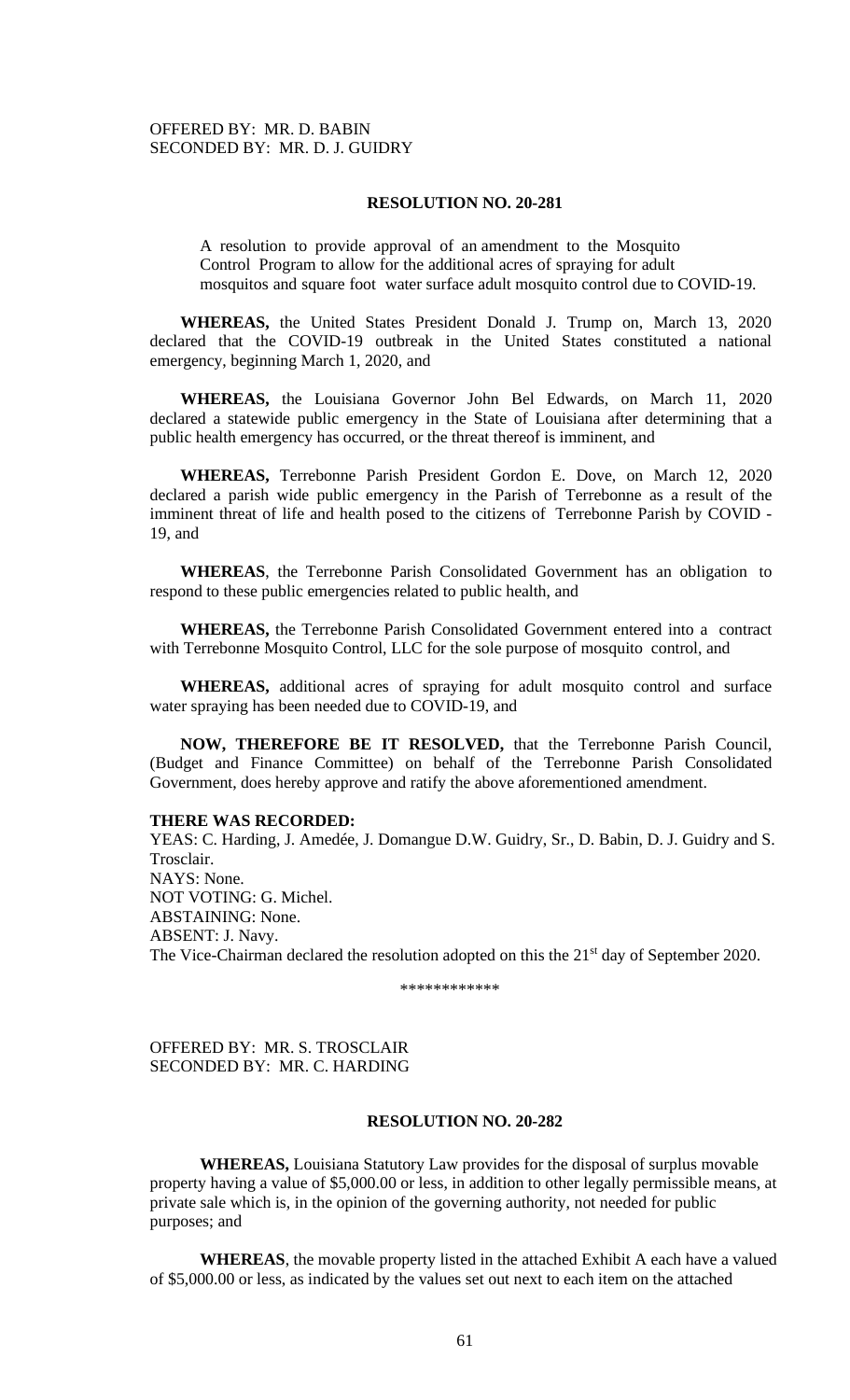#### Exhibit A; and

**WHEREAS**, the parish administration has recommended that the movable property listed in the attached Exhibit A be declared surplus as the items are no longer useful, nor do they serve a public purpose and authorizes immediate award to the highest bidder for all items, including those where the highest bid exceeds \$5,000.00; and

**NOW THEREFORE, BE IT RESOLOVED** by the Terrebonne Parish Council that the movable property listed in the attached Exhibit A be declared surplus and grants authorization to dispose of said items by private sale or by any other legally approved method to the highest bidder pursuant to statutory law, including those where the highest bid exceeds \$5,000.00.

#### **THERE WAS RECORDED:**

YEAS: C. Harding, J. Amedée, J. Domangue D.W. Guidry, Sr., D. Babin, D. J. Guidry and S. Trosclair. NAYS: None. NOT VOTING: G. Michel. ABSTAINING: None. ABSENT: J. Navy. The Vice-Chairman declared the resolution adopted on this the 21<sup>st</sup> day of September 2020.

\*\*\*\*\*\*\*\*\*\*\*\*

Mr. S. Trosclair moved, seconded by Ms. J. Domangue, "THAT the Budget & Finance Committee introduce an ordinance to declare as surplus 9 tax properties of various percentages from various years, to acquire authorization to dispose of said properties in accordance with LA R.S. 47:2196, and calling a public hearing on said matters on Wednesday, October 14, 2020 at 6:30 p.m."

The Vice-Chairman called for the vote on the motion offered by Mr. S. Trosclair. THERE WAS RECORDED: YEAS: C. Harding, J. Amedée, J. Domangue, D. W. Guidry, Sr., D. Babin, D. J. Guidry, and S. Trosclair. NAYS: None. ABSENT: J. Navy. NOT VOTING: G. Michel. The Vice-Chairman declared the motion adopted.

Mr. S. Trosclair moved, seconded by Mr. D. J. Guidry, "THAT the Budget & Finance Committee introduce an ordinance to amend the 2020 Adopted Operating Budget and 5-Year Capital Outlay Budget of the Terrebonne Parish Consolidated Government for the following items and to provide for related matters:

- I. Houma Downtown Development, \$28,098
- II. Houma Police Dept-LA Commission on Law Enforcement Grant, \$58,506
- III. OCD Hurricane Isaac, (\$108,755)
- IV. Westside Boulevard Phase 1, \$3,700
- V. Ashland Wetland Assimilation, \$12,281
- VI. Eastside Safe Room, \$66,340
- VII. Safe Room-EOC, \$1,517
- VIII. West Park Sidewalks, -0-
- IX. Prospect Boulevard Sidewalks, -0-
- X. Bonanza Pump Station, \$1,750
- XI. Coteau/Smithridge Bar Screen, \$40,927
- XII. Upper Little Caillou Pump Station, \$65,311
- XIII. Upper Ward 7 Mitigation, \$159,000
- XIV. Oyster Bed Surge Protection, \$100,000

and call a public hearing on said matter on Wednesday, October 14, 2020 at 6:30 p.m."

The Vice-Chairman called for the vote on the motion offered by Mr. S. Trosclair. THERE WAS RECORDED: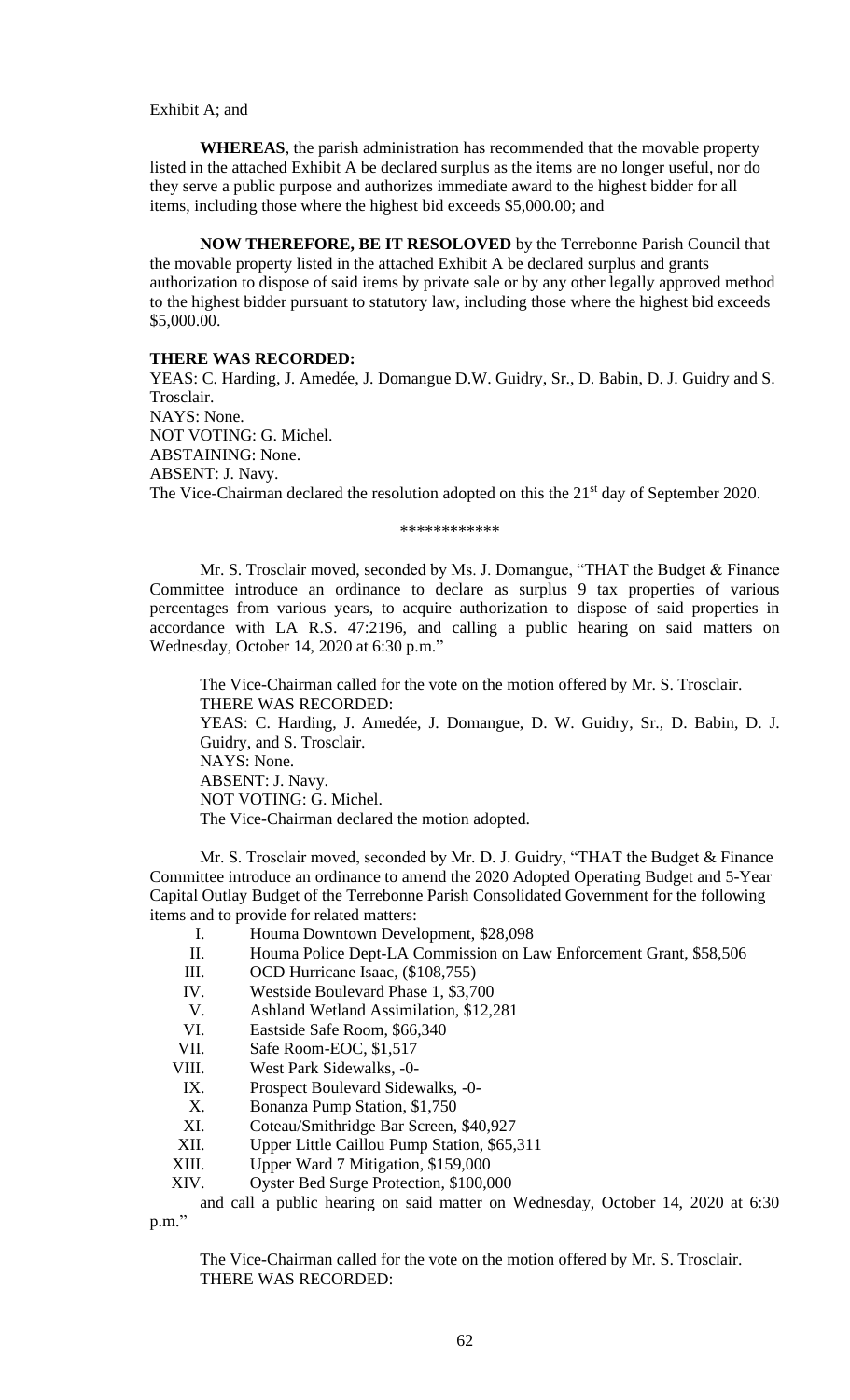YEAS: C. Harding, G. Michel, J. Amedée, J. Domangue, D. W. Guidry, Sr., D. Babin, D. J. Guidry, and S. Trosclair. NAYS: None. ABSENT: J. Navy. The Vice-Chairman declared the motion adopted.

Mr. S. Trosclair moved, seconded by Ms. J. Domangue, "THAT, there being no further business to come before the Budget & Finance Committee, the meeting be adjourned."

The Vice-Chairman called for the vote on the motion offered by Mr. S. Trosclair. THERE WAS RECORDED: YEAS: C. Harding, G. Michel, J. Amedée, J. Domangue, D. W. Guidry, Sr., D. Babin, D. J. Guidry, and S. Trosclair. NAYS: None.

ABSENT: J. Navy.

The Vice-Chairman declared the motion adopted and the meeting was adjourned at 6:30 p.m.

Darrin W. Guidry, Sr., Vice-Chairman

Keith Hampton, Minute Clerk

Mr. D. W. Guidry, Sr. moved, seconded by Mr. D. J. Guidry, "THAT, the Council accept and ratify the minutes of the Budget and Finance Committee meeting held on 09/21/2020."

The Chairman called for a vote on the motion offered by Mr. D. W. Guidry, Sr. THERE WAS RECORDED:

YEAS: C. Harding, J. Amedée, J. Domangue, D. W. Guidry, Sr., D. Babin, D. J. Guidry, and S. Trosclair.

NAYS: None.

ABSENT: J. Navy and G. Michel.

The Chairman declared the motion adopted.

Mr. D. W. Guidry, Sr. moved, seconded by Mr. D. J. Guidry, "THAT the Council approve the following street light list:

#### **STREET LIGHT LIST 9/23/2020**

# INSTALL FOUR (4) LED STREET LIGHTS ON EXISTING POLES AT 198 SCOTT LANE (MOSS PARK), HOUMA; USD; TPCG, CARL HARDING, DISTRICT 2.

INSTALL ONE (1) STREET LIGHT ON EXISTING POLE AT 200 HIDALGO STREET, HOUMA; RLD #10; SLECA; JOHN NAVY, DISTRICT 1.

The Chairman called for a vote on the motion offered by Mr. D. W. Guidry, Sr. THERE WAS RECORDED: YEAS: C. Harding, J. Amedée, J. Domangue, D. W. Guidry, Sr., D. Babin, D. J. Guidry, and S. Trosclair. NAYS: None. ABSENT: J. Navy and G. Michel. The Chairman declared the motion adopted.

Mr. D. W. Guidry, Sr. moved, seconded by Mr. C. Harding, "THAT, the Council open, close, and re-appoint Mr. Joseph Harris to serve a term on the Houma Board of Adjustments."

The Chairman called for a vote on the motion offered by Mr. D. W. Guidry, Sr. THERE WAS RECORDED: YEAS: C. Harding, J. Amedée, J. Domangue, D. W. Guidry, Sr., D. Babin, D. J.

Guidry, and S. Trosclair.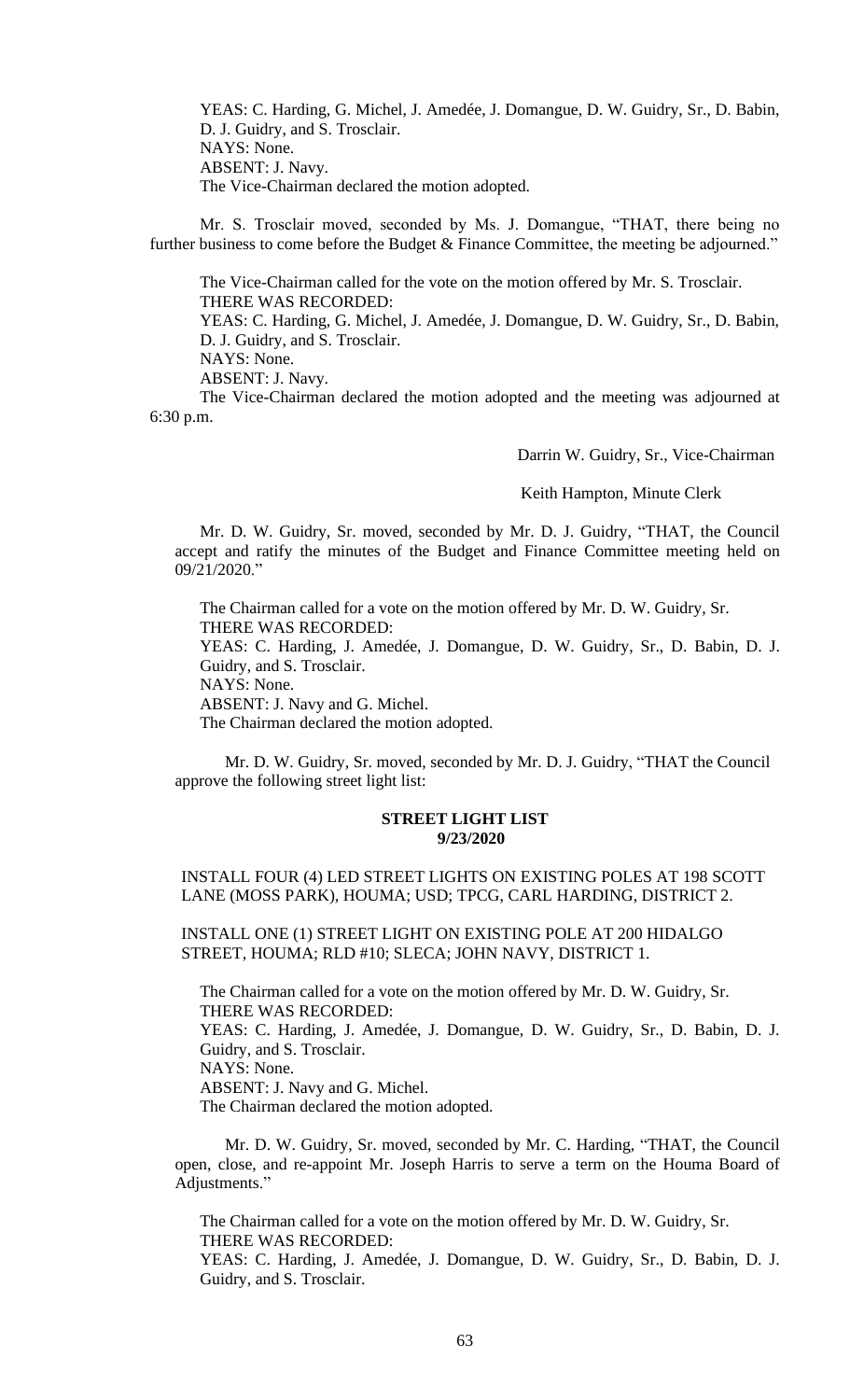NAYS: None. ABSENT: J. Navy and G. Michel. The Chairman declared the motion adopted.

Mr. D. J. Guidry moved, seconded by Mr. C. Harding, "THAT, the Council open, close, and nominate Mr. Wilfred 'PJ' Allridge and Mr. Michael Lagarde to determine who will fill the expiring term on the TEDA Board; that nominations be closed; and that a voice vote of the Council be taken to determine who will fill the position."

The Chairman called for a vote on the motion offered by Mr. D. J. Guidry. THERE WAS RECORDED: YEAS: C. Harding, J. Amedée, J. Domangue, D. W. Guidry, Sr., D. Babin, D. J. Guidry, and S. Trosclair. NAYS: None. ABSENT: J. Navy and G. Michel. The Chairman declared the motion adopted.

Voting to appoint Mr. Wilfred "PJ" Allridge: (No votes were recorded)

Voting to appoint Mr. Michael Lagarde: C. Harding J. Amedée J. Domangue D. W. Guidry, Sr. D. Babin D. J. Guidry S. Trosclair

Minute Clerk M. LeCompte announced the votes tallied for the expiring position on the TEDA Board were recorded as follows: zero (0) votes for Mr. Wilfred "PJ" Allridge and seven (7) votes for Mr. Michael Lagarde.

The Chair stated that as per the above voice vote, Mr. Michael Lagarde has been re-appointed to serve a term on the TEDA Board.

The Chairman announced the following vacancies, which he noted will be handled as per the usual procedure:

- Coteau Fire District: One unexpired term due to a resignation
- Houma Board of Adjustments: One vacancy (alternate member)
- Recreation District No. 3A: One expired term
- Tree Board: Three vacancies; two due to resignations and one expired term
- Bayou Cane Fire Protection District Board: One vacancy due to resignation
- Recreation District No. 4: Two expiring terms on  $10/11/2020$
- Airport Commission: One expiring term on 10/15/2020
- Coastal Zone Management: Four expiring terms representing: Commercial Fishing, Parish President/Flood Control, Marine Navigation, and Oilfield Industry expiring 10/31/2020
- Houma Area Convention & Visitors Bureau: One expiring term representing a Civic Non-Profit Organization expiring 12/31/2020
- Terrebonne Parish Recreation Modernization Advisory Board: Three appointments representing Recreation District No. 3A, Recreation District No. 6, and an Ad Hoc Non-Voting member.
- Houma-Terrebonne Regional Planning Commission: One expiring term on 11/30/2020

Announcements Agenda Item 8A – Parish President Dove: Was not present.

Announcements Agenda Item 8B – Council Members: